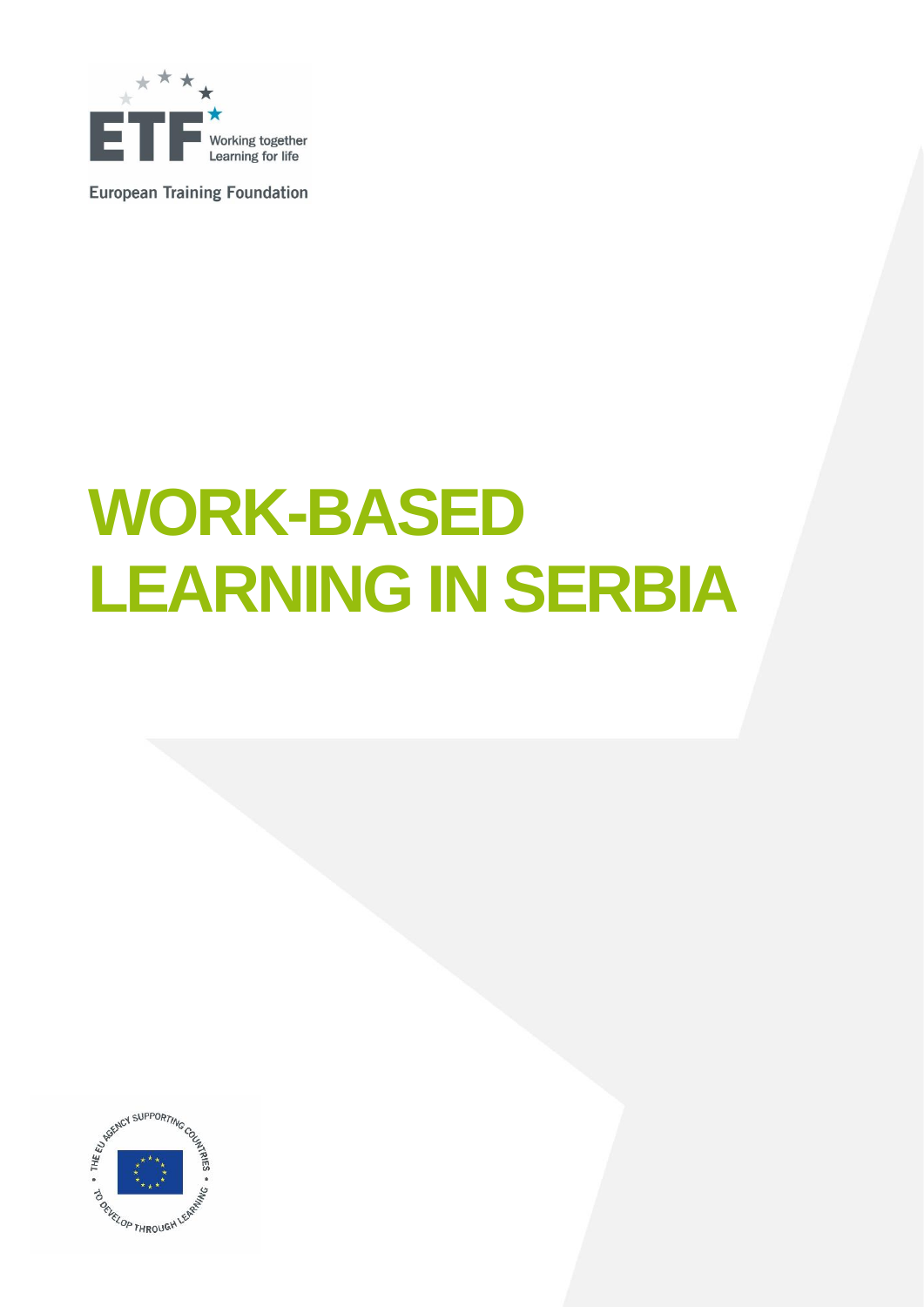Report written for the European Training Foundation by Jasminka Čekić Marković.

The contents of this report are the sole responsibility of the author and do not necessarily reflect the views of the ETF or the EU institutions.

© European Training Foundation, 2019 Reproduction is authorised, provided the source is acknowledged.

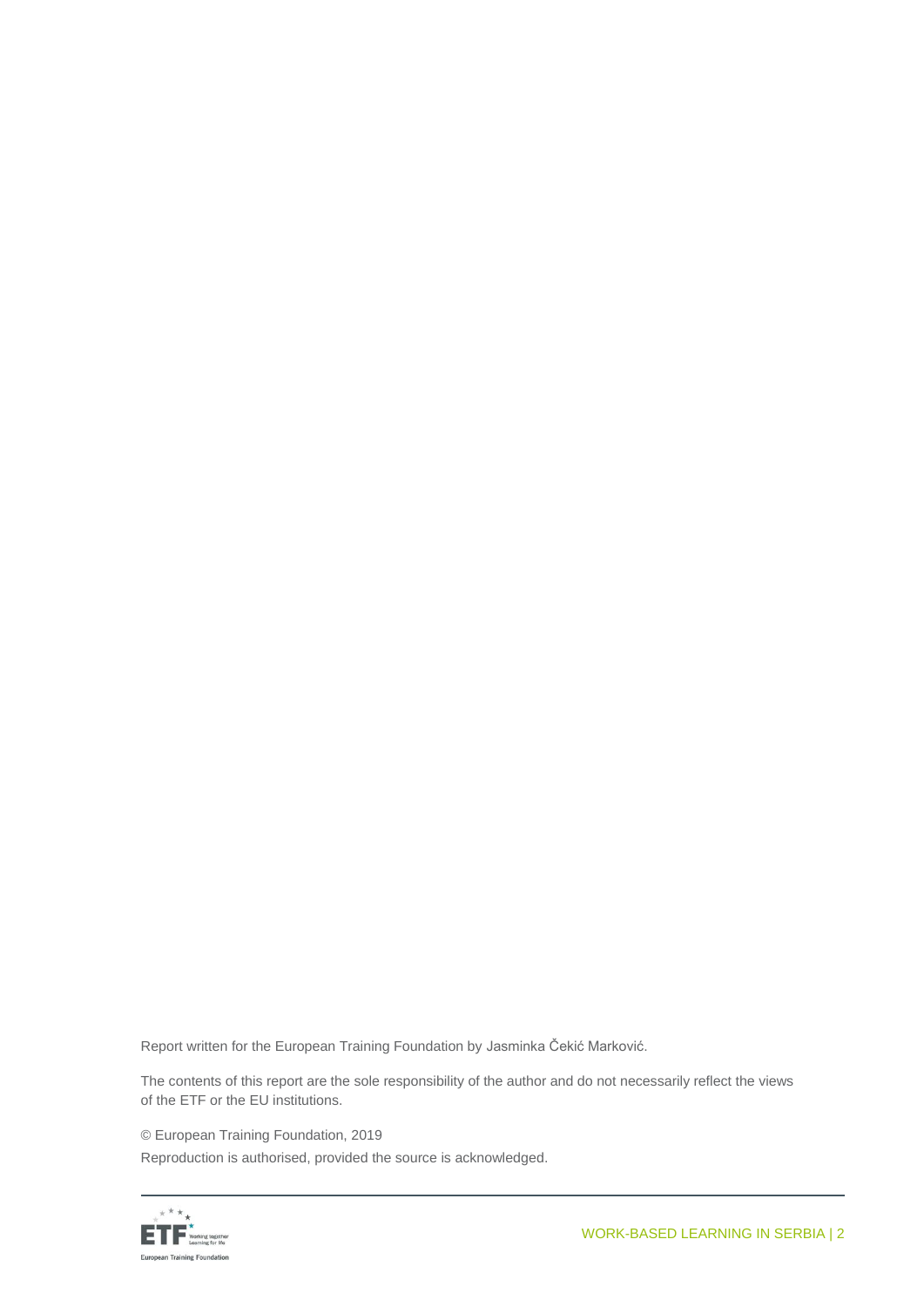# **CONTENTS**

| 3. QUALITY OF STUDENTS' PROFESSIONAL PRACTICE AND WORK-BASED<br>LEARNING IN INITIAL VOCATIONAL EDUCATION: DESK RESEARCH MAIN FINDINGS 17 |  |
|------------------------------------------------------------------------------------------------------------------------------------------|--|
|                                                                                                                                          |  |
|                                                                                                                                          |  |
|                                                                                                                                          |  |
|                                                                                                                                          |  |
|                                                                                                                                          |  |
|                                                                                                                                          |  |
|                                                                                                                                          |  |
|                                                                                                                                          |  |
|                                                                                                                                          |  |
|                                                                                                                                          |  |
|                                                                                                                                          |  |
|                                                                                                                                          |  |
|                                                                                                                                          |  |
|                                                                                                                                          |  |
|                                                                                                                                          |  |

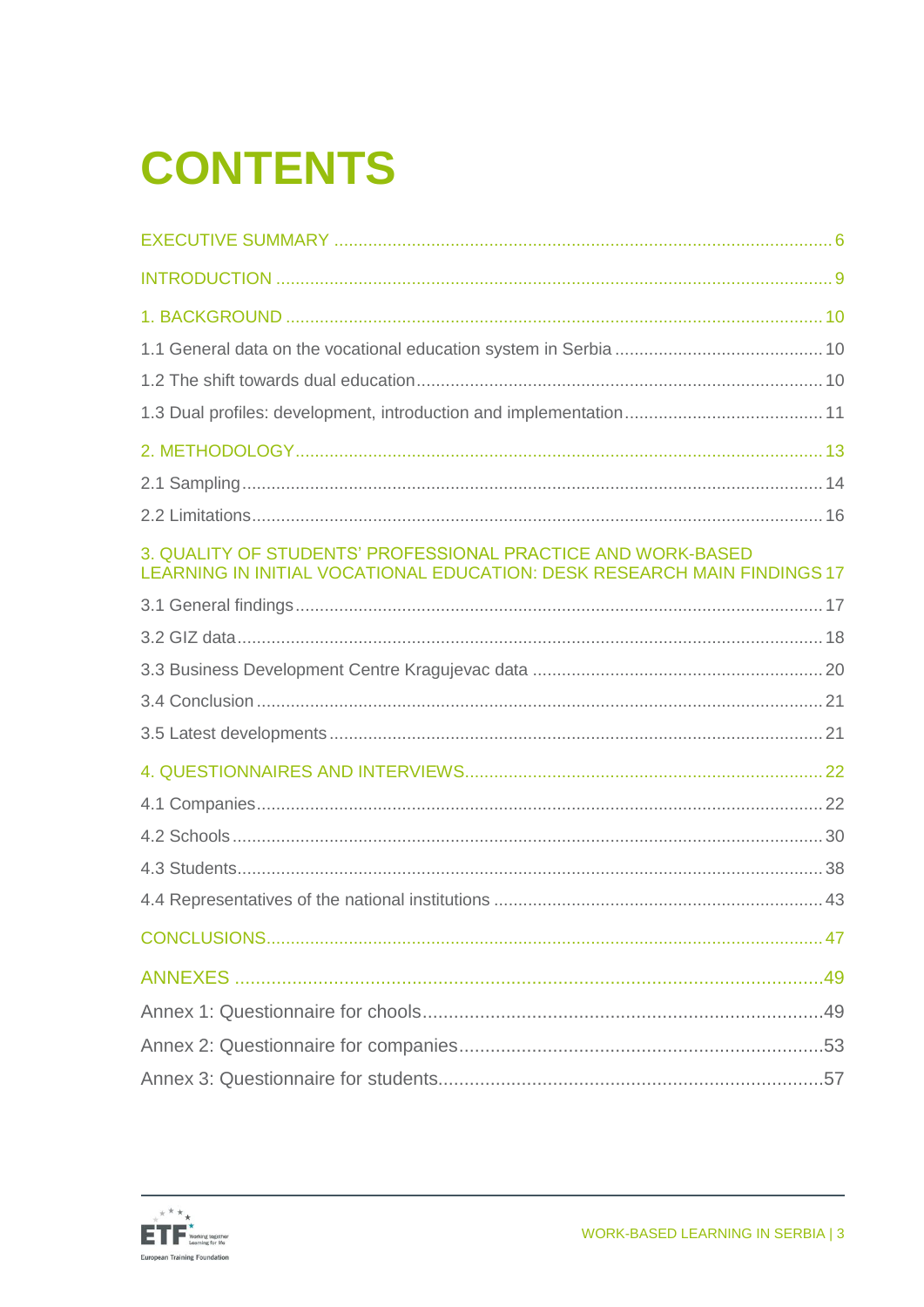#### List of tables

| Table 2.1              | Questionnaire-based part of the survey sample                                                                                                                                                         |
|------------------------|-------------------------------------------------------------------------------------------------------------------------------------------------------------------------------------------------------|
| Table 4.1              | Obstacles in the implementation of high-quality students' practice/work-based learning                                                                                                                |
| Table 4.2              | Degree to which the conditions for the successful implementation of work-based<br>learning are met                                                                                                    |
| Table 4.3              | School-based learning as a preparation for students' professional practice in<br>companies                                                                                                            |
| <b>List of figures</b> |                                                                                                                                                                                                       |
| Figure 4.1             | Quality of cooperation with different stakeholders (companies' opinion)                                                                                                                               |
| Figure 4.2             | Presence of the most common obstacles in the implementation of high-quality<br>students' practice/work-based learning                                                                                 |
| Figure 4.3             | Importance and presence of obstacles during work-based learning (companies'<br>opinion)                                                                                                               |
| Figure 4.4             | Extent to which students' professional practice in companies had an impact on their<br>acquisition of different abilities (companies' opinion)                                                        |
| Figure 4.5             | Employment of students who had participated in professional practice in companies<br>six months after graduation (companies' opinion)                                                                 |
| Figure 4.6             | Chances of finding a job $-$ a comparison of graduates from the profiles with strong<br>work-based learning/dual education elements and graduates from 'traditional' profiles<br>(companies' opinion) |
| Figure 4.7             | Overall quality of students' professional practice in companies (schools' opinion)                                                                                                                    |
| Figure 4.8             | Importance and presence of obstacles during work-based learning (schools' opinion)                                                                                                                    |
| Figure 4.9             | Quality of cooperation with different stakeholders (schools' opinion)                                                                                                                                 |
| Figure 4.10            | Extent to which students' professional practice in companies had an impact on their<br>acquisition of different abilities (schools' opinion)                                                          |
| Figure 4.11            | Employment of students who had participated in professional practice in companies<br>six months after graduation (schools' opinion)                                                                   |
| Figure 4.12            | Chances of finding a job $-$ a comparison of graduates from the profiles with strong<br>work-based learning/dual education elements and graduates from 'traditional' profiles<br>(schools' opinion)   |

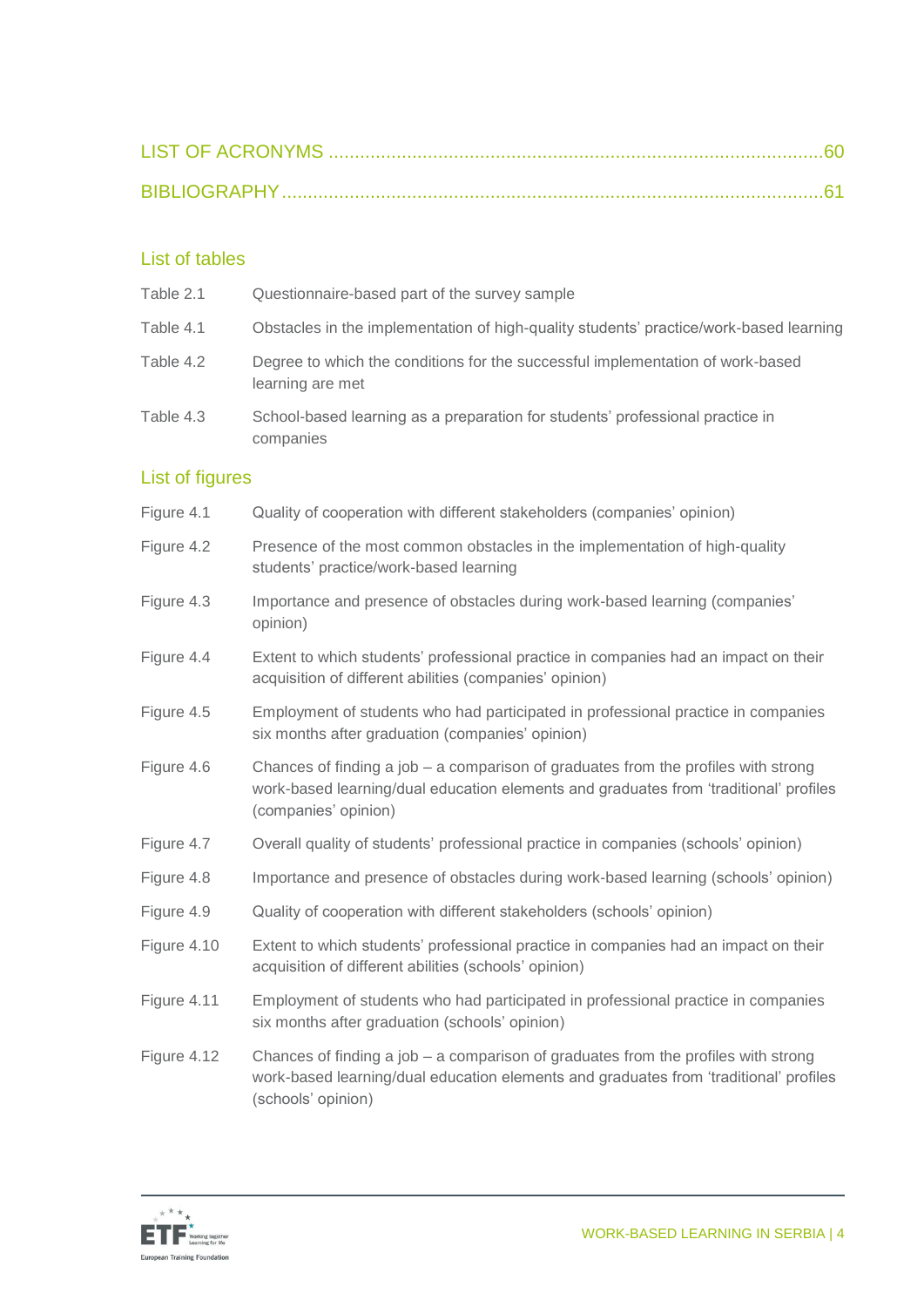- Figure 4.13 Overall quality of students' professional practice in companies (students' opinion)
- Figure 4.14 Most common differences in the quality of students' professional practice
- Figure 4.15 Extent to which students' professional practice in companies had an impact on their acquisition of different abilities (students' opinion)

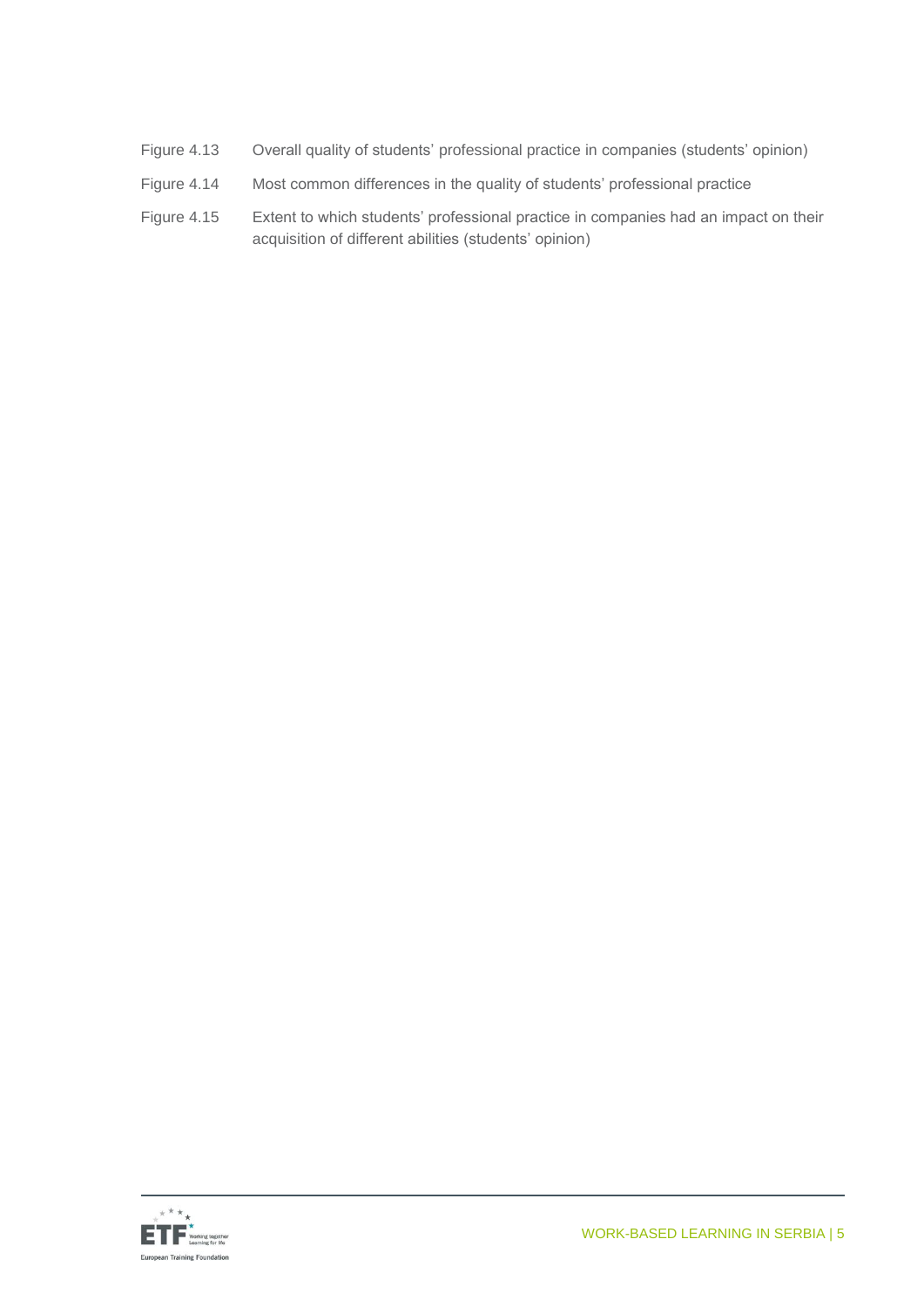# <span id="page-5-0"></span>**EXECUTIVE SUMMARY**

For the last decade the harmonisation of education with the needs of the economy and the labour market has been one of the main goals of the education reforms in Serbia. Among various steps taken, the most recent one has been the development of a national model of dual and entrepreneurship education, which has been highlighted as one of the priority goals of the government since 2017. At the same time, needs for informed decision-making in this area are growing. With that context in mind, this report is dedicated to reviewing how the quality of work-based learning has developed.

For this analysis, the methodology applied to data collection was both quantitative and qualitative, and comprised desk research, questionnaires and interviews. Desk research served as the base for an overview of the data and information regarding work-based learning quality in Serbia since 2005, as well as for sampling purposes. A range of quantitative and qualitative data was further collected through interviews, such as the number of companies schools cooperate with and the experience and perceptions of those involved, directly and indirectly, in the implementation of work-based learning in the country. The research was carried out in 2017.

The desk research showed that students' professional practice in general, and particularly work-based learning, is one of the weaknesses of the initial vocational education and training (IVET) system in Serbia. Moreover, there is still no structured framework, at the system level, to monitor and evaluate the quality of work-based learning, although the anticipated introduction of dual education, based on the Law on Dual Education and accompanying bylaws (still to be developed), are intended to address this situation.

During analysis of the responses of the company representatives, it was found that almost all the employers believed that professional practice in the workplace allows students to become involved in the processes of the company immediately upon completion of their studies, and more than 60% mentioned that there is a significant possibility of hiring the best students after graduation, but with the caveat that candidates' employment prospects still depend on external circumstances.

More than 90% of the employers surveyed were willing to continue their cooperation with schools in the implementation of the students' professional practice/work-based learning in the future, even though around 70% thought that the duration and organisation of such programmes in Serbia are not structured in such a way as to allow companies to recover their investment.

Several findings can be reported that highlight the importance of different elements for the implementation of high-quality work-based learning and current obstacles.

- The most significant obstacles that might occur in the process of implementation of work-based learning, assessed by companies, were the lack of interest on the part of the partner school leadership, failures in communication between representatives of the company and the responsible persons in the school, unmotivated students who are reluctant to actively participate in the implementation of professional practice in the company, and a shortage of human and financial resources to train students.
- Several obstacles related to the curriculum were rated as either moderately important or important, i.e. companies expressed the view that the content, duration and expected outcomes

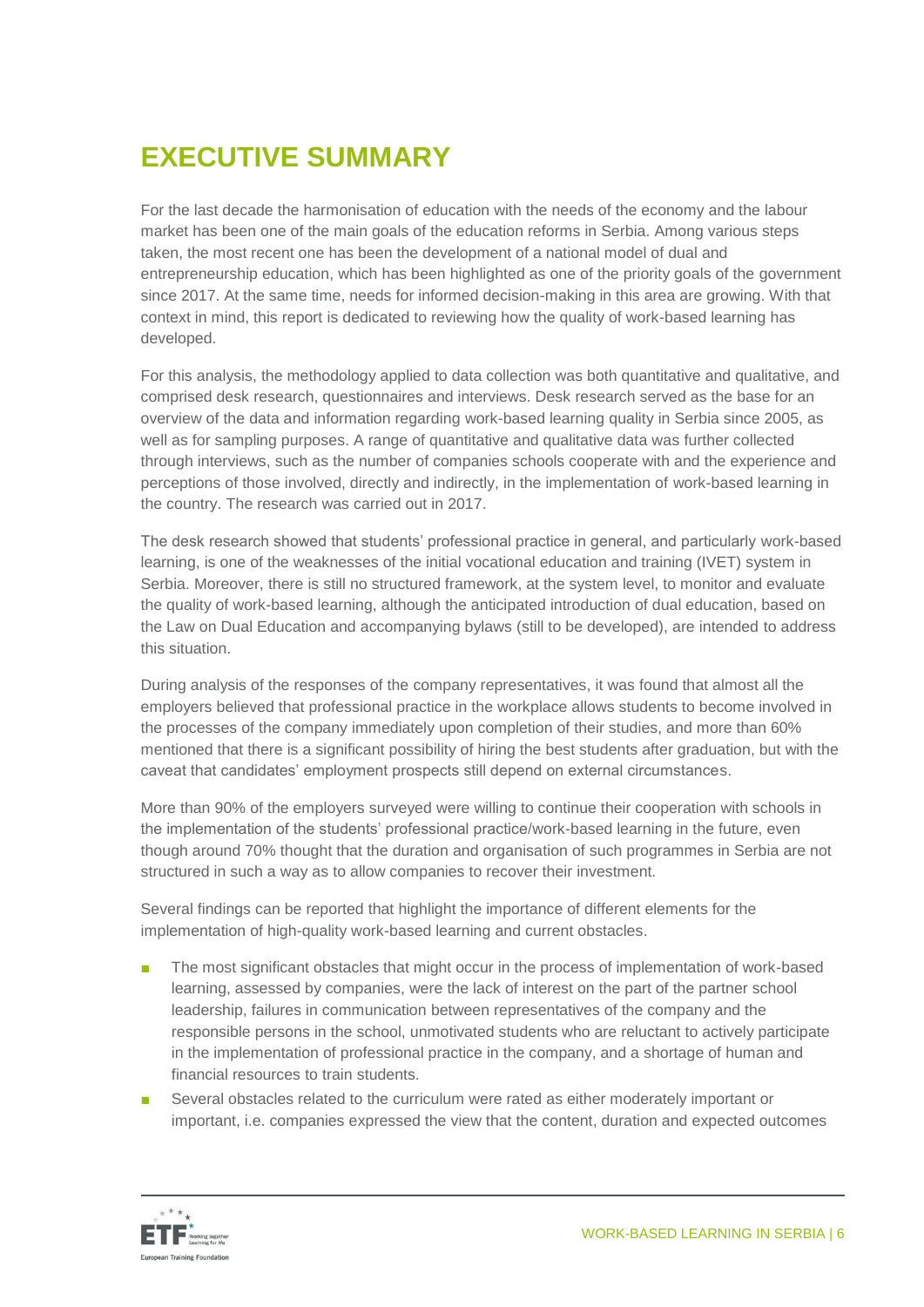are not clearly distributed and coherent and that curricula contain an insufficient number of hours for students' professional practice.

- Demanding administrative and pedagogical procedures related to the implementation of workbased learning were seen as very challenging by the companies. Perhaps surprisingly, this was perceived as a greater obstacle than the two monetary obstacles – i.e. the lack of incentives offered to the companies and their inability to provide financial compensation for the students.
- Analysis of the presence of obstacles indicates that the lack of trained company instructors is the most significant current challenge in connection with the implementation of work-based learning.
- The smallest obstacles in the implementation of work-based learning, according to participating companies, are a lack of interest on the part of the partner school leadership and poor communication between company and school. This was confirmed by statements illustrating that among all the partners in organisations implementing work-based learning, the companies were most satisfied with their cooperation with schools.

Companies require further support through promotion, campaigns and sharing information about the availability of places in companies for the implementation of work-based learning, as well as assistance in training and licensing company instructors, in the professional development of teachers of vocational subjects, and in the administrative tasks related to work-based learning.

Company representatives found a positive link between students' participation in work-based learning and their educational outcomes. For example, work-based learning and gaining experience of the realworld working environment increased the students' employment prospects through building and/or improving their vocation-related skills and knowledge, soft skills and sense of responsibility.

According to data provided by school representatives in the questionnaire, the overall quality of workbased learning is high, even though they underlined that this quality very much depends on the company, i.e. there are significant differences between companies related to the implementation of work-based leaning. Also, most of the school representatives valued the implementation of workbased learning more highly in small and medium-sized companies than in large concerns.

When it came to assessing the importance of various elements in the successful implementation of work-based learning, these were evaluated as follows:

- In most cases, schools highlighted those factors that facilitated close cooperation between schools and companies as important for the success of work-based learning.
- An unexpected finding was that the presence of assessment based on clear learning objectives/outcomes for work-based learning and providing financial compensation for students during professional practice were not rated as of the highest importance.
- The presence of the mentioned factors during the implementation of work-based learning was scored somewhat lower that their importance, but still with high average scores.

Schools evaluated cooperation with companies most highly and thought that national institutions should mediate in the process of concluding contracts for the implementation of work-based learning, as well as providing support for the establishment of good and sustainable partnerships and cooperation with companies. Assistance in the professional development of teachers of vocational subjects was something that all the school representatives believed to be important or very important.

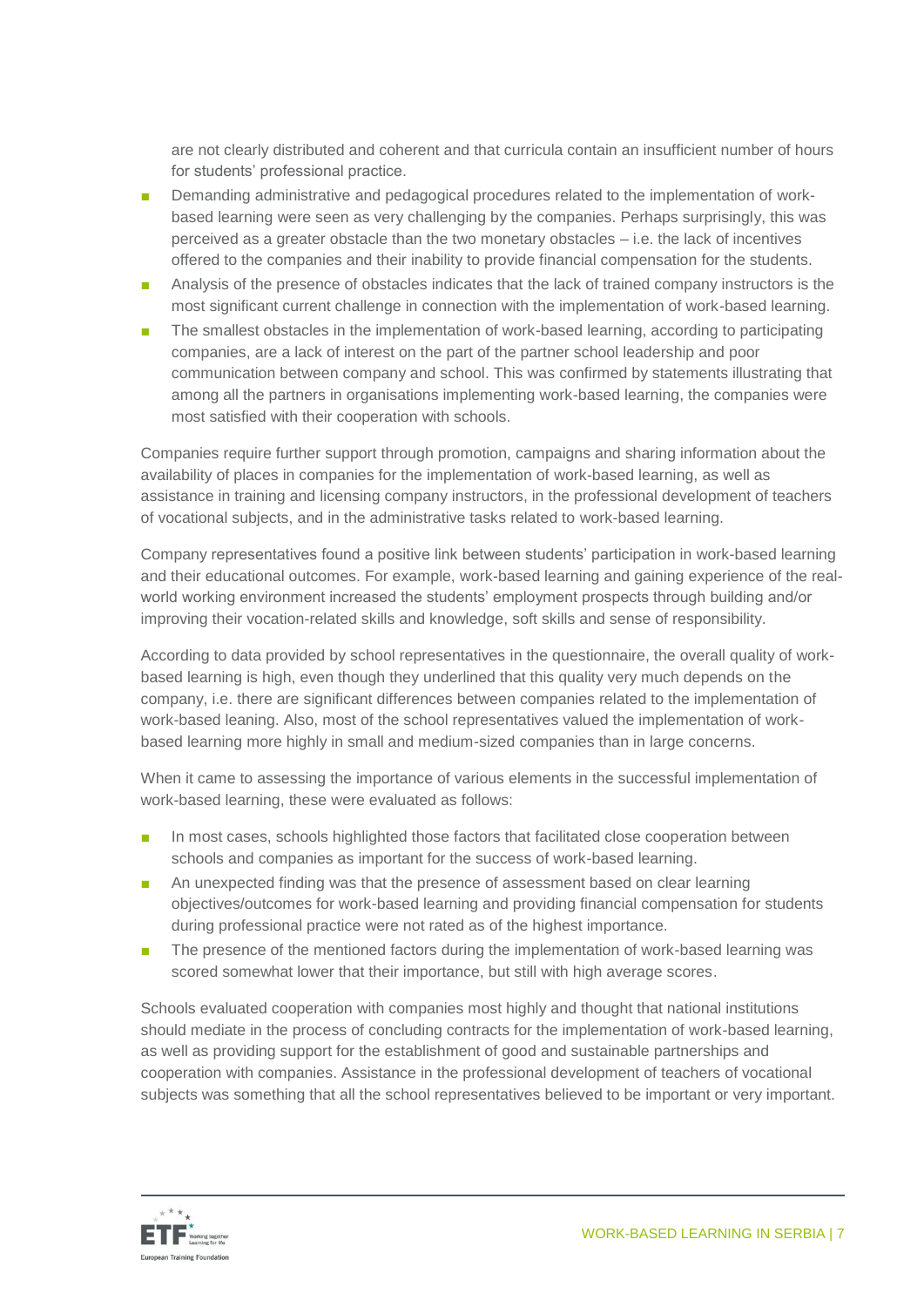Schools were very positive about the impact of work-based learning on students, and the highest percentage thought that work-based learning mostly influenced students' abilities in terms of their respective vocations/professions.

Most of school representatives thought that between 75% and 89% of students found a job six months after graduation, and 90% of them stated that graduates from the profiles in which students' professional practice is organised as work-based learning have a higher or significantly higher chance of finding a job than students in areas where students' professional practice is organised as school based. However, one highly concerning fact is that around 37% of teachers and school managers said that legal and health and safety conditions for students were not met.

In the majority of assessed areas, students' responses were positive. Students were generally satisfied with the theoretical and practical learning in schools, which was perceived as preparing them for the professional practice in companies. Most of them (75%) stated that during classes they were almost always fully aware of what they were expected to learn and what their tasks were. On the other hand, when they were asked about teaching practices and the possibility for more active participation, they were a little less satisfied, clearly stating that during school-based classes, teachers need to connect theoretical concepts with their practical use to a greater extent. In other words, it is alarming that 35% of students see no connection between theoretical teaching and the practical application of that knowledge since they are given no information on how these two relate.

The great majority of students (85%) were fully satisfied with their decision to choose a particular profile and felt they had made the right choice; however, the students perceived as necessary improving the physical and technical/material conditions in schools by providing the equipment and materials needed for teaching subject content that would prepare them for professional practice in companies. Students very much appreciated receiving a financial contribution (in the cases where this was offered), and proposed the introduction of such an incentive where this is currently not available.

As for the recommendations based on the above-mentioned findings, it is clear that activities related to building the capacities of the company instructors should be intensified, but, at the same time, the competences of vocational subject teachers should also be improved to ensure that students are fully engaged and active participants in their learning. Health and safety conditions and financial compensation for students during work-based learning should be secured and the promotion of the profiles that are linked to work-based learning should be continued. In addition, since there are still a number of students who are not completely satisfied with some of the elements comprising workbased learning, both companies and schools should be carefully selected in terms of granting official approval to the institutions and workplaces that can offer profiles based on the dual principle, since not only coverage, but also high quality standards should be mandated.

Last but not least, quality standards and a fully functional monitoring and evaluation system must be developed and institutionalised as soon as possible in order to secure a high quality of organisation and implementation of work-based learning, as well as establishing a consistent and equal quality of work-based learning in different companies.

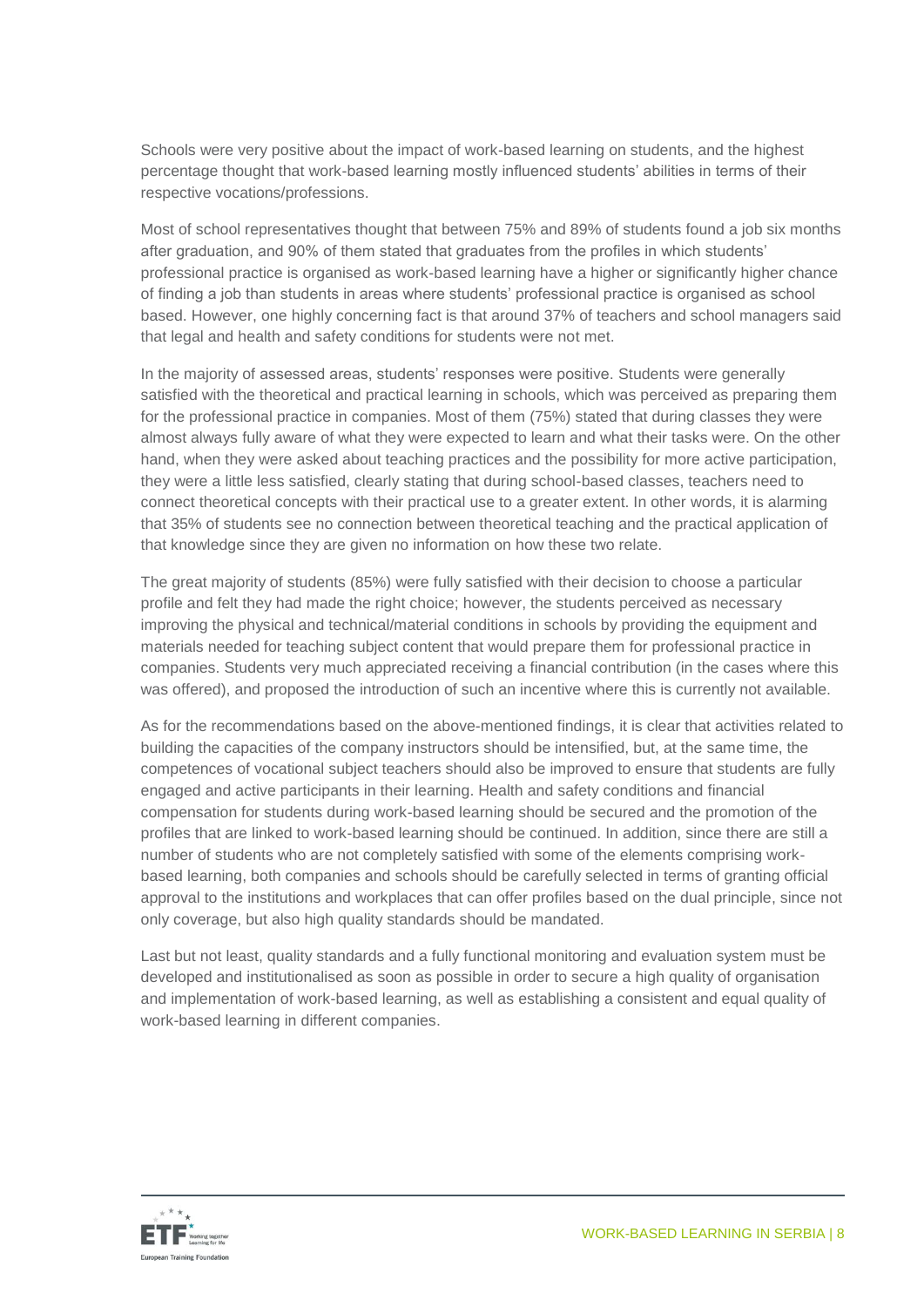# <span id="page-8-0"></span>**INTRODUCTION**

In order to secure a better understanding of the vocational education and training (VET) situation in Serbia and the terminology used in this report, it is important to stress that curricula for each educational profile contain a theoretical part (covering general subjects, vocation-specific general subjects and vocational subjects), and a practical part, which is officially called students' professional practice. This means that students' professional practice is a mandatory part of all VET curricula, but, in concrete terms, implementation arrangements allow different modalities (e.g. in some schools practice is limited to school workshops, in others students gain experience in virtual companies; in some schools there is combination of practice in school workshops and in companies, in others such work is conducted exclusively or largely in companies).

Furthermore, Serbia has introduced several VET reform initiatives in the last decade, so that, within the current system, students are presented with different 'types' of educational profiles. For example, there are a number of so-called pilot profiles that have a modernised syllabus and are based on qualification standards, but which are still in an 'experimental' phase and after evaluation will be cancelled or mainstreamed/systematised into the regular system and lose the prefix pilot. There are also profiles that were pilots and over the years have been mainstreamed/systematised into the regular system, which means that their syllabus has been modernised and they are based on qualification standards, but it is not possible to make a distinction between these and traditional (not modernised in any sense) profiles just by their names, thus insight into the curricula is required. Also, in addition to the traditional profiles, three profiles were introduced into the system as part of the GIZ VET project, along with 16 newly developed or adapted profiles that are considered 'pure' dual profiles and a group of profiles that are seen as profiles with strong elements of dual education – profiles where students' professional practice is conducted to the largest possible extent within companies. This means that only the last two groups of profiles have a mandatory work-based learning element, but with regard to the rest, there is a possibility that students' professional practice may be conducted as work-based learning.

An additional point to note on terminology is that the ETF uses two definitions of work-based learning. The first, narrow one, assumes that learning takes place in a real-life working environment through participation in the work process (producing real goods or real services), irrespective of whether the learners are young people, students, unemployed people or employees, or whether they are paid or unpaid. It may or may not be combined with school-based learning (usually it is linked to learning in schools or educational institutions). The second, wider definition, is where the first type is complemented by learning environments that simulate companies and real-work situations in a holistic manner (e.g. virtual firms, real firms in school, virtual worlds). At the same time, Serbian legislation (e.g. the Law on Dual Education), under the term 'work-based learning', assumes that every students' professional practice takes place under real working conditions, no matter whether it is school-based or organised in virtual companies, etc. Therefore, in the parts of this report related to the national background, context and analyses of the quality of work-based learning in previous years, the term work-based learning is used with reference to the wider definition.

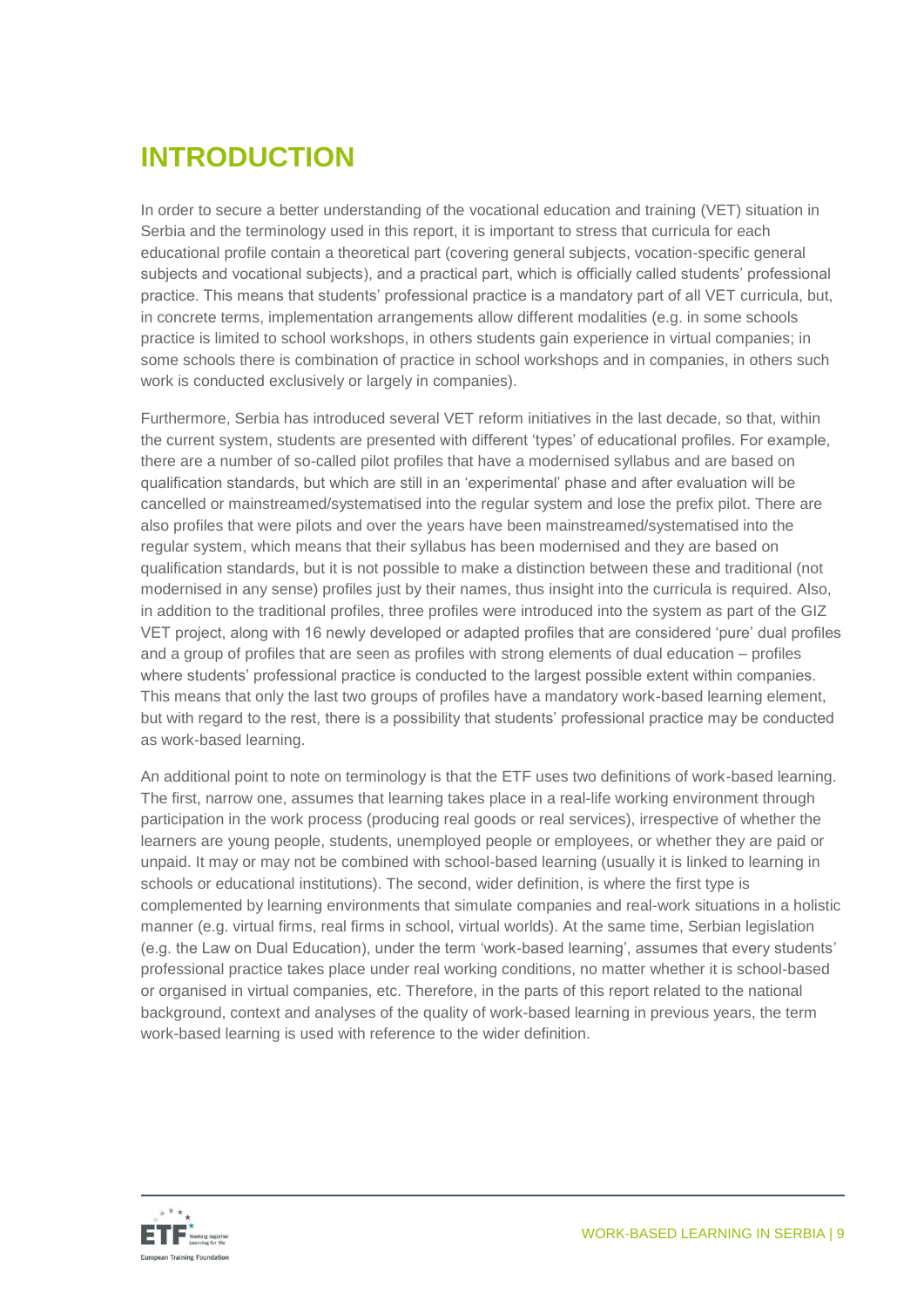# <span id="page-9-0"></span>**1. BACKGROUND**

### <span id="page-9-1"></span>1.1 General data on the vocational education system in Serbia

After completing primary school, students can be enrolled in general, art or vocational schools. The IVET system offers three- and four-year educational profiles divided into 15 fields/sectors of the economy. In the 2016/17 school year, there were 74 three-year programmes and 129 four-year programmes offered in 327 secondary schools (MoESTD, 2017a). Around 75% of students in the country are enrolled in secondary vocational schools (59% in four-year and 16% in three-year profiles) – a figure that has remained generally stable for a number of years. If the students pass either the final exam (after three years) or the graduation exam (after four years), they receive the Secondary School Diploma.

The mainstreaming of the pilot profiles (i.e. modernised profiles, based on qualification standards) in secondary vocational education has continued over recent years – 59 pilot profiles (around 26% of occupational profiles in vocational schools) have been introduced as mainstream profiles in the last two years, while in the school year 2016/17 an additional 14 pilot profiles were mainstreamed into the system (ETF/Cedefop, 2017).

In the school year 2016/17, 43% of the total number of students enrolled in secondary VET (21 561 students) were engaged in modernised profiles (MoESTD, 2017).

# <span id="page-9-2"></span>1.2 The shift towards dual education

Establishing a national model of dual and entrepreneurship education is one of the priority goals of the government and was presented in the Action Plan for the implementation of the government programme in 2017 (Government of the Republic of Serbia, 2017). In accordance with its proclaimed goals, the Ministry of Education, Science and Technological Development (MoESTD) has begun to implement a number of activities, for example the development of an institutional social partnership network together with representatives of local self-governments, employers and vocational schools; signing cooperation agreements with the Standing Conference of Cities and Municipalities and the Chamber of Commerce and Industry of Serbia (CCIS); field visits to local companies.

At the end of 2017, the parliament adopted the Law on Dual Education for the first time (Official Gazette, 101/17). This law, which sees dual education as a model for the implementation of vocational education within the formal secondary vocational education system, will be fully adopted from the school year 2019/20. It will be put into practice exclusively at the request of individual schools and in response to the needs of the local economy, only in those cities/municipalities where companies can show that there exist both the need for such a system and the capacity to accept students for practical classes according to the dual model.

Work-based learning will comprise between 20% and 80% of the curricula for dual profiles, within classes dedicated to students' vocational training. Also, according to this law, students could be placed in a company during the whole school year, between the hours of 8.00 and 20.00, working a maximum of six hours per day, i.e. no more than 30 hours per week. Working/learning conditions are the same as for employees of the company, which means that they should conform to all necessary health and safety standards prescribed by law. However, several by-laws will be adopted prior to the full implementation of this law.

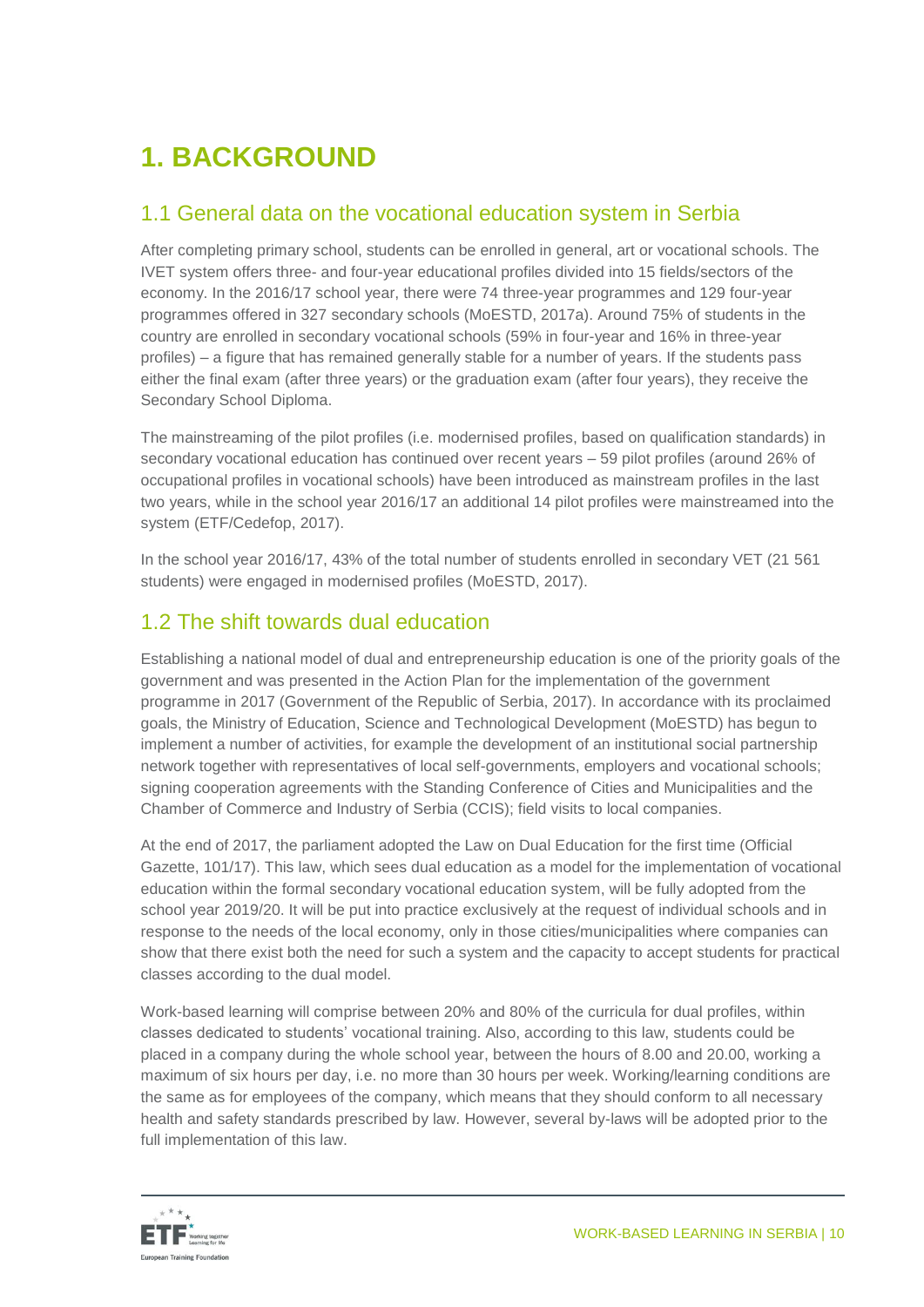The law also prescribes that places for the implementation of work-based learning shall be secured in advance – depending on the educational profile and in compliance with the contract between schools and companies. A maximum of 25% of work-based learning can take place in the school, including cases when it cannot be fully realised in the company.

The CCIS is responsible for specifying and checking the conditions in companies and assess their fitness to accept students for practical classes before the start of the training. It also has the duty of monitoring companies' compliance with these conditions after the training has begun. Prior to the implementation of work-based learning, companies are obliged to provide the required number of licensed instructors/mentors. Instructors/mentors are obliged to undergo a training focused on pedagogic-didactic competences in order to be able to train students in a company, and have to pass an exam, i.e. acquire an instructor's licence. The MoESTD will adopt this training programme, based on the input of the Institute for the Improvement of Education. The CCIS is further responsible for providing venues for the implementation of instructor/mentor training and for administering the exam, as well as issuing the licences and keeping a register of them.

Prior to the implementation of work-based learning, two types of contracts will be concluded – a contract between the company and the school and a contract between the company and the students, i.e. their parents. The CCIS will mediate in the conclusion of the contracts and keep a register of all contracts.

In cooperation with the instructor/mentor from the company, the school (i.e. the teacher of the practical classes) will monitor the implementation of work-based learning. With regard to the implementation of work-based learning, the company will take care of the students in both practical and financial terms (e.g. providing protective equipment and aids, food and transport costs reimbursement, insurance). The law specifies that students have the right to be paid for their work – the minimum amount earned by students cannot be less than 70% of the minimum wage and should be indicated in the contract between the company and the student.

After the completion of dual education, progression to higher education is possible.

Within the enrolment plan, the MoESTD reduced the quotas for four-year profiles in the fields of economy, law and administration by 6.29%, but those related to three-year profiles were increased in a number of sectors (e.g. construction 15%, forestry and woodworking 33%, textile 47%, catering and tourism 3%) as a response to the identified shortage of qualified workers in these areas and to better support the employment prospect of students after completion of IVET education (MoESTD, 2017b).

# <span id="page-10-0"></span>1.3 Dual profiles: development, introduction and implementation

As part of the support for the development of the dual education system in Serbia, a new VET profile – operator in furniture processing – was developed and introduced during the 2016/17 school year.

Ten existing profiles in the sector of aviation for the 2017/18 school year have begun to be implemented in accordance with the principles of dual education (i.e. implementation of students' professional practice in the form of work-based learning is mandatory). Also, for implementation in 2017/18 school year, five additional profiles have been newly developed or adapted in order to be instigated as dual profiles. Curricula for these profiles have been developed in accordance with a methodology which calls for permanent coordination by representatives of the economy. The implementation of these profiles assumes, among other things, that a significant number of students' professional practice classes will be carried out in companies. Depending on the year of study, this

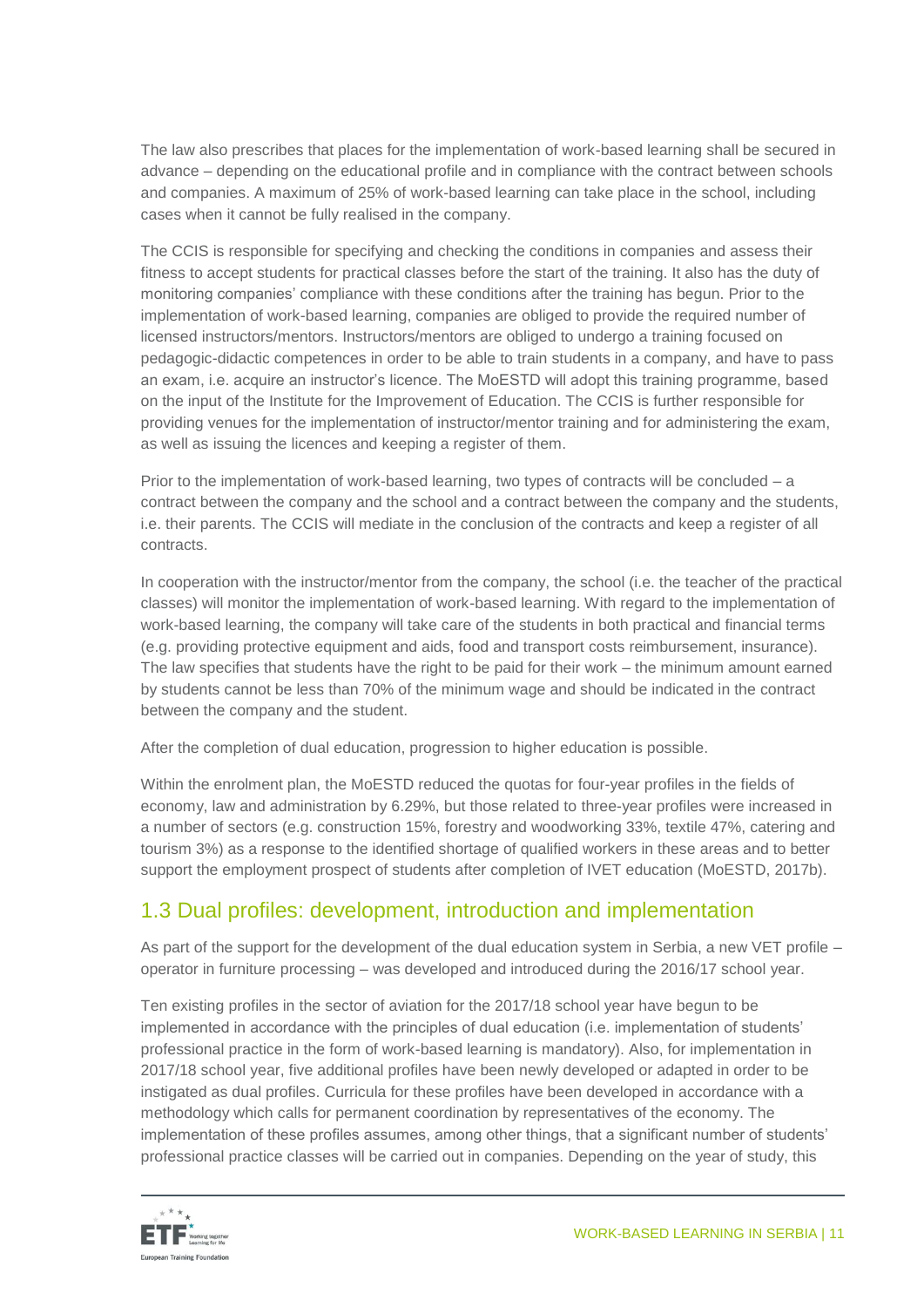figure will be one, two or three days a week – i.e. in the first year of study, students' professional practice will be delivered in school, while in the second or third year it will take place in the companies with which schools have previously signed cooperation agreements regarding the implementation of work-based learning. It is foreseen that, in some cases, contracts with companies could be made by students or their parents, which is envisaged as compulsory by the Law on Dual Education. At this time, the above-mentioned profiles are being implemented in 28 schools.

The 16 newly developed or adapted profiles and the three already existing profiles developed within the GIZ VET project (locksmith/welder, industrial mechanic and electrician; currently implemented in 46 schools in Serbia) are considered by the MoESTD as 'pure' dual profiles.

In addition, there are 43 educational profiles with students' professional practice being conducted mostly in companies, which the MoESTD has named as profiles with a strong dual education elements. One of those educational profiles is 'merchandiser', which was the subject of reform four years ago, but began to be implemented as a profile with strong elements of dual education during the 2016/17 school year in one school.

According to the MoESTD's internal data, it can be concluded that dual profiles or profiles with strong elements of dual education in the current school year are being implemented in 69 towns and municipalities across Serbia (including 13 local government areas where the development level is below 60% of the national average). The total number of students enrolled in these profiles is 5 751. The total number of participating schools is 127, which represents about 35% of all vocational schools in the country. The same source provides data which show that companies' interest in supporting dual education has exceeded all expectations, as over 2 000 companies have submitted to the MoESTD and the CCIS binding declarations of intent to cooperate with schools and support students who are enrolled in the dual-model-based profiles.

Bearing in mind all of the above, it could be concluded that work-based learning (including its introduction, strengthening and improvement) has become one of the most important elements of the present reform processes in Serbian IVET. However, since work-based learning is currently organised and implemented in different ways and its duration varies from profile to profile, it is highly possible that the quality of provision is also variable. However, up to now there has been no unified evaluation system or in-depth analysis of the main factors influencing the quality of work-based learning.

In the light of this situation, the European Training Foundation (ETF) has supported the MoESTD in commissioning this study on the quality of work-based learning in initial VET.

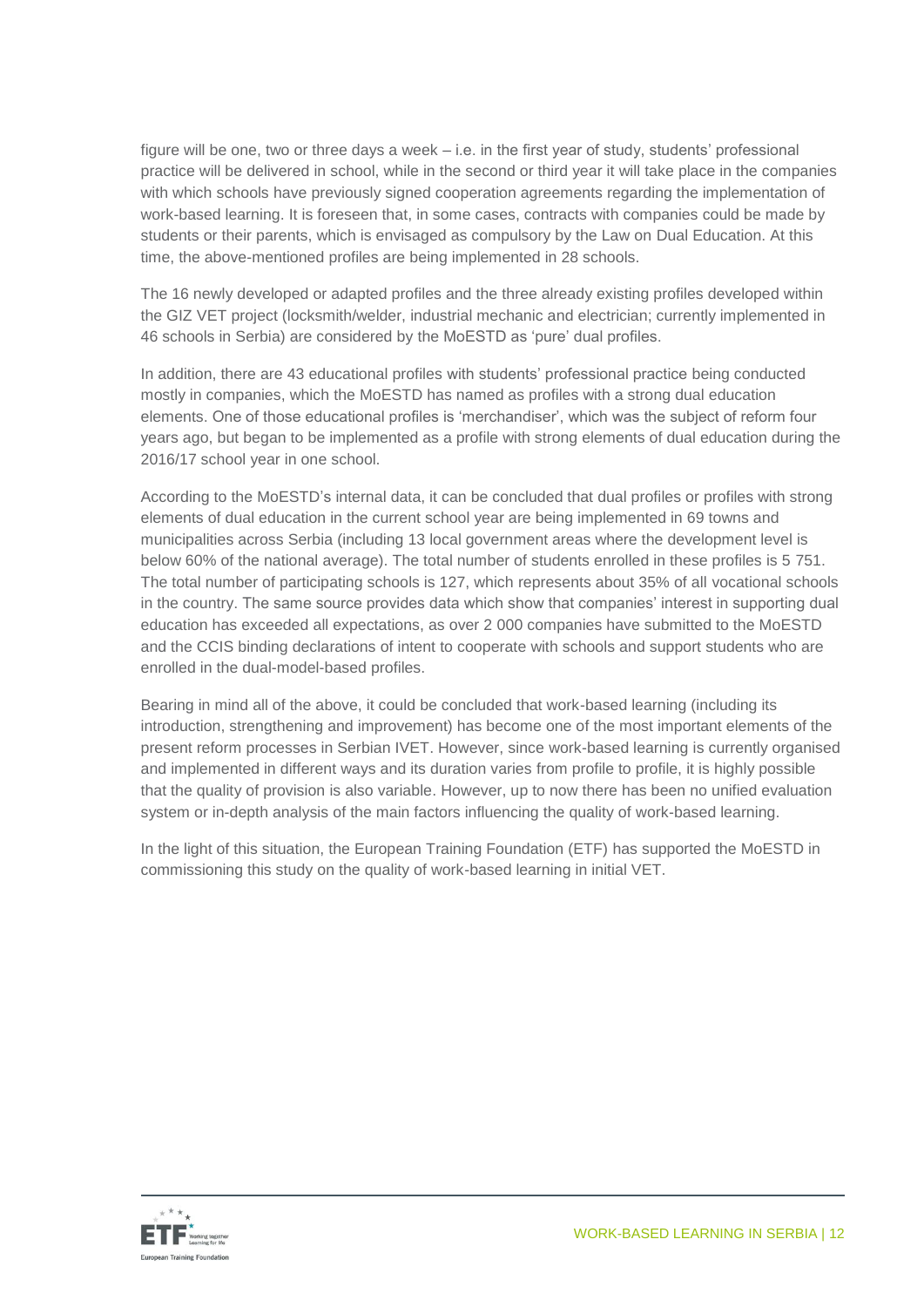# <span id="page-12-0"></span>**2. METHODOLOGY**

This research was envisaged as an exploratory study combining desk and field research. More specifically, its objectives were:

- to review and analyse all relevant national documents and selected international publications related to the quality of work-based learning in IVET in Serbia since 2005;
- to evaluate the quality of the current implementation of work-based learning; and
- to identify the most prevalent obstacles and shortcomings in the implementation of high-quality work-based learning in IVET by collecting the opinions of school and company representatives, as well as students' perceptions and those of all the relevant stakeholders.

For these purposes a methodology was developed based on the following research principles: establishing valid data, collected by means of triangulation, while at the same time employing a highly participative approach, achieved through developing questionnaires and conducting interviews with participants from a range of schools and companies, talking to employers as well as students in the course of site visits.

Thus, the applied methodology was both quantitative and qualitative, including desk research and data collected through questionnaires and interviews.

- 1. **Desk analyses.** This part of the study related to the development of summary conclusions on the Serbian context and the quality of work-based learning in IVET (including an identification of the challenges it faces and any deficits in quality), based on a review and analysis of existing national documents and selected international publications since 2005.
- 2. **Questionnaires.** Based on the findings from the desk research phase, a set of indicators for the evaluation of the quality of work-based learning in IVET was developed. The indicators responded to the research questions and thematic areas, and the questions posed by the questionnaires passed multiple rounds of cross-checking by representatives of the MoESTD, the ETF and donor organisations involved in IVET in Serbia (e.g. GIZ). After the final versions of questionnaires were developed (Annexes 1, 2 and 3), they were sent by email to the identified respondents from the groups of school representatives and companies that the schools themselves had selected to be involved in the research. Schools were advised to select companies with which they had an established record of cooperation, and in particular to involve those receiving greater numbers of students. With regard to the students, they were selected by schools from those who were in their last year of education, since there was an assumption that these students would have more experience in participating in work-based learning. The students filled out a paper questionnaire (as it was not expected that all of them would have internet access). Upon collection of the completed questionnaires, the data were collated systematically, enabling conclusions to be drawn concerning the quality of work-based learning implemented in the selected schools.
- 3. **Interviews.** The interviews were conducted using a 'flexible' interview guide containing specific questions related to the quality of work-based learning. The questions in the interview guide were used simply as a framework for conducting the interviews and the respondents were offered the opportunity to share in all the observations and conclusions they might find relevant.

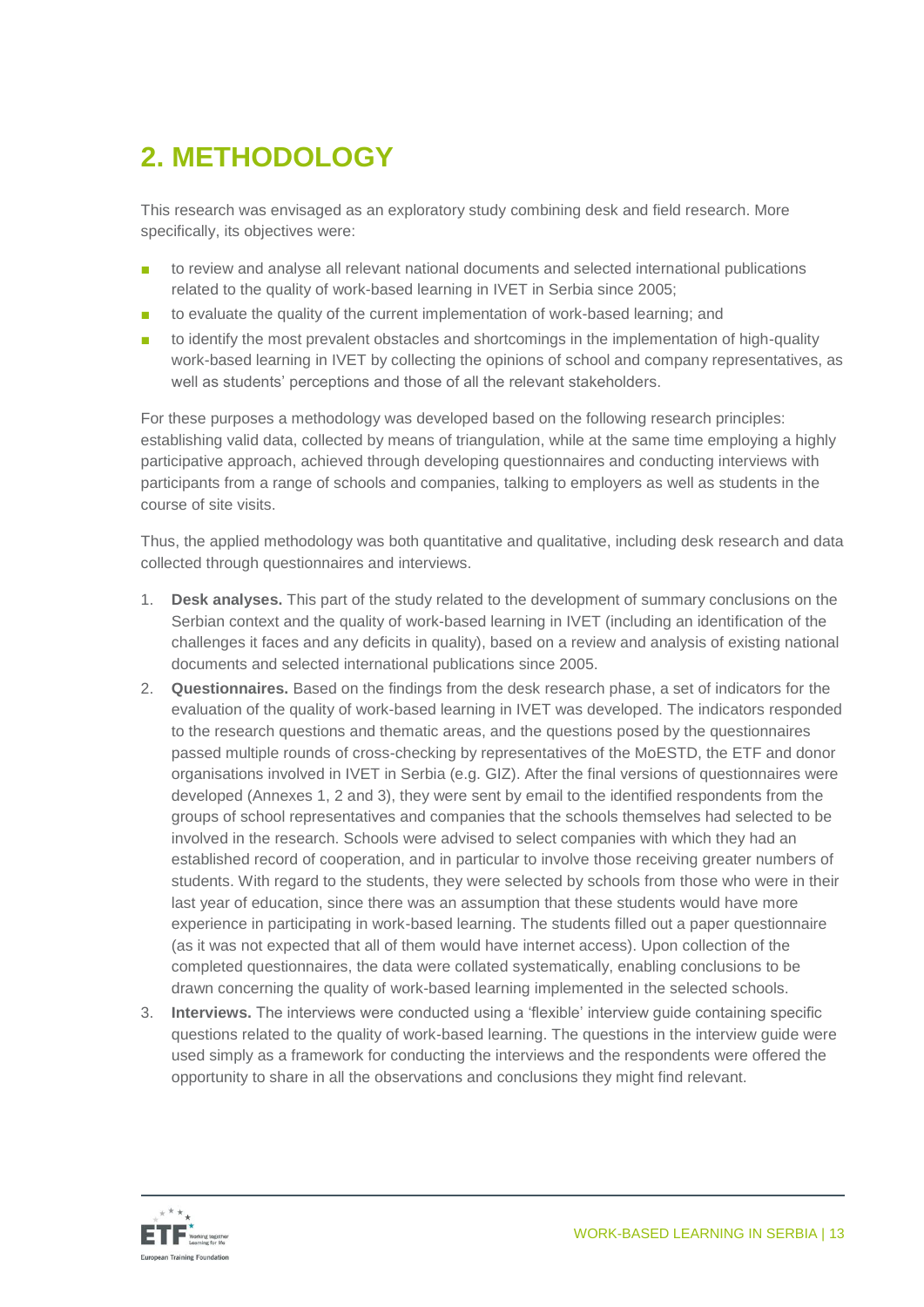The analysis of interview data was conducted through the following steps:

- All the interviews were recorded and a general summary was developed for each one.
- During the analyses, all the findings are anonymised and presented in the form of general conclusions (e.g. 'most respondents were positive about work-based learning implementation', 'there were mixed responses', 'most interview respondents indicated that …', or 'there was little agreement among respondents').
- Selected quotes to illustrate key findings were also anonymised and presented, for example, as follows: 'one employer stated …', 'a typical attitude is visible through the statement of one of the students, who emphasised …'.

The final phase comprised the synthesis and integration of quantitative and qualitative data collected throughout different phases of the research.

# <span id="page-13-0"></span>2.1 Sampling

Since there is no database within the MoESTD containing precise data on the schools that cooperate with companies in the implementation of work-based learning, except for the 'pure' dual profiles that have been initiated from the 2017/18 school year, and bearing in mind that the 'pure' dual profiles have mainly been implemented very recently (and are therefore not completely appropriate for the collection of data related to work-based learning), the schools selected were those where the MoESTD had a record of their cooperation with companies in carrying out work-based learning. In accordance with this situation, 15 schools implementing different profiles were selected as a sample for this study. In more concrete terms, all the schools are selected based on the points listed below.

- 1. The profiles implemented in the selected schools were taken from different 'generations' of modernisation (in order to present different 'styles' of work-based learning implementation).
- 2. The included schools represented different sectors.
- 3. Both three- and four-year profiles were selected.
- 4. In all the chosen schools, students' practice was partially or totally conducted in companies.
- 5. Schools were located in different regions of Serbia.
- 6. The selected schools cooperated with different companies from small and medium-sized enterprises to large international companies.

Table 2.1 presents the planned sample of schools, companies and students intended to be involved in completing the questionnaire.

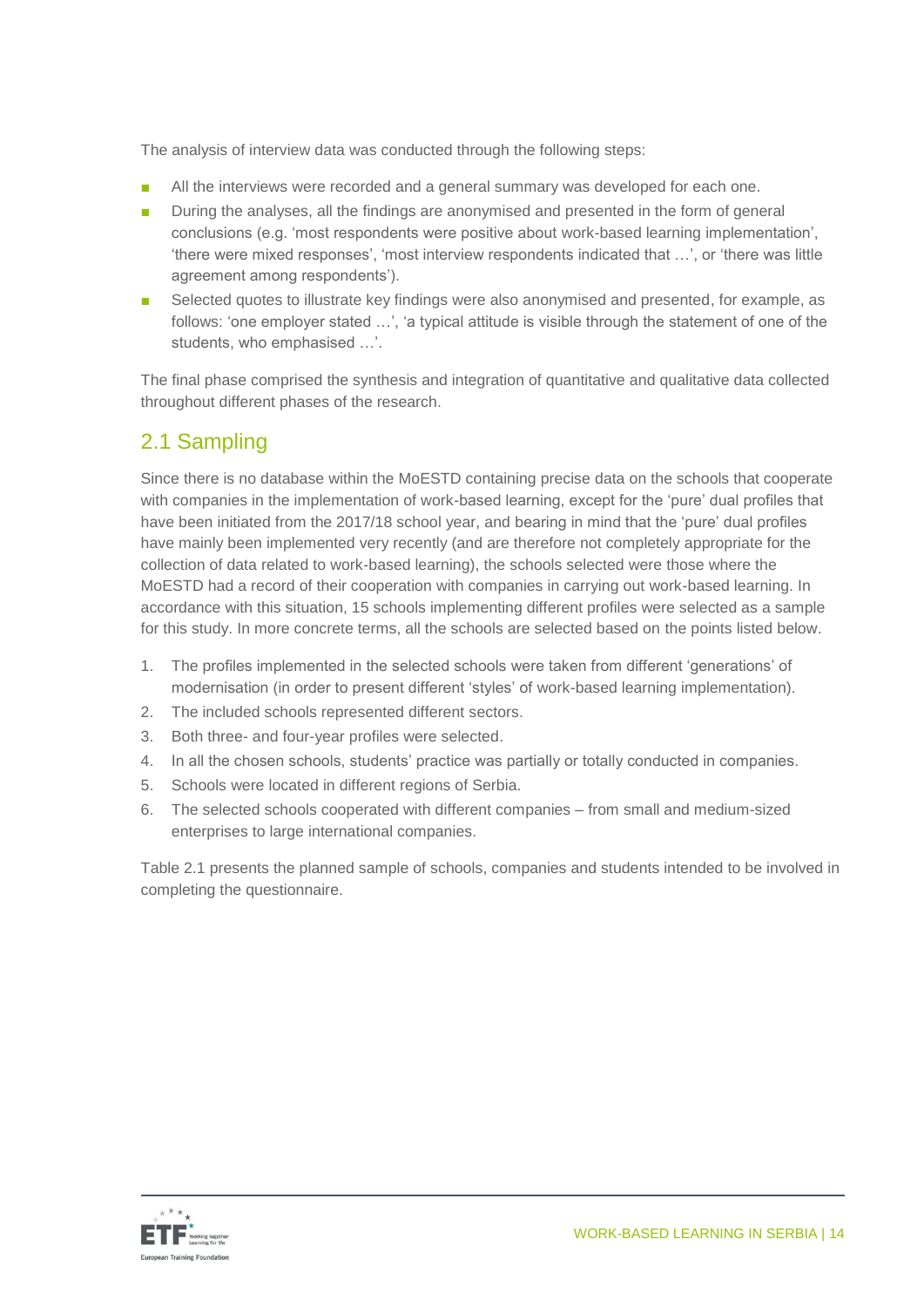#### **TABLE 2.1 QUESTIONNAIRE-BASED PART OF THE SURVEY SAMPLE**

| <b>Schools and profiles</b>                                                                                                                                                                 | <b>Profiles</b>                                                                                                                                                             | Number of students to fill in the<br>questionnaire                        | Number of companies to fill in<br>the questionnaire                                                                                          |
|---------------------------------------------------------------------------------------------------------------------------------------------------------------------------------------------|-----------------------------------------------------------------------------------------------------------------------------------------------------------------------------|---------------------------------------------------------------------------|----------------------------------------------------------------------------------------------------------------------------------------------|
| Three schools which offer modernised and<br>qualification-standards-based profiles, which had been<br>pilot profiles and then mainstreamed into the regular<br>system between 2011 and 2013 | <b>Baker</b><br>$\mathbf{r}$<br><b>Butcher</b><br>×<br>Cook<br><b>COL</b><br>Waiter<br>п<br>Confectioner<br>$\mathbf{r}$<br>Touristic technician<br>×                       | 30 students in the final year of the<br>selected profiles (10 per school) | A minimum of one representative                                                                                                              |
| Seven schools which offer profiles that were<br>developed with the GIZ VET project, initiated in 2014,<br>and are considered by the MoESTD as 'pure' dual<br>profiles                       | Locksmith/welder<br>$\mathbf{r}$<br>Industrial mechanic<br>$\blacksquare$<br>Electrician<br>$\mathcal{L}_{\mathcal{A}}$                                                     | 35 students in the final year of the<br>selected profiles (5 per school)  | of a company (person in charge of<br>the students' professional<br>practice) per each of the profiles<br>the school is offering<br><b>OR</b> |
| Two schools which offer a profile developed within the<br>Swiss Development Cooperation project, initiated in<br>2016, and also considered as a 'pure' dual profile                         | Operator in furniture processing<br>$\blacksquare$                                                                                                                          | 20 students in the second year (10<br>per school)                         | A minimum of two representatives<br>of two different companies if the<br>school is offering just one profile                                 |
| <b>Three schools</b> which offer 'traditional'/not modernised<br>profiles, but students' practice is implemented as work-<br>based learning (i.e. in companies)                             | Mechanical engineering technician<br>$\blacksquare$<br>for computer construction<br>Car mechanic<br>$\mathbf{r}$<br>Electro-fitter of networks and plants<br>$\blacksquare$ | 30 students in the final year of the<br>selected profiles (10 per school) |                                                                                                                                              |
| Total of 15 schools x 2 representatives (school director<br>and person in charge of students' practice) = $30$                                                                              | 13                                                                                                                                                                          | 115                                                                       | A minimum of 15 company<br>representatives                                                                                                   |

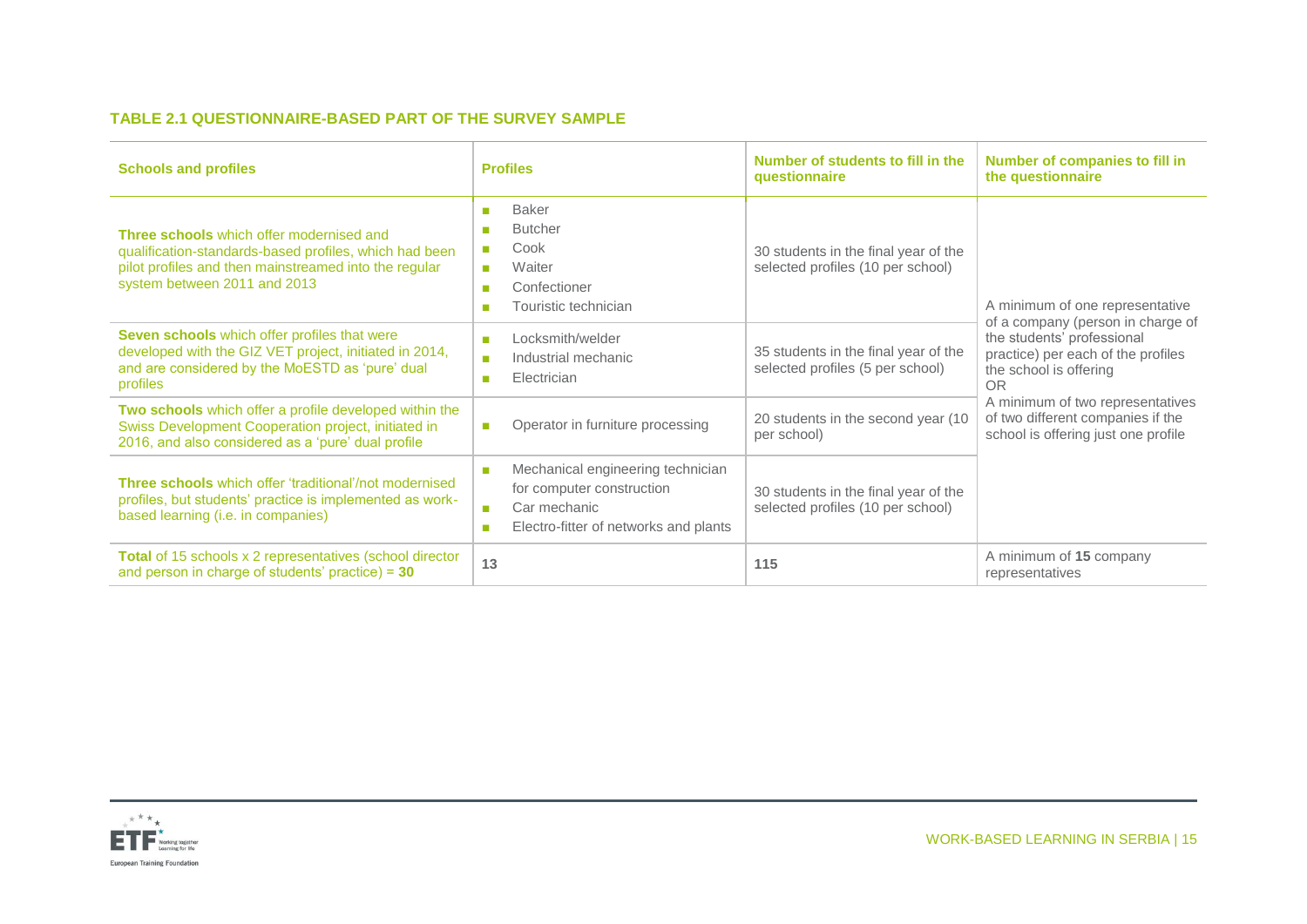Regarding the interviews, the representatives of three schools were interviewed, among which, one school offered 'pure' dual profiles that had been introduced prior to this school year. Five students from schools which participated in the research and who had been involved in the implementation of their professional practice in companies for more than one year were selected and participated in the interviews. Representatives of two additional companies (that did not participate in the questionnairebased part of the survey) were selected to be part of the group of interviewees in order to obtain more qualitative data and to provide researchers with further details on the quality of work-based learning implementation in their companies. Finally, five interviews were conducted with representatives of the MoESTD, the CCIS and the VET and Adult Education Centre.

Thus, the sample for this part of the research consisted of 15 persons.

### <span id="page-15-0"></span>2.2 Limitations

It is important to highlight some of the limitations of the findings provided in the following chapters.

- 1. A distinction needs to be made between data related to the opinions and attitudes provided by the interviews and questionnaires, on one hand, and the data obtained from official sources (e.g. that which was provided by the MoESTD) and some quantitative data obtained through a questionnaire, on the other. The former represents the perceptions of the interviewees and is thus subjective in its nature, while the latter represents facts and is, therefore, more objective when compared to the former. In this sense, most of the qualitative data reflect nothing more than the personal impressions of the survey participant.
- 2. The findings are always conditioned by the scope and depth of the study, as well as by the sampling. Even though the intention was to collect as much reliable data as possible, it could be that some aspects of the reality that the report attempted to explore and map are not adequately presented here.
- 3. The perceptions identified as belonging to the informants do not necessarily represent the views of all the individuals in each of these three groups of interviewees.
- 4. The sampling was based on the need to cover as far as possible different types of work-based learning in various schools, but without the intention of underlining differences between practices of work-based learning implementation or factors influencing differences.
- 5. All the observations, interpretations and generalisations made in this report are those of the researchers. Likewise, all mismanagements and mistakes associated with the research are their sole responsibility.

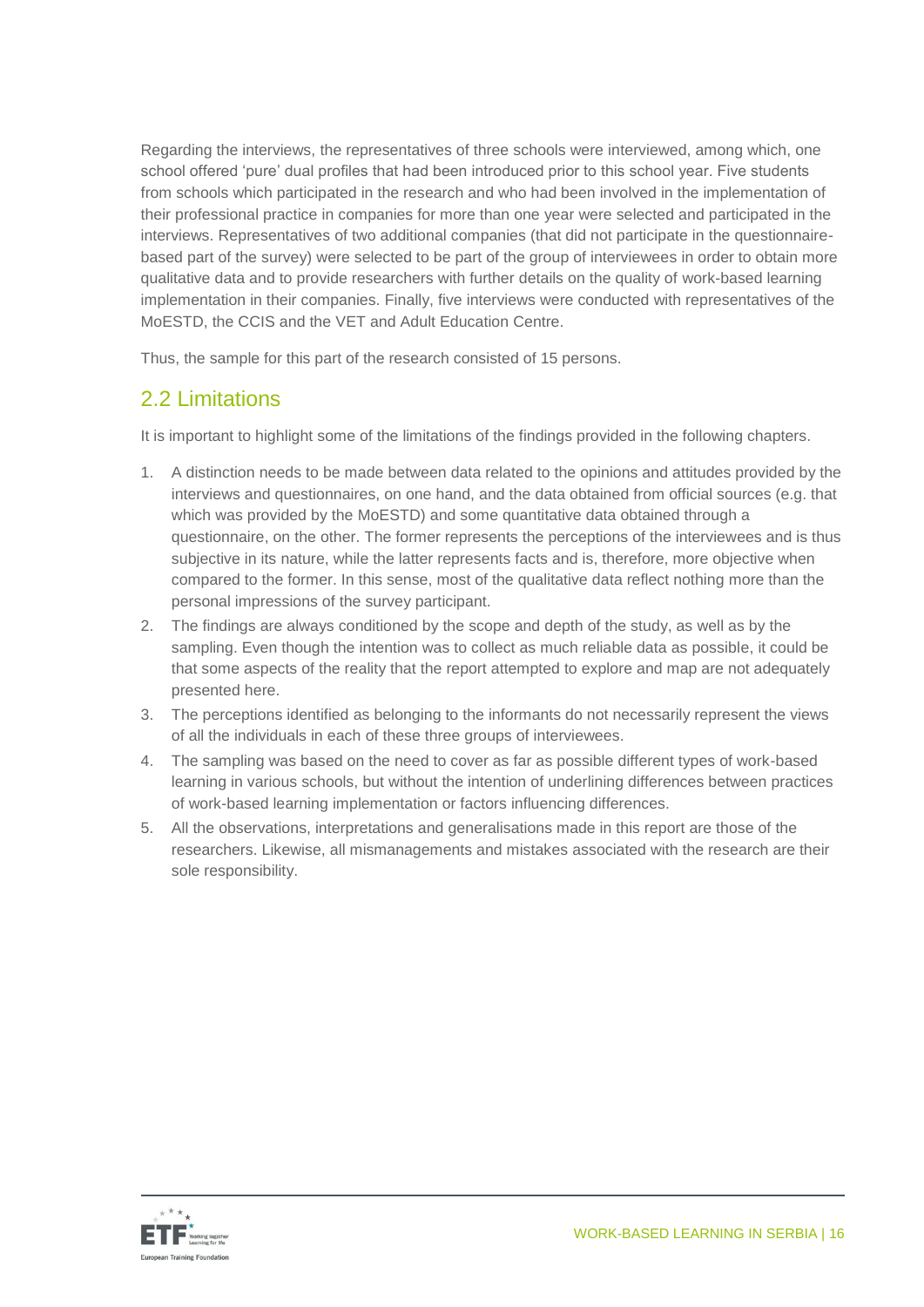# <span id="page-16-0"></span>**3. QUALITY OF STUDENTS' PROFESSIONAL PRACTICE AND WORK-BASED LEARNING IN INITIAL VOCATIONAL EDUCATION: DESK RESEARCH MAIN FINDINGS**

### <span id="page-16-1"></span>3.1 General findings

As mentioned previously, different studies on the VET system in Serbia exist, but analyses of the quality of work-based learning are very much lacking. In practical terms, this means that almost all the available studies provide rather general and indirect data and information on students' professional practice, and to an even lesser extent on work-based learning. This outcome is somewhat logical considering that, despite the recent developments in introducing dual education, students' professional practice in initial VET is still, in most cases, school-based, which raises a question regarding its general quality as we know that schools are not well equipped and that teaching staff do not always follow social and technical developments, thus preventing them from providing students with a highquality learning process in the best possible and most competent way (ETF, 2013).

Bearing that in mind, a general conclusion on the quality of IVET in Serbia, and especially students' professional practice, can be drawn from data which underlines that a permanent problem for employers in the country is the lack of adequate staff – for example 28% of employers in the trade sector and 46% in the finance sector stated that their newly employed young staff do not have the required professional knowledge and competences or the soft skills which can be best acquired through work experience, so they need to provide them with additional on-the-job training. Also, the young people and the employers agree that the reason for this is the lack of adequate professional practice during formal education (CCIS, 2012). Other research has shown that employers more often organise training seminars to cover the deficiencies in the schooling of young people than they implement training for professional improvement and development (EP4A, 2017). In addition, there are data that, more directly, underline that one of the causes of high youth unemployment and the shortage of appropriately skilled workers to meet the needs of the economy, could be the lack of systematic and continuous cooperation between the labour market and the VET system, which is very much connected with deficiencies in the quality of students' professional practice (BOS, 2015a).

At the same time, information on the quality of students' professional practice can be found in the Strategy for Education Development in Serbia 2020, where it is stressed that the current VET system does not meet labour market requirements. Furthermore, in the accompanying SWOT analysis of secondary VET, the issue of quality assurance in relation to the process of practical learning outside school is recognised as a weakness (Government of the Republic of Serbia, 2012).

As a result, these factors could lead to the conclusion that the competences gained through formal IVET, including the component of students' professional practice, meets only partially, or not at all, the needs of working in real-life conditions, which could further lead to the conclusion that the quality of work-based learning in IVET in Serbia is relatively poor.

#### Cooperation arrangements and students' professional practice implementation

For decades cooperation between schools and companies has not been regulated, and consequently quality assurance mechanisms have not been established. This led to a situation in which employers

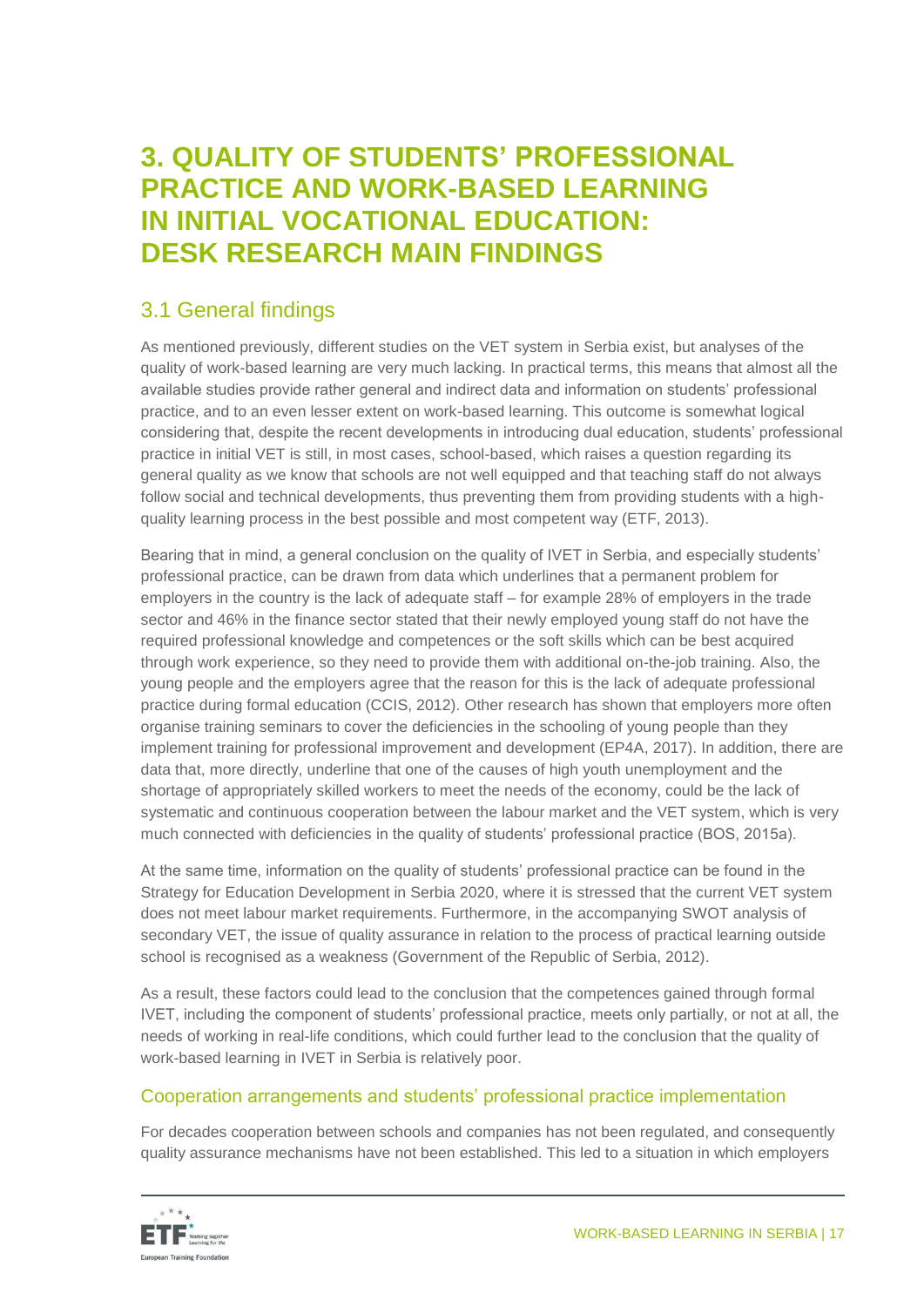were interested in cooperating with schools but had no guidelines with regard to how to organise workbased learning or what the quality standards should be for the work-based learning they aimed to implement (CCIS, 2012). The Strategy for Education Development in Serbia 2020 also underlined that the national VET system did not have accredited work placements and instructors to carry out quality checks on students' professional practice in companies and to provide high-quality work-based learning. Furthermore, regarding students' professional practice in companies, this was implemented in just a few international companies (ETF, 2016), but even in such cases there were no unified quality assurance standards.

The Forum of Secondary VET Schools highlighted several serious challenges related to students' professional practice: a lack of structured monitoring of the quality of the teaching taking place in enterprises; no defined standards that the company must meet; a lack of criteria for the selection of instructors in workplaces or the licensing of staff; students being monitored only by teachers; students in companies often not acquiring the necessary competences as they are carrying out various other tasks not related to the particular profession (Forum of Secondary VET Schools, 2012).

Similar conclusions appear in one of the studies dedicated to the assessment of the quality of students' professional practice, where it is stated that even in situations where cooperation between schools and companies exist, this is often carried out in a manner that is not appropriate and does not demonstrate the expected results in terms of students acquiring the competences needed (BOS, 2013).

Similarly, the feasibility study on dual VET conducted by GIZ concluded that the manner of implementation of students' professional practice is inadequate, i.e. it does not lead to the desired results in terms of skills adoption and developing competences. In addition, the links between vocational schools and companies often rely on the initiative and networking ability of individual school directors (GIZ, 2015).

In the light of the above, and in the absence of firm and official quality indicators, it is assumed that a unified assessment of the quality of students' professional practice and work-based learning is not possible, but it is highly likely that its quality is significantly low.

# <span id="page-17-0"></span>3.2 GIZ data

Initiatives under the GIZ Reform of Vocational Education and Training in Serbia project were the first in the country to focus on the introduction of so-called cooperative model in VET, which assumes strong collaborative ties between schools and companies in the implementation of students' professional practice. Information available in their studies provide vital insights into the quality of work-based learning.

#### Feasibility study on dual VET in Serbia

According to GIZ's feasibility study, although there are good practices in terms of integrating companies into the implementation of students' professional practice, neither quality standards nor the quantity (number of hours, days) of work-based learning is regulated, which jeopardises the implementation and quality of work-based learning itself (GIZ, 2015).

The same study concluded that, in Serbia, there is no correlation between the quality of students' professional practice and its type. In both company and school-based training, the quality of implementation may range from very good to very poor. This means that both the nature and quality of students' professional practice differ from school to school. Moreover, these courses are often run as part

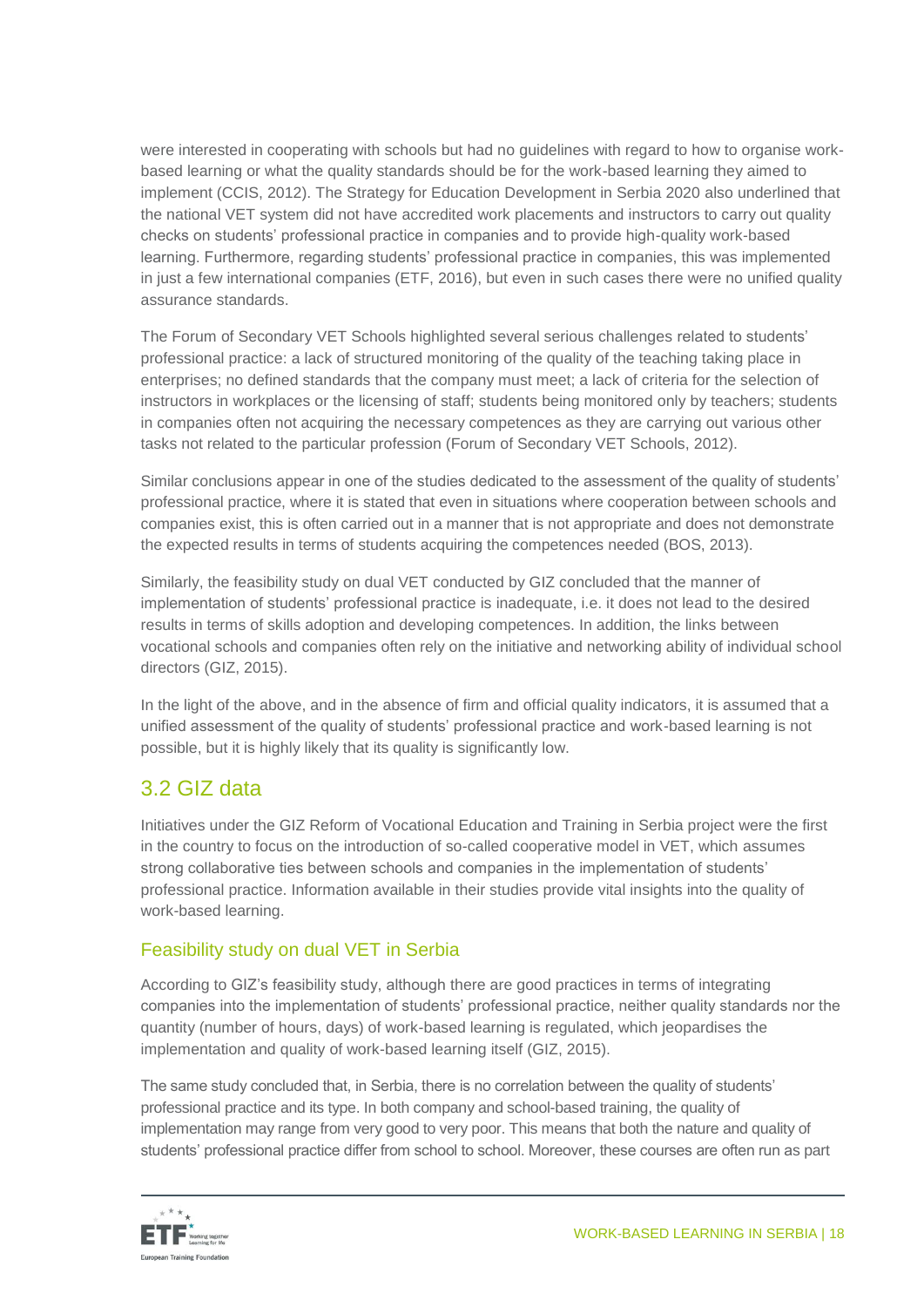of a pilot programme, and last only for the duration of the project. Differences are probably greater within each type of students' professional practice than between the different types themselves. Therefore, the study underlines that a question more important than 'where students' professional practice is implemented' is a question related to the quality of students' professional practice itself, since, according to the study's author, the implementation of school-based students' practice is not automatically negative if a high quality of practice is secured, which assumes the simulation of the real working environment, the application of contemporary equipment and highly qualified teachers, etc. (GIZ, 2015).

Recommendations proposed in the study stated that in order to secure the quality of work-based learning, the rights and responsibilities of the companies involved in work-based learning have to be set out in the legislation regulating secondary VET, and the criteria that companies' need to meet must be clearly defined. In addition, the requirements and qualifications for mentors in charge of companybased training and learning have to be considered, as well as the contractual agreements between the companies and the students involved (GIZ, 2015).

#### Evaluation of GIZ profiles within the cooperative model

Important conclusions about the implementation of students' professional practice (in companies in this case, i.e. work-based learning) were also drawn from the interviews conducted with the employers and schools involved in the implementation of the cooperative model within the GIZ VET project, and systematised in the document *Lessons learned – implementation experience* (GIZ, 2016). Employers provided answers and opinions regarding their motivation to become involved in the project (i.e. in the implementation of work-based learning) and their experiences of cooperation with schools and students, while interviews with the schools focused on how they assessed their relationship with the companies involved in the implementation of the cooperative model within this project.

In brief, companies stated that students (in the majority of cases) were not completely involved in the working processes of the companies, since these tasks require highly skilled workers (e.g. locksmith/welders) who work in potentially risky situations, where the involvement of students is not allowed, especially if they are under 18 (in accordance with the law on health and safety in the workplace). Some of the employers underlined that they could not be sure that the students would perform all the activities in accordance with the company's standards and to prescribed deadlines, and that they are not able to risk being in a situation which would incur additional costs to the business. At the same time organisational patterns in the companies were not usually developed in such a way as to have employees who could be dedicated to the students for a significant part of their working hours. Companies expressed the wish that work-based learning be organised so as to allow both students and company mentors to fulfil all their obligations, including mentors' regular working duties. The schools' conclusion was the same – they identified a strong need for a clear legal framework for the implementation of work-based learning in order to meet appropriately the everyday challenges faced by students, schools and companies, and to increase the quality of work-based learning, in a context where companies could not always provide one full-time person to be in charge of students, as they would also have to be involved in regular work-related activities and processes. Schools also underlined that it is hard for them to coordinate and supervise practical training activities and to ensure quality standards if these activities take place in several locations (which was the case).

One of the conclusions was that work-based learning was organised in accordance with the profile curriculum and that it required regular and continuous cooperation and coordination between the teachers and the company instructors who worked directly with the students. Nevertheless, schools pointed out that a certain level of flexibility in the organisation of work-based learning is necessary as

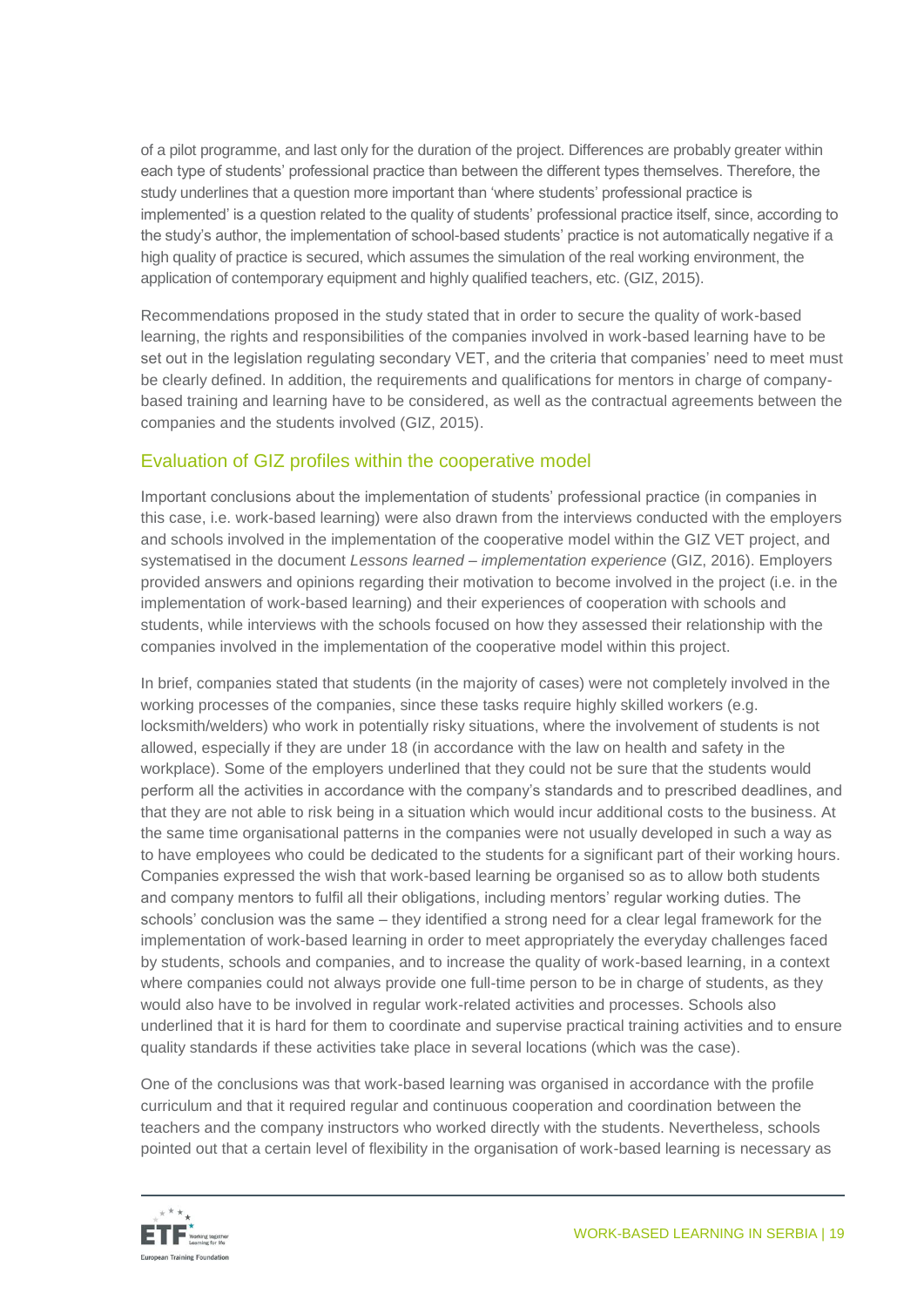the agreed days for work-based learning sometimes changed, depending on the needs of the company, and the school should be able to adapt to the companies' schedules.

In general, the main conclusions that could be drawn from this study were that a better quality of workbased learning could be achieved if the following conditions were met: (i) an established system of accreditation for companies wishing to be involved in work-based learning; (ii) established practices of signing written cooperation agreements between schools and companies, as well as service contracts between students and companies; and (iii) clear communication patterns between schools and companies (GIZ, 2016).

### <span id="page-19-0"></span>3.3 Business Development Centre Kragujevac data

This research report on the effectiveness of work-based learning in secondary vocational schools in Kragujevac, developed within the project 'Right Skills for the Employers'<sup>1</sup>, was created to identify existing forms of students' professional practice in secondary technical schools in Kragujevac, analyse how students are being prepared for the labour market, and assess whether their competences are in line with labour market needs. It further evaluates how the cooperation between schools and employers works and what needs to be improved in order to adjust the competences of the technical schools' students to the needs of the economy. Therefore, this study contains relevant findings on the quality of work-based learning.

According to this research, many different factors affect the quality of work-based learning, factors that, in most cases, are not defined or set by the system; hence, it is up to schools and employers to prepare the ground for the planning, implementation and monitoring of work-based learning. The following list shows the main factors that were perceived as negatively influencing the quality of workbased learning.

- 1. Employers are not informed well enough about the requirements of students' professional practice and the profiles' curricula.
- 2. Company employees are not trained to work with students (unless they have participated in initiatives such as the GIZ project).
- 3. Different conditions for the implementation of work-based learning exist across the companies involved (e.g. lack of qualified staff, variations in the amount of time and levels of commitment given to the trainees by the employers, with some paying for students' meals, travel and remuneration and others not), resulting in uneven quality of students' work-based learning.
- 4. The quality of cooperation between schools and companies is variable across different aspects from the involvement of companies in designing work-based learning to the different roles of teachers in work-based learning coordination.
- 5. Students have insufficient prior knowledge and skills (vocational but also soft skills) in order to be engaged in work-based learning, which is connected to the issue of there being an insufficient number of classes for practical teaching in schools and a lack of proper equipment.
- 6. Cooperation between schools and employers is undefined (e.g. in terms of the contracts and their necessary elements) (Business Development Centre Kragujevac, 2015).

<sup>1</sup> This project is implemented by the Business Development Centre Kragujevac in partnership with the City of Kragujevac and the Polytechnic School in Kragujevac, with financial support from the Swiss organisation Solider Suisse/Swiss Labour Assistance.



 $\overline{a}$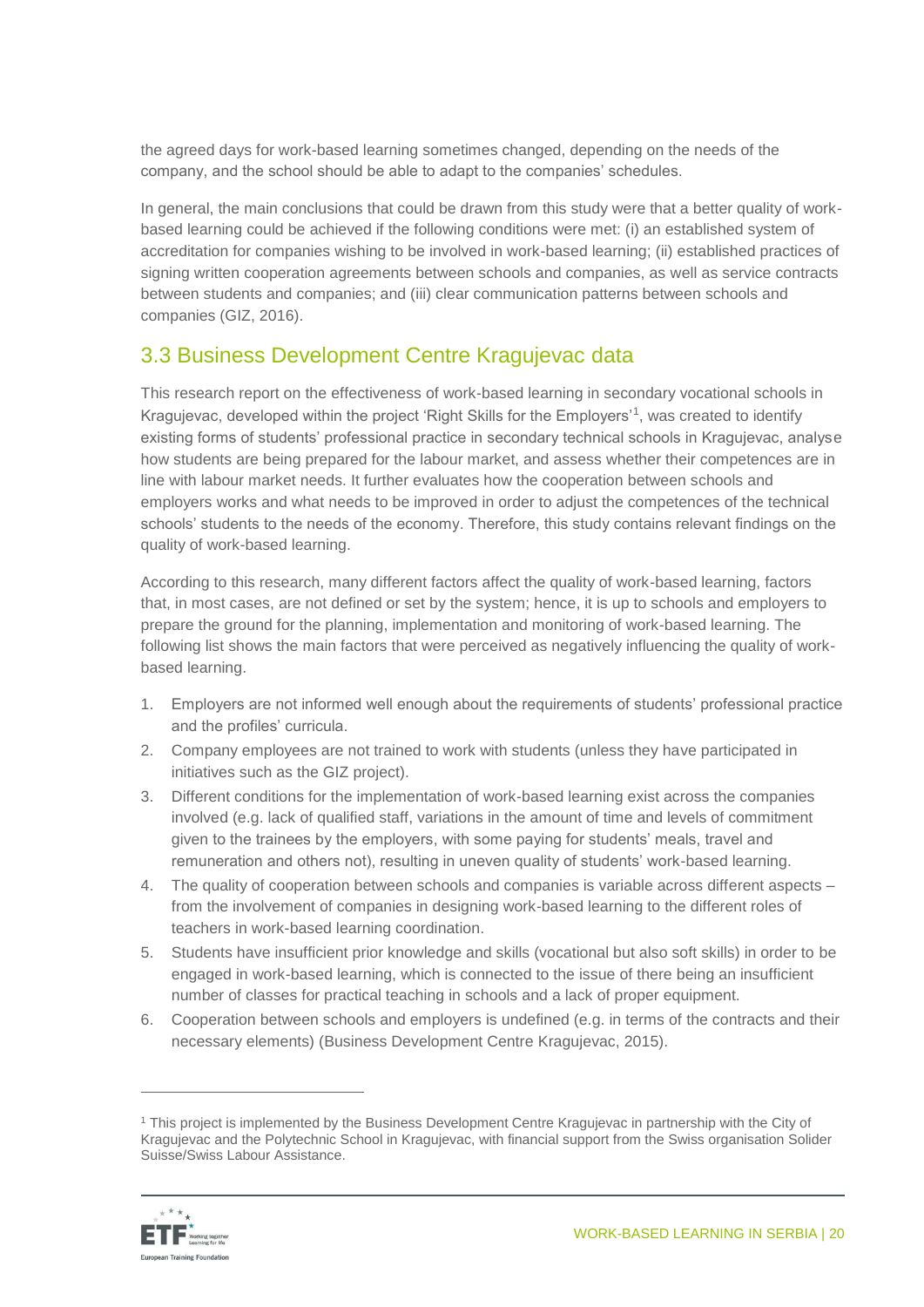Nevertheless, this research has shown that for those in secondary technical schools that participated in research, a good level of cooperation with employers exists, and that teachers are deeply involved in the process of work-based learning implementation. It also demonstrates that students are motivated to participate in work-based learning, especially in situations where they regularly use modern technologies, companies have the necessary resources and employees trained to work with the students as well as in situations where students have the opportunity to find employment after graduation in the company where they had previously conducted their practical training (Ibid.).

# <span id="page-20-0"></span>3.4 Conclusion

Bearing in mind the above, it could be concluded that students' professional practice has been, in reality, one of the weaknesses of the IVET system, and that the quality of work-based learning has been influenced by the fact there was no structured monitoring and evaluation framework for assessing the quality of work-based learning. Furthermore, there are no defined quality standards that the enterprises have to meet, no criteria for the selection of instructors in companies or staff licensing system (EP4A, 2017), although the introduction of dual education based on the above-mentioned Law is expected to move work-based learning in that direction – matching education with the needs of the economy and ensuring the quality of students' practice (ETF/Cedefop, 2017).

### <span id="page-20-1"></span>3.5 Latest developments

As part of the process supporting the introduction of dual education, in addition to the adoption of the Law on Dual Education, which regulates most of its important elements, a number of key activities have taken place over the last two years.

- 1. Bylaws have begun to be developed to support the full implementation of the Law on Dual Education (bylaws related to companies' accreditation, students' placements, etc.).
- 2. Pilot activities focused on the training of company instructors/mentors were implemented by GIZ, and experience from these initiatives has shown that such training has positive effects on the quality of the students' in-company practice.
- 3. The CCIS organised training for instructors within companies for the education profile 'merchandiser', conducted by experts from the Austrian Chamber of Commerce (ETF/Cedefop, 2017).
- 4. The MoESTD established a working group for the development of a Rulebook for the in-company instructors' training programme, containing more detailed requirements for passing the exam. Furthermore, in support of this working group, the Institute for the Improvement of Education/VET and Adult Education Centre is preparing a proposal for a training programme for company instructors and a procedure for taking the licencing exam, through a joint project between the CCIS, the Austrian Federal Economic Chamber, the Institute for the Improvement of Education, GIZ Reform of Vocational Education and Training in Serbia project and Education to Employment – E2E (Swiss Development Cooperation) project, on the basis of international and national experiences (ETF/Cedefop, 2018).

In addition, it should be noted that in 2017 Serbia formally joined the European Alliance for Apprenticeships. It is expected that involvement in the alliance will help the country improve the supply, appeal, relevance and quality of each existing form of apprenticeship across all levels of its education system, including VET.

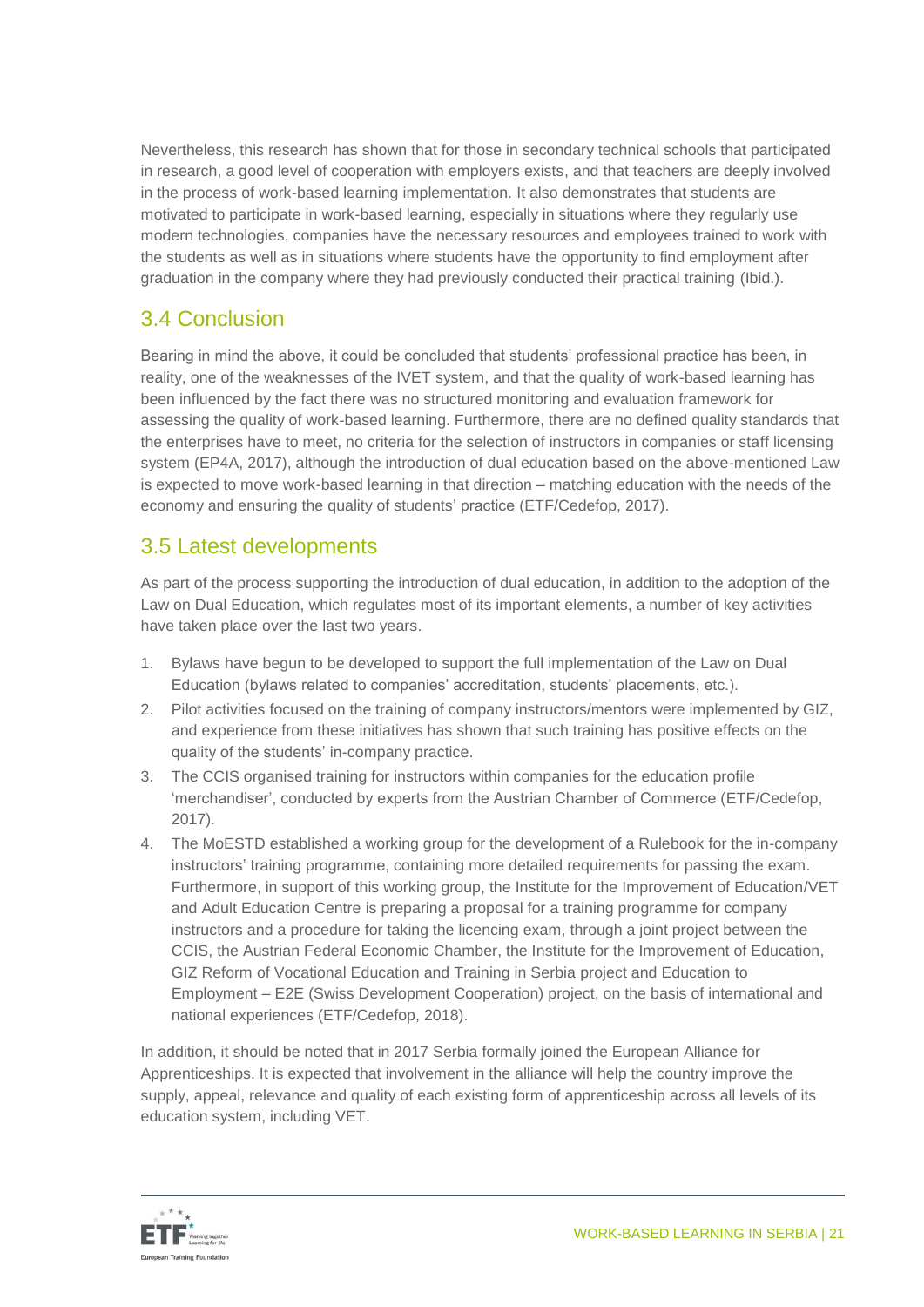# <span id="page-21-0"></span>**4. QUESTIONNAIRES AND INTERVIEWS**

## <span id="page-21-1"></span>4.1 Companies

#### Basic information about participating companies

A total of 30 companies participated in this part of the research. The criteria for representation were a minimum of one company representative (the person in charge of the implementation of students' professional practice<sup>2</sup>) for each profile offered by the school, or two representatives from two different companies, if the school teaches just one profile.

Regarding the interviews, representatives of two additional companies provided insights into the implementation of students' professional practice in their companies, including an assessment of the quality of students' professional practice and the competences acquired by the students, as well as generally considering expectations, obstacles and recommendations.

All except two of the participating companies were private. In terms of size, most of them were small and medium-sized (48% and 42% respectively), while 10% were micro companies, and there were no companies considered to be large. In participating companies, work-based learning had been implemented for students from 27 different profiles.

The number of students participating in work-based learning, by company, in the last 12 months varied – from four to 160 students (e.g. three of the companies had hosted just four students, while there were three companies that had hosted between 120 and 160 students in the last 12 months). The most common number of students undertaking professional practice per company was between 20 and 25.

#### General conclusions about students' professional practice

More than 90% of company representatives thought that if the students' professional practice is organised as work-based learning this allows students to become involved in the work processes of the company immediately upon completion of their studies. Almost the same percentage of companies were willing to continue their cooperation with schools in the implementation of work-based learning in the future.

Among all the employers, 62% of them underlined the significant possibility of hiring the best students after graduation, while 34% were not certain that such an option existed<sup>3</sup>. The rest of the participating employers said that even though they are willing to support schools and students in the implementation of work-based learning, employing students after the completion of their practice was not a realistic prospect.

<sup>&</sup>lt;sup>3</sup> During the interviews, employers clarified such opinions, stating that hiring possibilities would be influenced by external circumstances, e.g. the country's economy.



 $\overline{a}$ 

<sup>2</sup> In this part of the report, whenever students' professional practice or students' professional practice in companies is mentioned it is used as synonym for work-based learning since all the participating schools implement students' professional practice as work-based learning (see Chapter 2 'Methodology'). The term 'students' professional practice' was used in communications with schools and in questionnaires in order to harmonise the terminology with that which is prescribed by legislation, and which, consequently, schools are familiar with.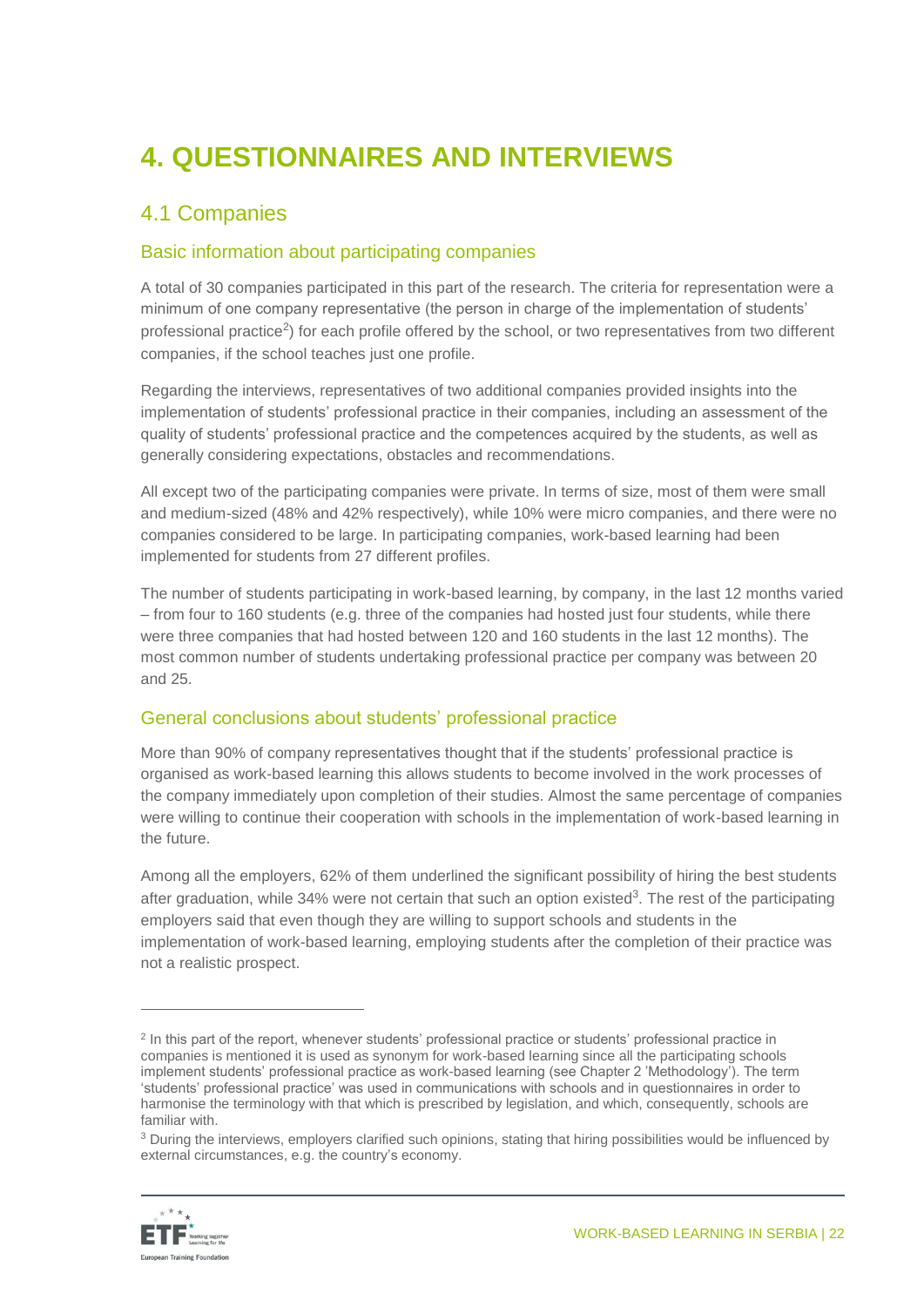One of the most interesting findings was related to the benefits that the implementation of students' practice might bring to the company. Namely, 73% of employers were of the opinion that the duration and organisation of students' professional practice in their companies was not structured in such a way as to allow companies to recover their investment, and only one company strongly agreed with the statement that the company can recover their investment through students' engagement during work-based learning and, later, employment.

#### Overall quality of cooperation companies have with different partners

The overall quality of cooperation was assessed by multiple criteria, such as supportiveness and responsiveness in the planning and implementation of students' practice; carrying out activities related to work-based learning in a timely manner; the availability of staff to support work-based learning implementation. According to the answers provided, it could be concluded that companies are mostly satisfied with the quality of their cooperation with schools (none of the interviewed employers rated this cooperation as very or mostly bad, and cooperation with schools had the highest percentage of answers in the categories mostly good and excellent). The assessment of companies' cooperation with all their partners is presented in Figure 4.1.



#### **FIGURE 4.1 QUALITY OF COOPERATION WITH DIFFERENT STAKEHOLDERS (COMPANIES' OPINION) (%)**

A representative of one company stated that a 'network of companies' mentors at the level of local self-government could be established in order to have the possibility to share good practice, discuss challenges and to harmonise the quality of work-based learning'.

#### Obstacles to the implementation of students' professional practice

Regarding the importance of possible obstacles to the implementation of students' professional practice in companies, the following were rated as very important by 50% or more of the company representatives: lack of interest on the part of the partner school leadership; poor communication

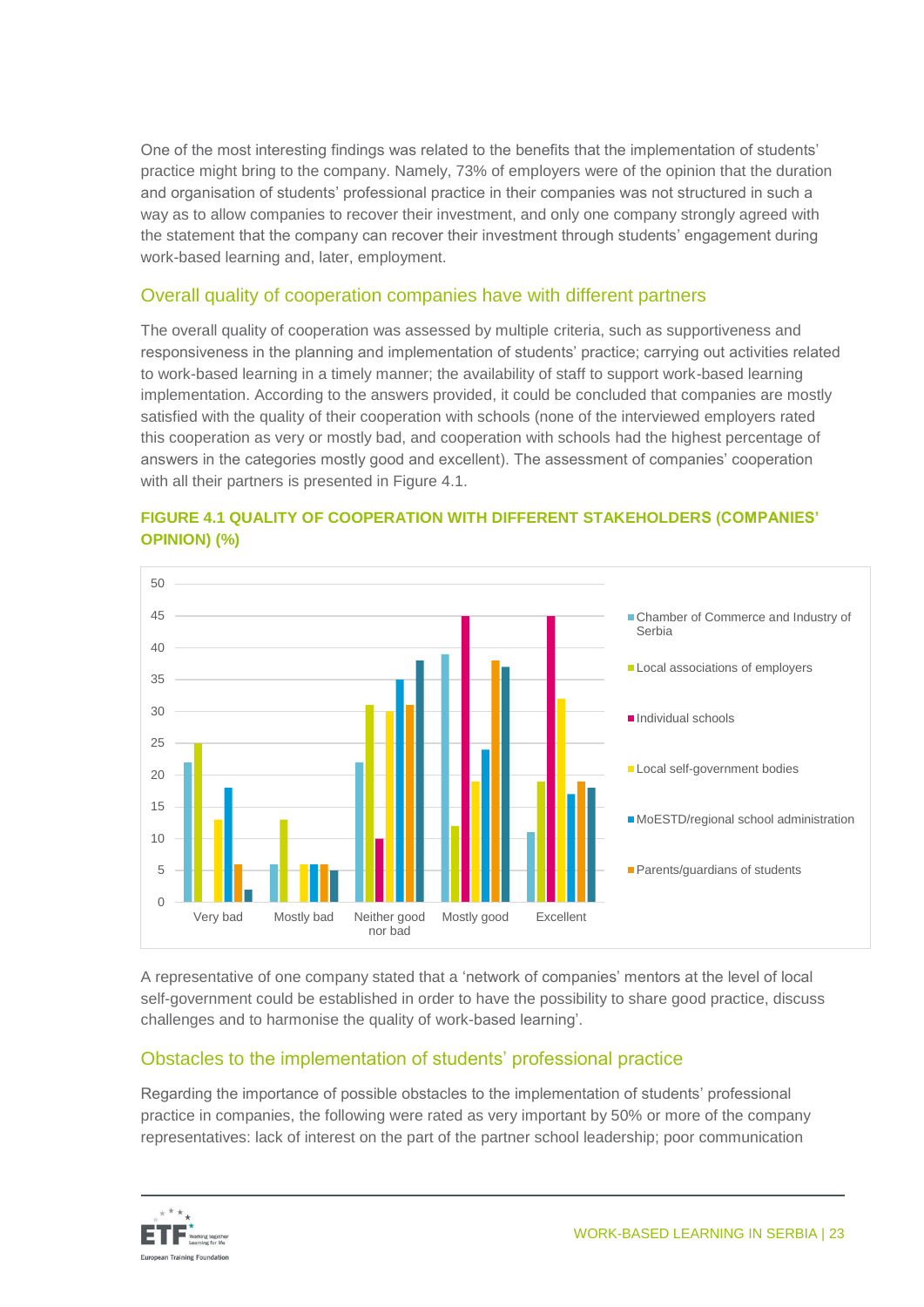between company representatives and the responsible persons in the school; students lacking the motivation to actively participate in the implementation of professional practice within companies; and a shortage of human and financial resources to train students. The lack of trained company instructors and situations in which the content, duration and expected outcomes of the company- and schoolbased learning are not clearly distributed or do not form a coherent sequence were also among the obstacles to the implementation of high-quality work-based learning which were regarded as very important (Table 4.1).

It should be underlined that the shortage of trained instructors and the need for intensive training for companies' instructors were mentioned more than five times in the qualitative part of the questionnaire, as well as during the interviews with employers, while appreciation was also expressed for the work of individual teachers and directors in establishing cooperation with companies and for their support in enhancing the quality of students' professional practice.

|                                                                                                                                   | Not at all<br>important  | <b>Mostly not</b><br>important | <b>Neither</b><br>important<br>nor<br>unimportant | <b>Mostly</b><br>important | <b>Very</b><br>important |
|-----------------------------------------------------------------------------------------------------------------------------------|--------------------------|--------------------------------|---------------------------------------------------|----------------------------|--------------------------|
| Lack of interest of the partner<br>school leadership                                                                              | $\overline{7}$           | $\overline{0}$                 | 10                                                | 33                         | 50                       |
| <b>Lack of communication</b><br>between representatives of<br>the company and the<br>responsible persons in the<br>school         | $\overline{4}$           | $\overline{0}$                 | $\overline{4}$                                    | 36                         | 57                       |
| Non-motivated students in<br>terms of active participation in<br>the implementation of<br>professional practice in the<br>company | $\overline{0}$           | 0                              | 10                                                | 40                         | 50                       |
| <b>Inconsistency of the</b><br>educational profile curriculum<br>with the needs of the<br>company                                 | $\overline{\mathcal{A}}$ | 4                              | 15                                                | 58                         | 19                       |
| Inability of the company to<br>provide the anticipated financial<br>compensation for students                                     | 11                       | 25                             | 21                                                | 36                         | $\overline{7}$           |
| <b>Lack of financial incentives</b><br>for the company for the<br>implementation of the<br>professional practice                  | 11                       | 15                             | 26                                                | 26                         | 22                       |
| Insufficient number of<br>anticipated hours for<br>students' professional<br>practice                                             | $\overline{4}$           | $\overline{0}$                 | 14                                                | 57                         | 25                       |
| Inability to align the school<br>schedule with the schedule of<br>students' professional<br>practice in the company               | $\overline{4}$           | 4                              | 21                                                | 43                         | 29                       |

#### **TABLE 4.1 OBSTACLES IN THE IMPLEMENTATION OF HIGH-QUALITY STUDENTS' PRACTICE/WORK-BASED LEARNING (%)**

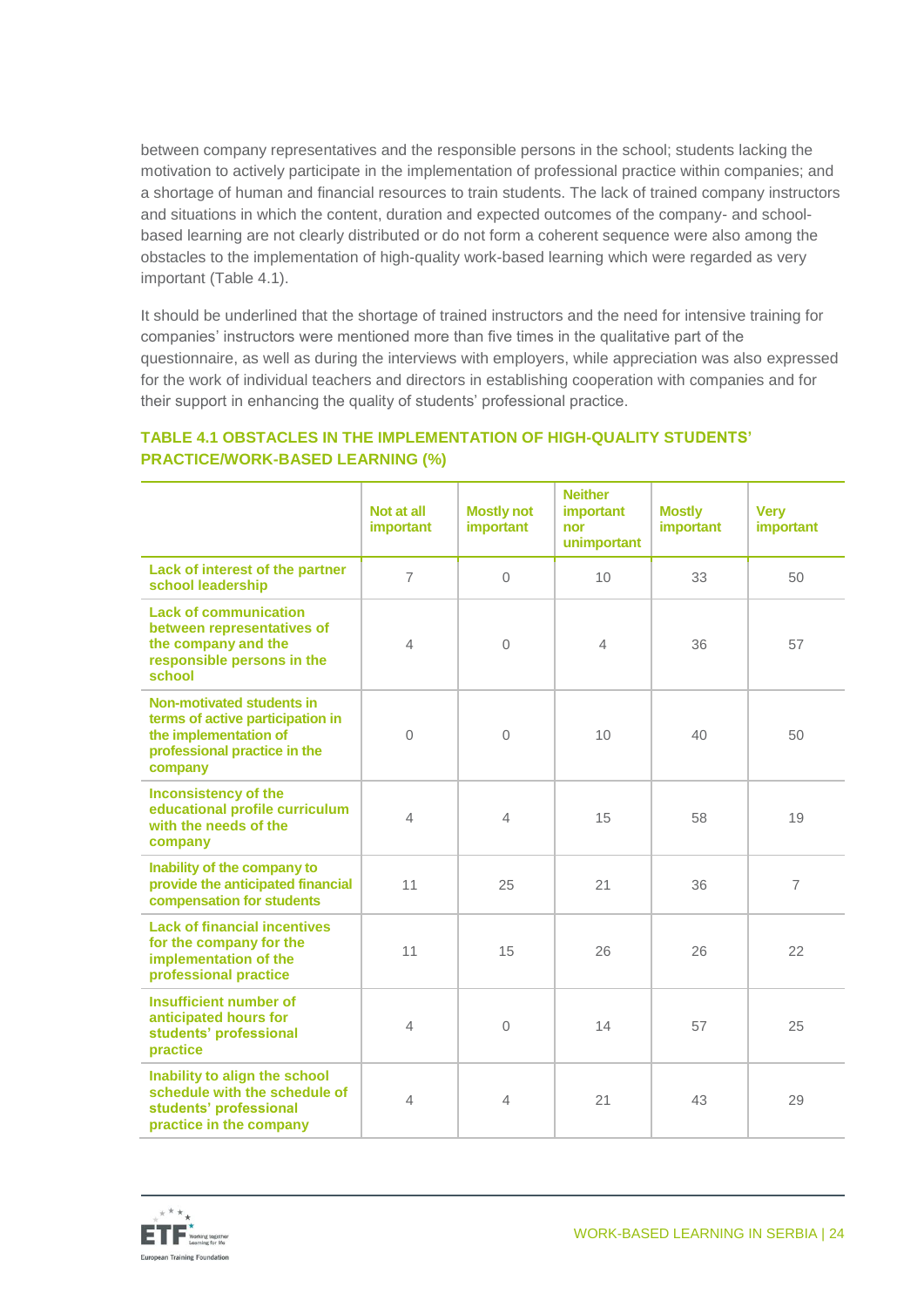|                                                                                                                                                             | Not at all<br><i>important</i> | <b>Mostly not</b><br>important | <b>Neither</b><br><i>important</i><br>nor<br>unimportant | <b>Mostly</b><br>important | <b>Very</b><br>important |
|-------------------------------------------------------------------------------------------------------------------------------------------------------------|--------------------------------|--------------------------------|----------------------------------------------------------|----------------------------|--------------------------|
| <b>Content, duration and</b><br>expected outcomes of the<br>company- and school-based<br>learning clearly distributed<br>and forming a coherent<br>sequence | 7                              | $\Omega$                       | 17                                                       | 43                         | 33                       |
| <b>Demanding procedures for</b><br>keeping pedagogical<br>documentation on students                                                                         | 7                              | $\Omega$                       | 21                                                       | 55                         | 17                       |
| <b>Lack of trained company</b><br><b>instructors</b>                                                                                                        | 7                              | $\mathbf{0}$                   | 17                                                       | 34                         | 41                       |
| Lack of resources (financial,<br>time, qualified employees/<br>instructors) to train students                                                               | 3                              | 10                             | 17                                                       | 20                         | 50                       |

If we compare how often the above obstacles are present in the implementation of work-based learning in the companies that participated in the survey, it can be concluded that all of the obstacles rated as most important are present in the current practice of work-based learning even not reported by high percentage of participants. However, the lack of financial incentives for companies to implement students' professional practice, the low motivation of students with regard to active participation and the shortage of trained company instructors are mentioned by a high percentage of the company representatives (Figure 4.2).

#### **FIGURE 4.2 MOST COMMON OBSTACLES IN THE IMPLEMENTATION OF HIGH-QUALITY STUDENTS' PRACTICE/WORK-BASED LEARNING (%)**



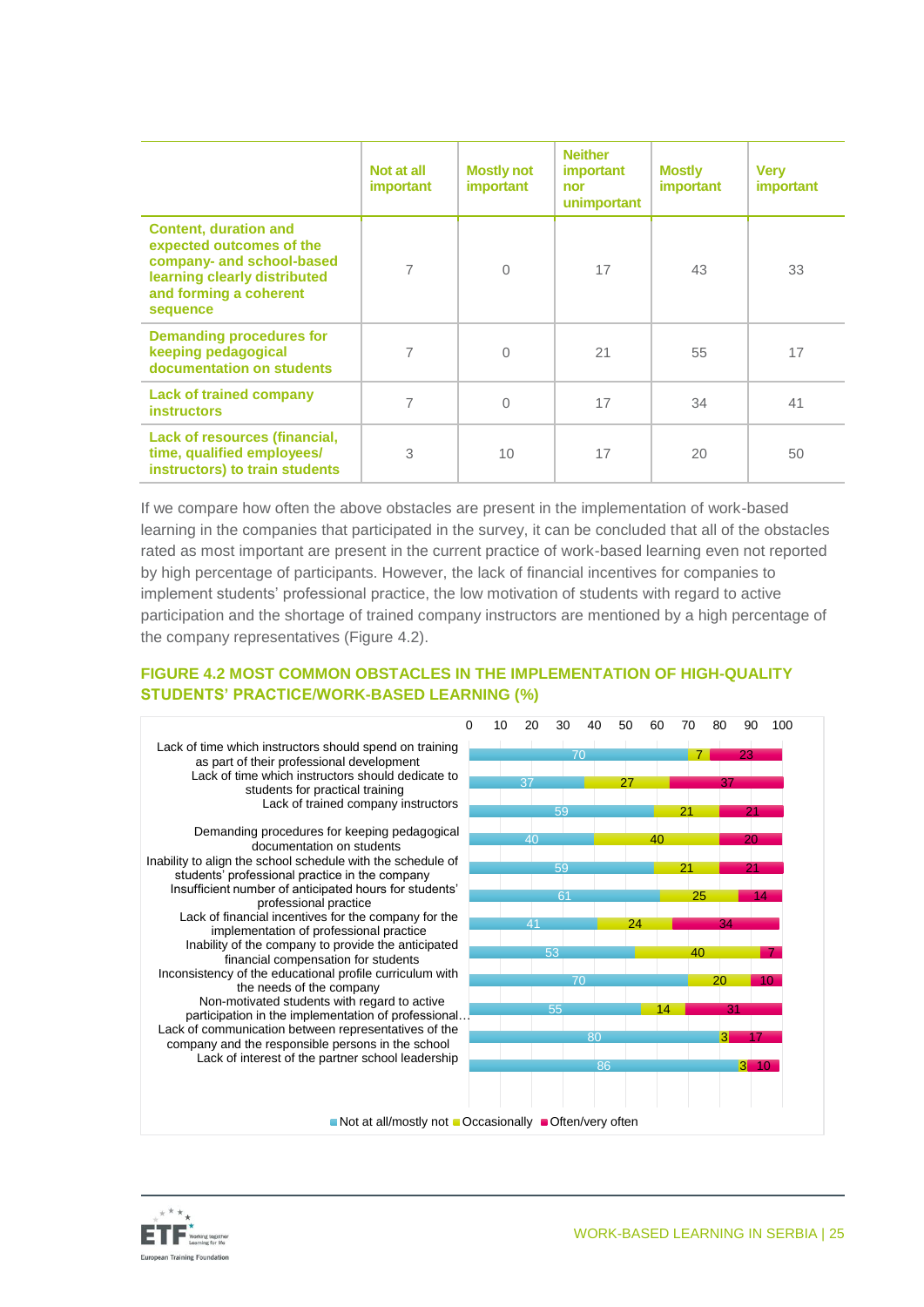In order to gain a clear comparison of the importance of obstacles and the frequency of their occurrence in the implementation of work-based learning, the mean values of the received responses were calculated (given on a scale from 1 to 5, where 5 represents the maximum importance of some obstacles and the maximum level of its current presence in the company) and presented in Figure 4.3.

#### $\cap$  $0.5$ 1 1.5 2 2.5 3 3.5 4 4.5 Lack of interest of the partner school leadership Lack of communication between company and school Inconsistency of the curriculum with company needs Inability to align the school schedule with the schedule of professional practice in the company Content, duration and expected outcomes of WBL not clearly distributed Insufficient number of hours for professional practice Inability of company to provide financial compensation for students Non-motivated students Lack of financial incentives for the company Demanding procedures for keeping pedagogical documentation on students Lack of trained company instructors Lack of resources (financial, time, qualified employees/instructors) to train students Importance of obstacles **COVID-Presence of obstacles**

#### **FIGURE 4.3 IMPORTANCE AND PRESENCE OF OBSTACLES DURING WORK-BASED LEARNING (COMPANIES' OPINION)**

Despite the above-mentioned positive results, during the interviews an interesting conclusion emerged, as articulated by one respondent:

*[Employers are strongly in favour of being able to exercise freedom] in the selection of the*  students who are going to be involved in work-based learning in their companies, since one *obstacle used to be the fact that the huge numbers of students who are involved in workbased learning (and not all of them are motivated to learn and work) prevents the company's instructor from dedicating time to all of them and decreases the efficiency and effectiveness of the implementation of students' professional practice in the company.* 

Those employers were aware that selecting the best students to be placed in companies, with the rest staying in (mostly) insufficiently equipped schools is not in accordance with the principles of equity and equality in education but '*some of the most developed dual systems, e.g. the one in Germany, assumes selection of student that is based on their achievements and motivation'*.

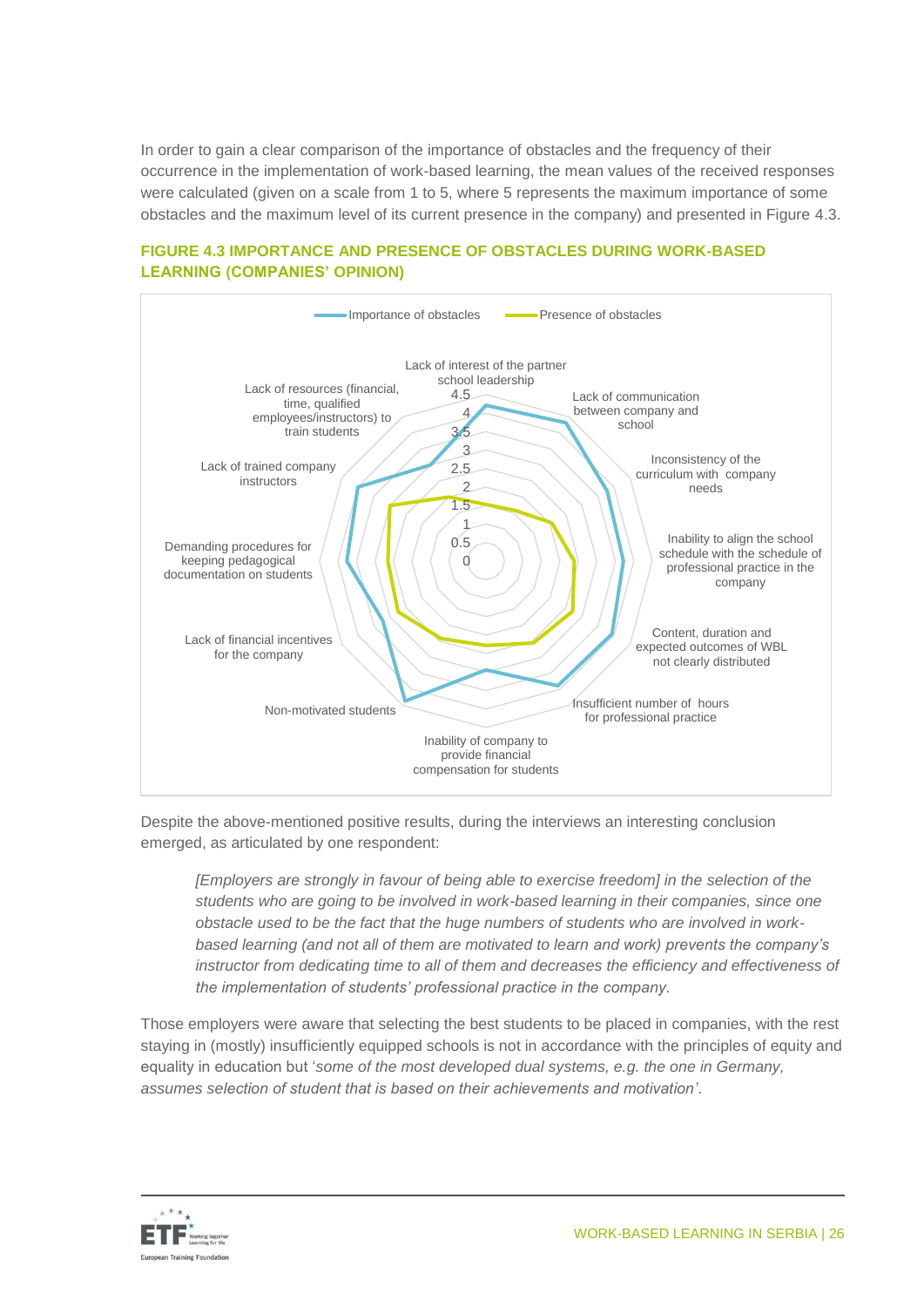#### Forms of support

When it comes to the importance of forms of support that can be provided by the national institutions to companies in order to improve work-based learning, it seems that all the evaluated proposed actions are regarded as important. However, companies generally favoured support given through promotion, campaigns and information sharing about available places in companies for the implementation of work-based learning, and particularly appreciated support in the areas of training and licensing company instructors, as well as assistance in the professional development of teachers of vocational subjects, and help with the administrative tasks related to work-based learning (selection and registrations of learners, checking the suitability of the training environment (technically and personnel-wise), logging internship contracts, etc.). All those areas of support were assessed as mostly or very important by between 86% and 93% of respondents.

#### Impact of work-based learning on students

Since work-based learning should place students at the centre of the working process, it was important to assess how employers see the impact of work-based learning in their companies on the students' acquisition of different attitudes and abilities, including those that are not exclusively or directly connected to work-based learning. In general, all the participating employers found positive associations between students' participation in work-based learning and their educational outcomes. Positive effects were reported throughout the whole range of the work-based learning experience, from attendance to final exams. As can be seen from Figure 4.4, employers thought that work-based learning positively influenced most of the students' attitudes and abilities to a large or full extent, among which vocation-related skills and knowledge, soft skills and a sense of responsibility were ranked the highest.



#### **FIGURE 4.4 EXTENT TO WHICH STUDENTS' PROFESSIONAL PRACTICE IN COMPANIES HAD AN IMPACT ON THEIR ACQUISITION OF DIFFERENT ABILITIES (COMPANIES' OPINION) (%)**

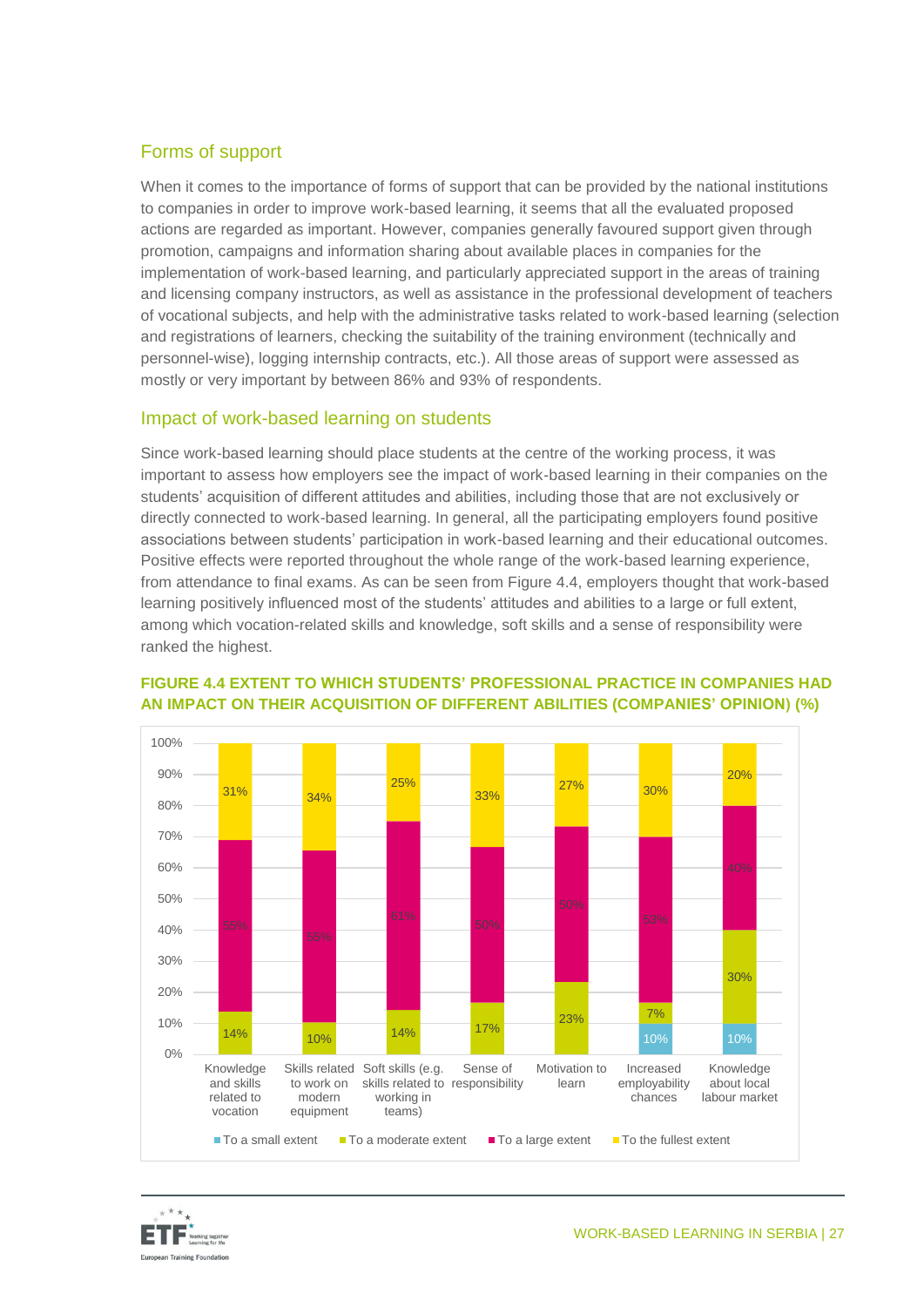All the above-mentioned findings related to the students' acquisition of different attitudes and abilities were also confirmed during the interviews with school and company representatives, during which all the respondents confirmed that work-based learning (since it is set in the real-world context of work) not only makes academic learning more accessible to many students, but also, sometimes to an even greater extent, 'increases students' engagement in schooling'. School representatives underlined that students from the profiles with strong elements of work-based learning showed improvements in their school attendance and that 'students' professional practice in companies, probably, supported schools in their efforts to decrease dropout rates'.

Furthermore, school representatives reported that the positive effects of work-based learning 'were not limited to persistence but also associated with academic achievements in theory-based subjects'.

#### Organisation and implementation of work-based learning as a factor in changing the schools' culture

Company representatives were also positive about the influence that cooperation with schools in the organisation and implementation of work-based learning has had on changing the schools' culture towards more intensive cooperation with companies. They stated that even 'sceptical' schools witnessed progress in many students' abilities after participation in work-based learning, and as a result changed their opinions and started to cooperate with companies more closely and intensively.

#### Students' employment after graduation

One of the last questions in the questionnaire was dedicated to the employment of students. It should be noted that only companies that have cooperated with schools regarding the implementation of work-based learning for more than five years were able to answer this question. In more concrete terms, companies were asked to estimate how many students who had undertaken professional practice in their company had found a job, within six months after graduation, in their company or any other company.



#### **FIGURE 4.5 EMPLOYMENT OF STUDENTS WHO HAD PARTICIPATED IN PROFESSIONAL PRACTICE IN COMPANIES SIX MONTHS AFTER GRADUATION (COMPANIES' OPINION) (%)**

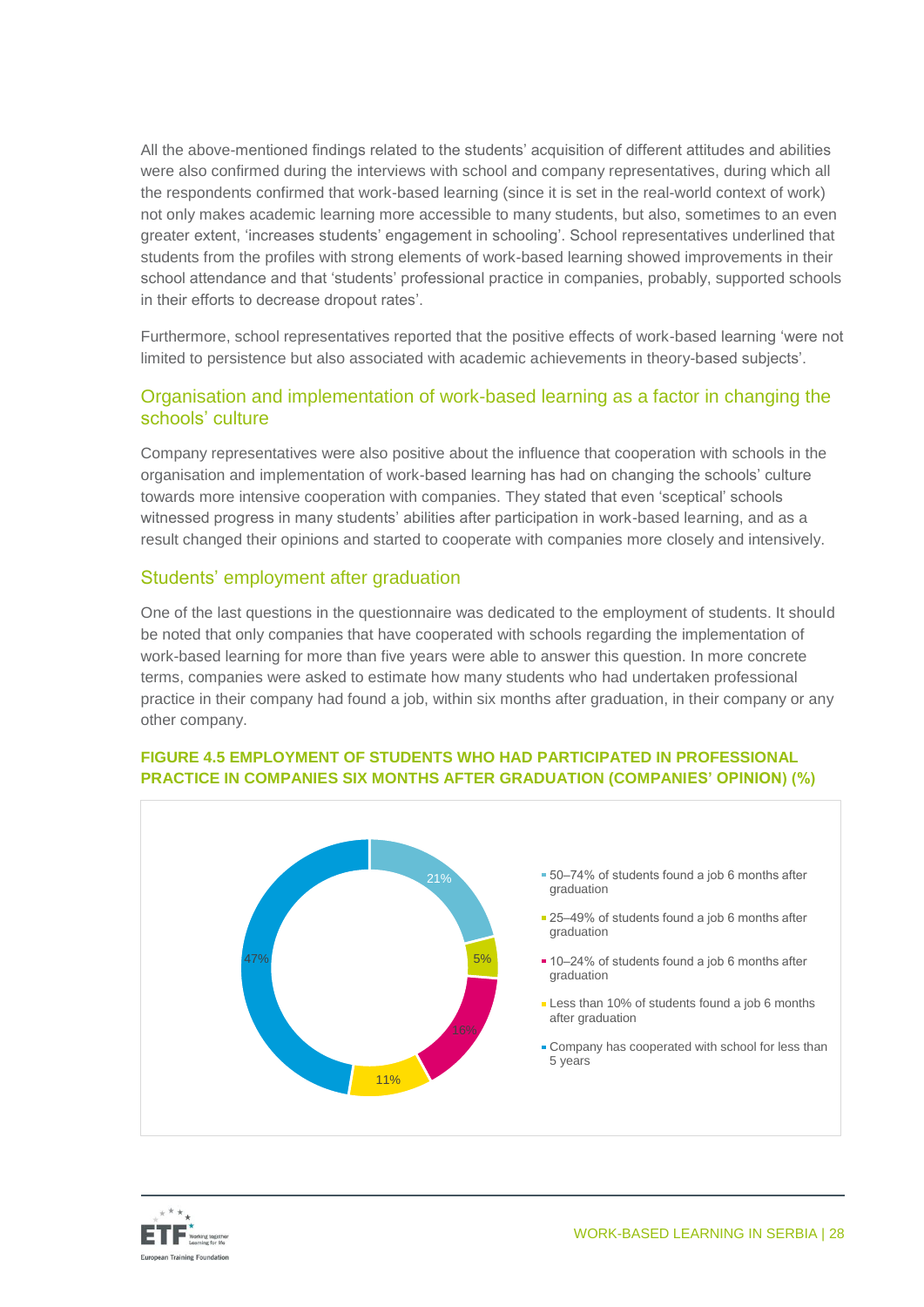Most of the companies were not able to answer this question since they had been cooperating with schools for less than five years, but among those that could, none of the company employees thought that between 75% and over 90% of students could be employed, stating that was impossible that such a huge percentage of students could find a job six months after graduation, despite good work-based training. However, 21% of employers reported that between 50% and 74% of students find employment within the stated period (Figure 4.5).

#### Student employment prospects in relation to the type of profile engaged in

Although previous answers had not led to the conclusion that all the students who participated in workbased learning could find a job quickly and easily; 95% of employers stated that graduates who had undertaken students' professional practice in companies (those completing profiles with strong workbased learning/dual education elements) have higher or significantly higher chances of finding a job compared to students from 'traditional' profiles, where such practice is mostly school based (Figure 4.6).

This means that, in general, employers believe that work-based learning and experience of an actual working environment increases students' employment prospects. Nevertheless, two employers referred to the general situation in Serbian economy and one of them emphasised that: 'Even if we neglect the overall situation in the county's economy and the situation-related concrete context of individual local self-governments, we should all be aware that there is no company in the country which could employ all the students that have undergone professional practice in companies' and 'the education system should be flexible enough and allow schools to change the profiles they offer whenever it is needed (based on the requirements of the local economy).'



#### **FIGURE 4.6 CHANCES OF FINDING A JOB – A COMPARISON OF GRADUATES FROM THE PROFILES WITH STRONG WORK-BASED LEARNING/DUAL EDUCATION ELEMENTS AND GRADUATES FROM 'TRADITIONAL' PROFILES (COMPANIES' OPINION) (%)**

Employers also addressed the issue of differences in the quality of work-based learning between companies in the light of students' employment prospects, with one stating that: 'In the situation where students have work-based learning in small or not so technologically advanced companies, this will be of limited advantage if the student intends to be employed in a large company after graduation.'

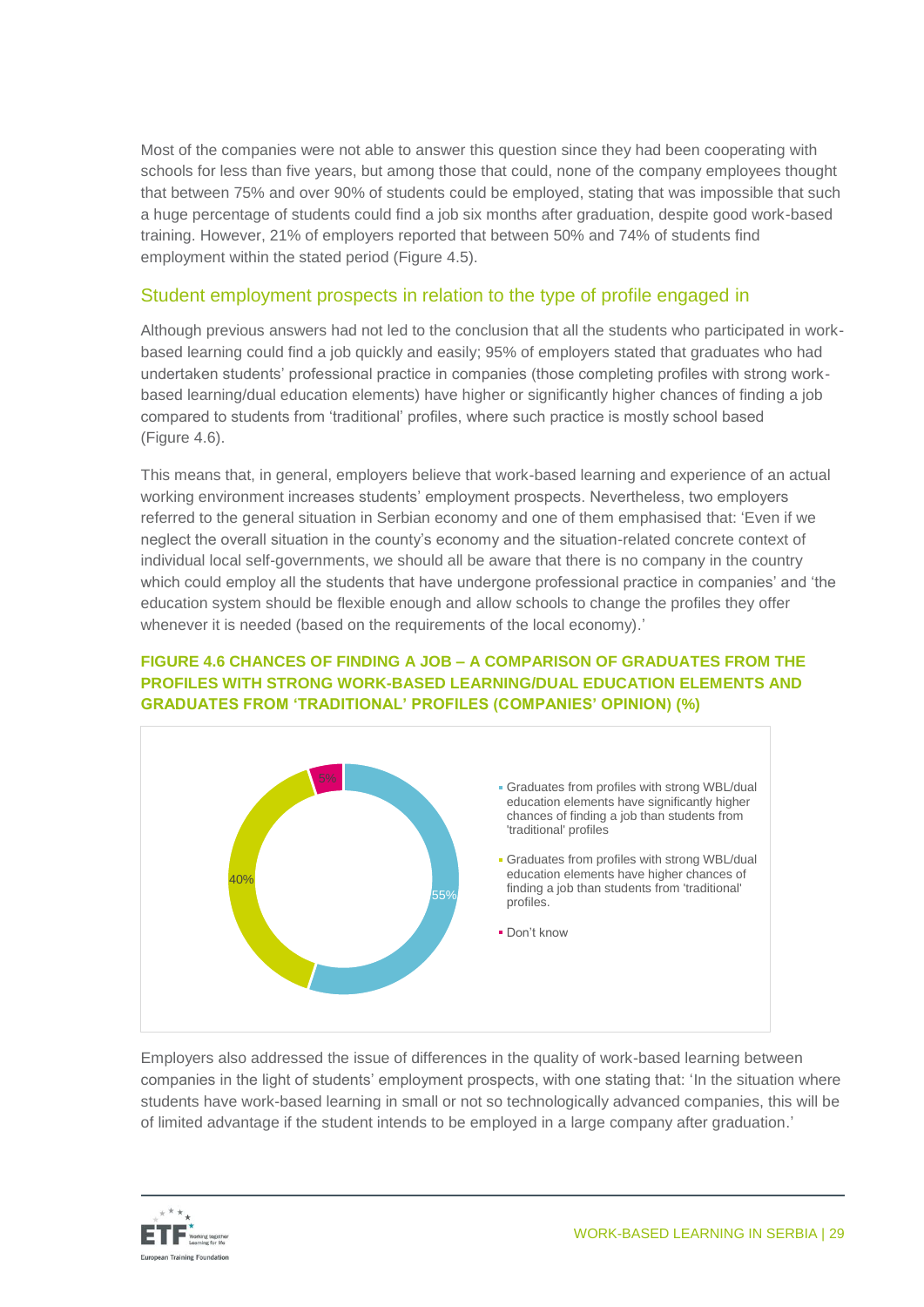Ultimately, the following statement of one of the company representatives could form a kind of conclusion:

*Education which assumes strong cooperation between schools and companies has brought and increasingly brings about changes in the attitudes and perceptions of pupils, parents and the wider community regarding craft educational profiles. Benefits that this type of education provide positively influence changes in these perceptions. Changes, maybe, do not go at the desired pace, but this should not discourage all those who participate, and everyone must work harder to implement the concept of education which contains work-based learning.*

### <span id="page-29-0"></span>4.2 Schools

#### Basic information about participating schools

From the planned sample of 15 schools (i.e. 30 persons – the school director and the teacher in charge of coordinating students' professional practice), 13 schools submitted answers from at least one person. In order to achieve the planned sample, the questionnaire was sent to an additional five schools with the same characteristics as the schools that did not answer, and at the end of this part of the survey, 33 completed questionnaires were received.

Before looking at the answers to individual groups of questions schools provided within this part of the survey, it should be noted that there were no significant differences between schools in terms of their opinions and attitudes. Also, there were relatively small differences between the answers provided by representatives of the same school.

Moreover, in situations where there was room for narrative explanations within the questionnaire, school representatives used the chance to provide information that was not always connected to the asked question, but was very useful in further analysis and in obtaining more information on general perceptions related to concepts of work-based learning in Serbian schools.

#### Assessment of the overall quality of students' professional Practice

The overall quality of students' professional practice in companies (taking into account the professional and pedagogical skills of company instructors, the working conditions, the potential to cover all the training content envisaged by the curriculum, the equipment available for students, as well as the facilities, infrastructure, levels of cooperation with the schools, etc.) was, in the majority of cases, given scores of 4 and 5 (where 1 is the lowest and 5 is the highest quality), and no schools assigned marks of 1 or 2 for the quality of students' professional practice in companies (Figure 4.7).

However, in providing qualitative answers within the questionnaire and during the interviews, school representatives clearly stated that the quality of work-based learning very much depends on the company, and that there are significant differences between companies when it comes to the organisation as well as the implementation of work-based learning. At the same time, representatives from the two schools that cooperated with the highest number of companies stressed that there are huge differences between companies with regard to work-based learning, with one representative highlighting that this applied in all aspects – 'from work organisation, number of company instructions, equipment, inventory, work relations, financial possibilities, types of services, etc.' – and going on to emphasise that 'all these differences contribute to how the student can gain knowledge and more diverse experience from multiple companies, which will later facilitate workplace adaptation when it comes to real employment'.

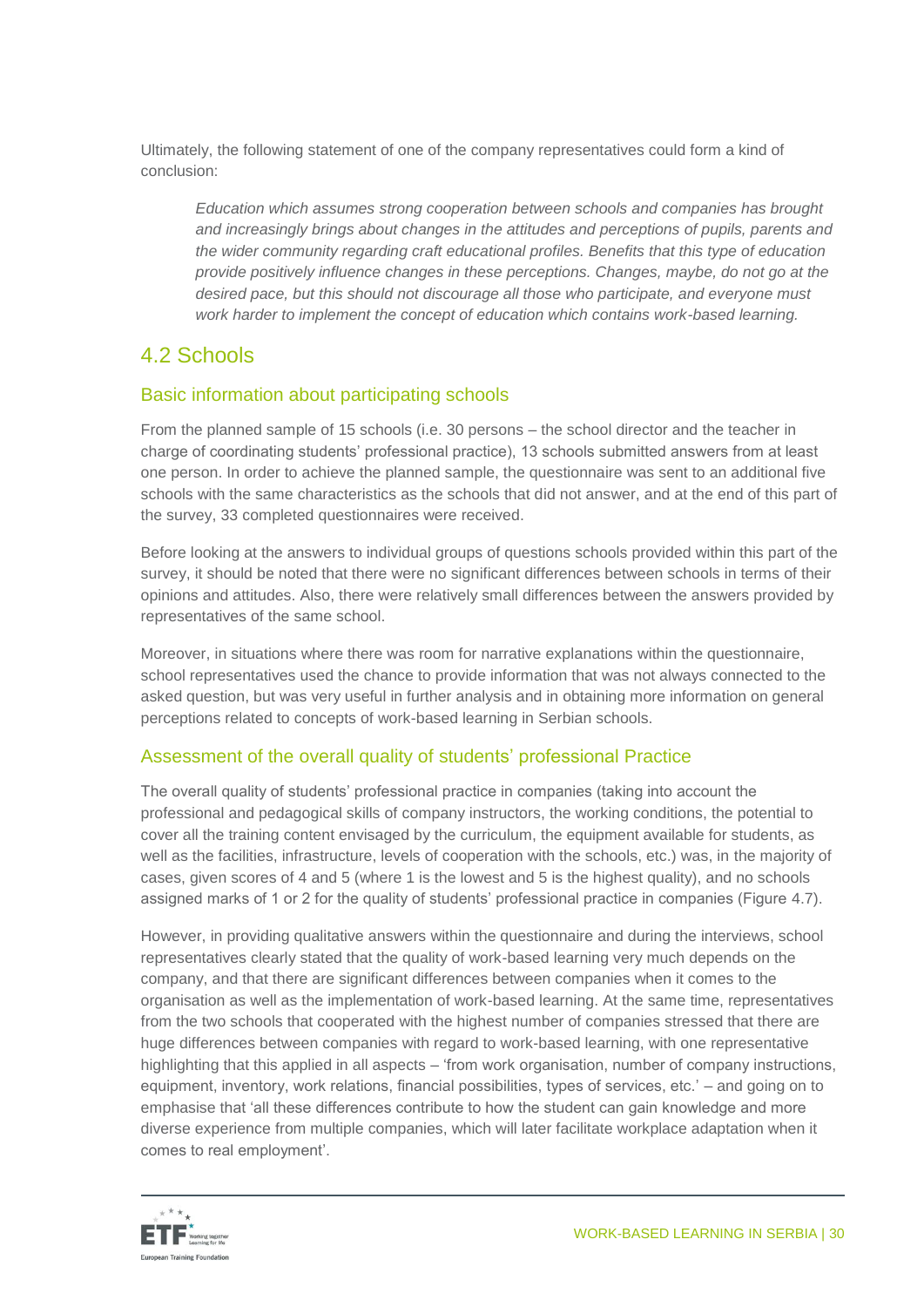#### **FIGURE 4.7 OVERALL QUALITY OF STUDENTS' PROFESSIONAL PRACTICE IN COMPANIES (SCHOOLS' OPINION) (%)**



All the interviewed school representatives agreed that the overall quality of work-based learning mostly depends on the skills of the workplace mentor, the company's vision for human resource development and the consistent implementation of agreed financial incentives for students. A few interviewees stressed the importance of timely feedback from companies to schools on students' behaviour and achievements during their professional practice in order to support schools in dealing with students whose behaviour is not appropriate or whose achievements are unsatisfactory. Also, all agreed that training the company mentor to work with students is of the highest importance, and, as one of the teachers pointed out:

*It should be emphasised that the entire programme of the students' professional practice is not always implemented in one company, which does not mean that the programme is not good or that the company does not implement the programme properly, but it could influence the overall quality of students' professional practice.*

It is interesting to note that most of the schools' staff gave preference to work-based learning in small and medium-sized companies, underlining that cooperation with large companies suffers from a lack of timely communication with management and that the 'rigid hierarchy in large companies prevents fast and effective decision making'. At the same time, two school directors noted that work-based learning in large companies has its benefits, including 'more staff to be dedicated to students' and 'less profit chasing'. Also, school representatives thought that the schools which had begun to instigate the 'pure' dual profiles or profiles with strong elements of dual education had fewer challenges in terms of the organisation and implementation of work-based learning since the procedures and actions taken before the initiation of such profiles meant that the differences in the quality of work-based learning between companies were minimised since 'each company organises practical training only for the contents where they have adequate human and other resources and capacities within the company'.

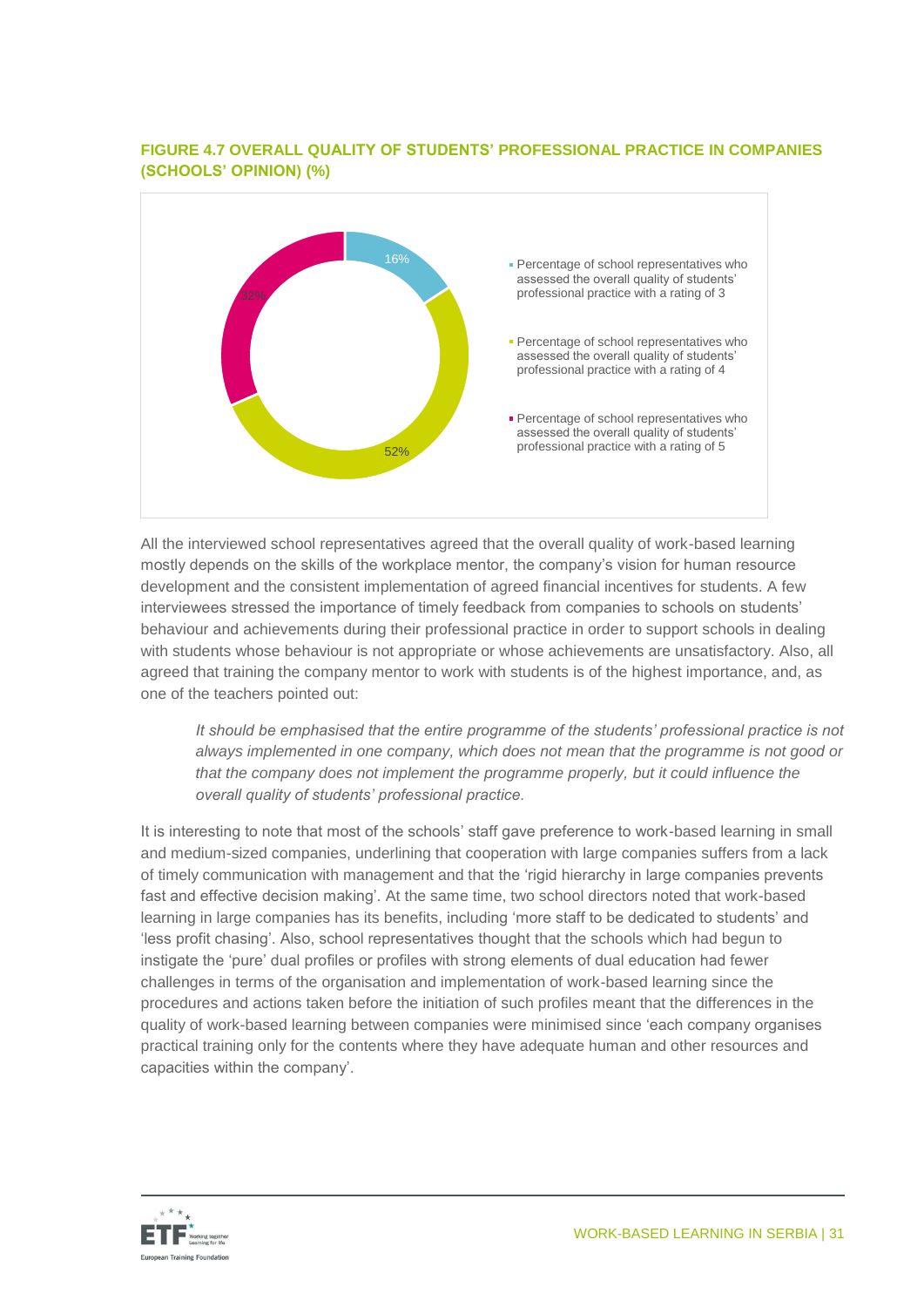#### Assessment of the importance of different conditions/elements for the successful implementation of work-based learning

When school representatives assessed the importance of different conditions/elements for the successful implementation of students' professional practice in companies, they rated all the suggested factors as mostly or very important. Nevertheless, rated 'top of the list' were the following: cooperation between school and company in planning all the aspects of work-based learning; the company's approval of the school having an insight into the implementation of work-based learning; and the coordination of schools and companies in providing students with feedback on their professional practice. Also, since cooperation between the school and the company in organising/distributing the content in terms of its duration and the expected outcomes of companyand school-based learning (so that they form a coherent sequence) is one of the dimensions which gets a significant percentage of the highest marks, it could be concluded that schools see those statements (i.e. elements) which assume close cooperation between schools and companies as among the critical success factors for the implementation of students' professional practice.

The unexpected findings regarding the elements of a successful implementation of work-based learning were those that referred to the existence of assessment based on clear learning objectives/outcomes for work-based learning and having secure financial compensation for students during professional practice as not of the highest importance.

One teacher stated that it is vitally important that 'teachers together with mentors in companies jointly develop monthly work plans for practical classes in order to harmonise what is thought in schools with practice in the company'.

#### Assessment of how different conditions/elements for the successful implementation of work-based learning are met in practice

As can be seen from Table 4.2, a positive sign is that all the elements which were previously assessed as mostly or very important appear as mostly or completely met in the implementation of work-based learning, while only 5% of school representatives expressed the view that teachers are mostly unable to have an insight into the implementation of students' professional practice in companies.

|                                                                                                                                | Not at all   | <b>Mostly not</b> | <b>Neither yes</b><br>nor no | <b>Mostly yes</b> | <b>Completely</b> |
|--------------------------------------------------------------------------------------------------------------------------------|--------------|-------------------|------------------------------|-------------------|-------------------|
| <b>Commitment of the company's</b><br>management                                                                               | 0            | $\Omega$          | 5                            | 42                | 53                |
| <b>Cooperation of the school and the</b><br>company in the planning of all<br>aspects of work-based learning                   | <sup>0</sup> | O                 | 5                            | 42                | 53                |
| <b>Existence of materials and technical</b><br>conditions in the company for the<br>implementation of professional<br>practice | O            | $\Omega$          | 10                           | 37                | 53                |
| Having a training plan for each<br>student participating in work-based<br>learning                                             | <sup>0</sup> | 26                | 11                           | 26                | 37                |

#### **TABLE 4.2 DEGREE TO WHICH THE CONDITIONS FOR THE SUCCESSFUL IMPLEMENTATION OF WORK-BASED LEARNING ARE MET (%)**

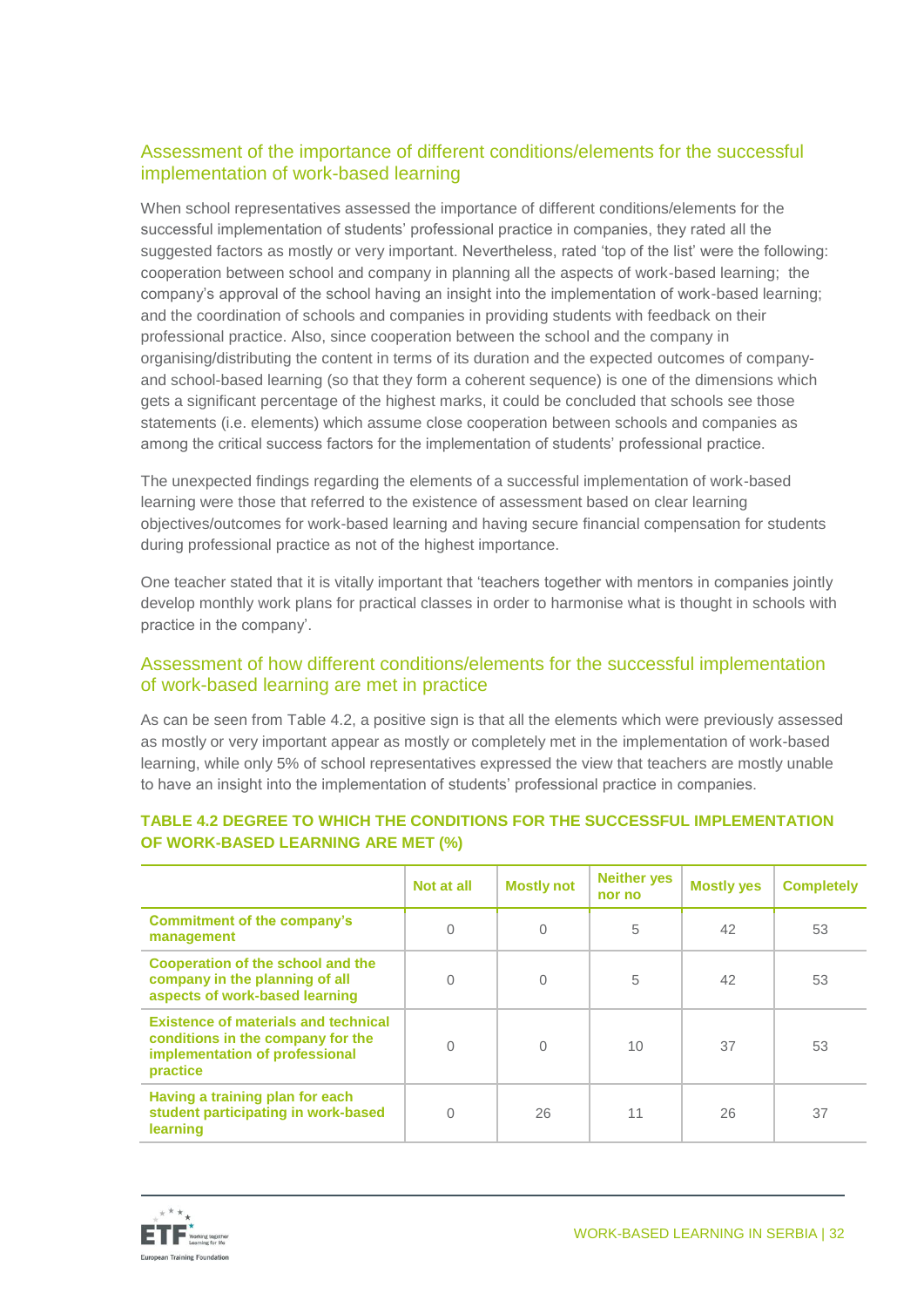|                                                                                                                                                                                                                     | Not at all | <b>Mostly not</b> | <b>Neither yes</b><br>nor no | <b>Mostly yes</b> | <b>Completely</b> |
|---------------------------------------------------------------------------------------------------------------------------------------------------------------------------------------------------------------------|------------|-------------------|------------------------------|-------------------|-------------------|
| <b>Sufficient number of professionally</b><br>and pedagogically trained<br>instructors in the company                                                                                                               | $\Omega$   | $\Omega$          | $\Omega$                     | 42                | 58                |
| <b>Possibility of constant</b><br>communication between school<br>representatives and instructors in<br>the company                                                                                                 | 5          | $\Omega$          | $\Omega$                     | 5                 | 90                |
| Ability of the school to have an<br>insight into the implementation of<br>professional practice in the company                                                                                                      | $\Omega$   | 5                 | 11                           | 31                | 53                |
| <b>Capability of the school and the</b><br>company to organise/distribute the<br>content, duration and expected<br>outcomes of the company- and<br>school-based learning (so that they<br>form a coherent sequence) | $\Omega$   | 5                 | 16                           | 53                | 26                |
| <b>Compliance of the curriculum with</b><br>the company's expectations                                                                                                                                              | $\Omega$   | $\Omega$          | 5                            | 53                | 42                |
| Motivation of students in terms of<br>active participation in the<br>professional practice at the company                                                                                                           | $\Omega$   | $\Omega$          | 5                            | 32                | 63                |
| <b>Compliance with legal and health</b><br>and safety conditions for students                                                                                                                                       | 37         | 16                | 26                           | 16                | 5                 |
| <b>Secured financial compensation for</b><br>students during the professional<br>practice                                                                                                                           | $\Omega$   | 5                 | 11                           | 37                | 47                |
| <b>Existence of clear learning</b><br>objectives/outcomes for work-based<br>learning and assessment based on<br>these goals                                                                                         | $\Omega$   | 5                 | $\Omega$                     | 32                | 63                |
| <b>Cooperation of schools and</b><br>companies in providing students<br>with feedback on their professional<br>practice                                                                                             | $\Omega$   | $\overline{0}$    | $\Omega$                     | 26                | 74                |

One highly concerning fact is that some 37% of teachers and school managers said that legal and health and safety conditions for students are not met at all.

In order to gain a clear insight into the comparison between the importance and the presence of obstacles in the implementation of work-based learning, the mean values of the received responses were calculated (given on a scale from 1 to 5, where 5 represents the maximum importance of some obstacles and the maximum level of its current presence in the company) and are presented in Figure 4.8.

A further point to be noted is that, in addition to the answers assessing the importance of various elements in the successful implementation of work-based learning, school representatives emphasised that connecting the curriculum to real-work experiences requires teachers to work with company professionals and with each other, since 'joint planning facilitates the development of integrated work-based learning training plans and content, which will be of ultimate importance for students' benefit' and the 'school-based work of teachers should be organised in such manner as to

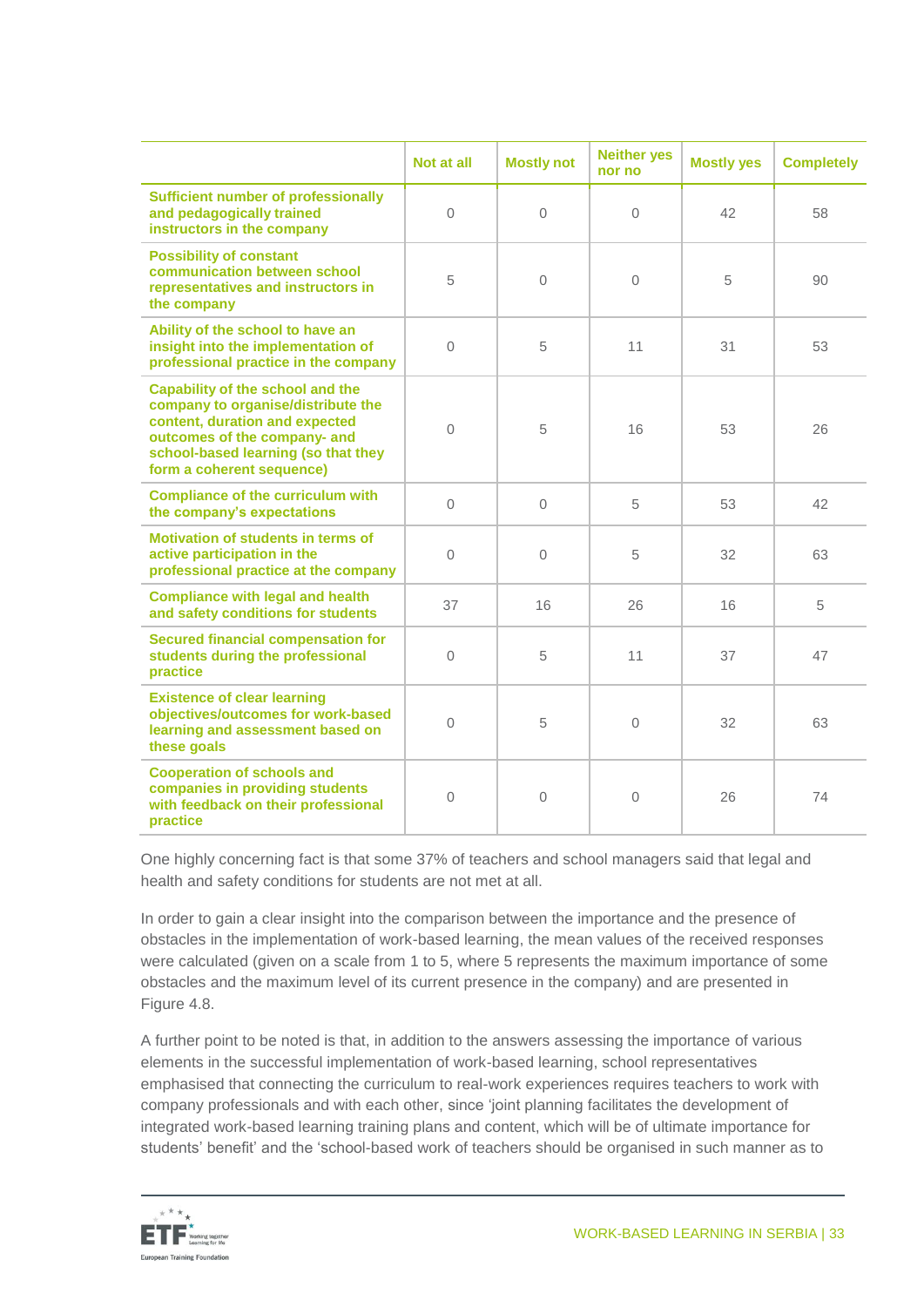allow teachers to have time for the integration of the theory of the subject matter into work-based learning plans'.

#### **FIGURE 4.8 IMPORTANCE AND PRESENCE OF OBSTACLES DURING WORK-BASED LEARNING (SCHOOLS' OPINION)**



#### Overall quality of cooperation schools have with different partners

Just as the companies were mostly satisfied with their cooperation with schools, schools gave a similar evaluation of their cooperation with companies – none of the interviewed school representatives rated cooperation with schools as very or mostly bad, and cooperation with companies had the highest percentage of answers in the mostly good and excellent categories. At the same time, cooperation with local self-government bodies was also assessed very positively (Figure 4.9).

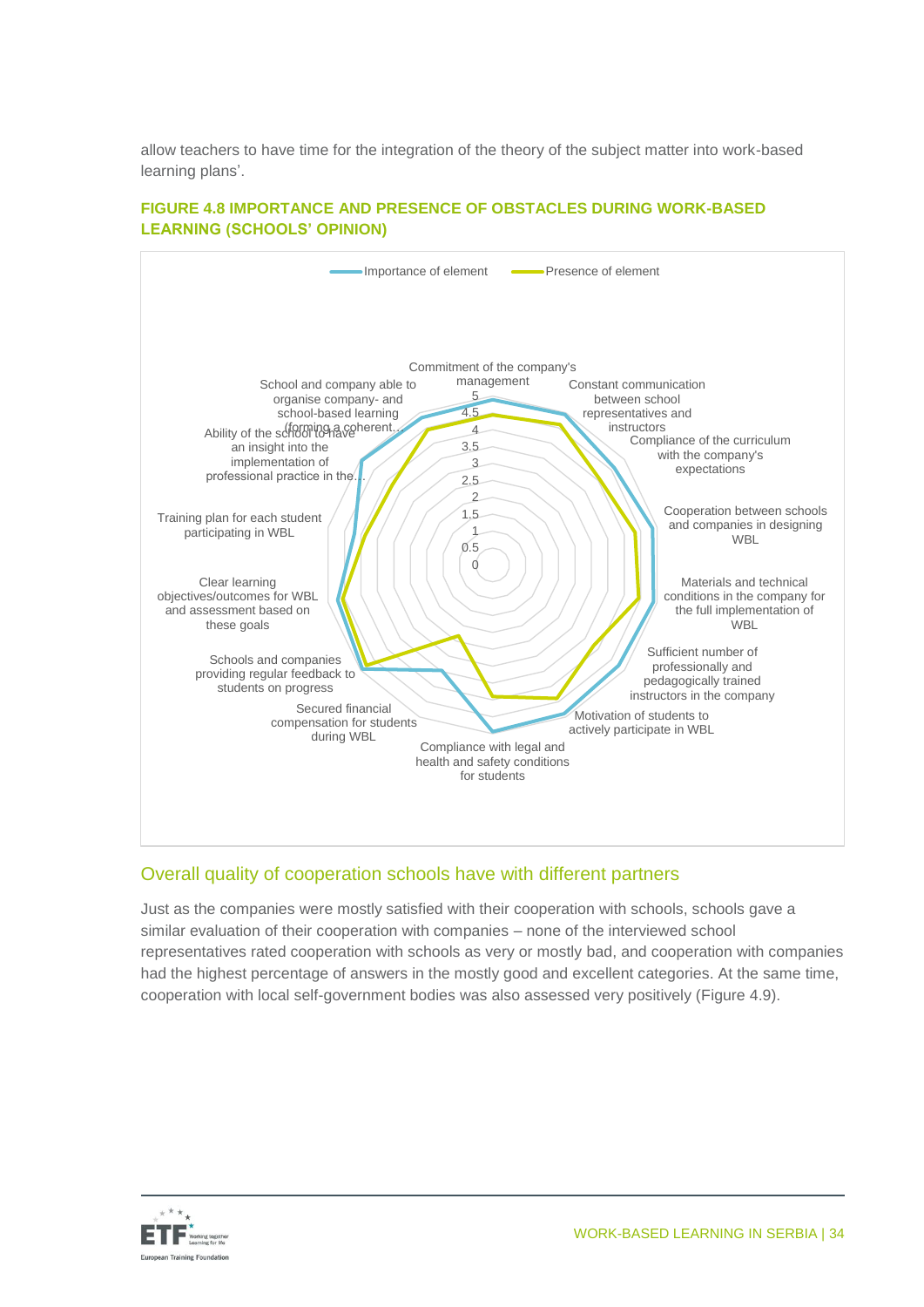

#### **FIGURE 4.9 QUALITY OF COOPERATION WITH DIFFERENT STAKEHOLDERS (SCHOOLS' OPINION) (%)**

#### Forms of support

While companies thought that promotion, campaigns and sharing information about the availability of places for the implementation of work-based learning are very important, and that national institutions should support businesses in this area, around 10% of schools were of the view that this is not important at all; indeed, the school representatives would rather see national institutions taking the role of a mediator between students, schools and companies in concluding contracts for the implementation of work-based learning (almost 90% of school representatives thought that this is very important), or as a bodies that support the establishment of good and sustainable partnerships and cooperation with companies. At the same time, assistance in the professional development of teachers of vocational subjects was something which all the school representatives believed to be important or very important.

One of the interviewed school representatives underlined that it is very important that the 'ministry in charge for education should be better informed about the actual and concrete needs of a local economy and the possibilities of local companies to implement work-based learning in order to make evidence-based decisions when it comes to the planning of enrolment policy'. Other schools agreed that maintaining flexibility in deciding which profiles schools will offer each year is very much needed.

#### Impact of work-based learning on students

All the school representatives were positive about the impact of work-based learning on students, regardless of whether the impact was connected to vocation-related or soft skills and attitudes. They underlined that work-based learning strongly links what students learn in school to the skills and knowledge needed for real-world careers, and most of them were sure that students from their school could properly apply their classroom knowledge to work-based situations. Nevertheless, the highest percentages of school representatives thought that work-based learning mostly influenced students'

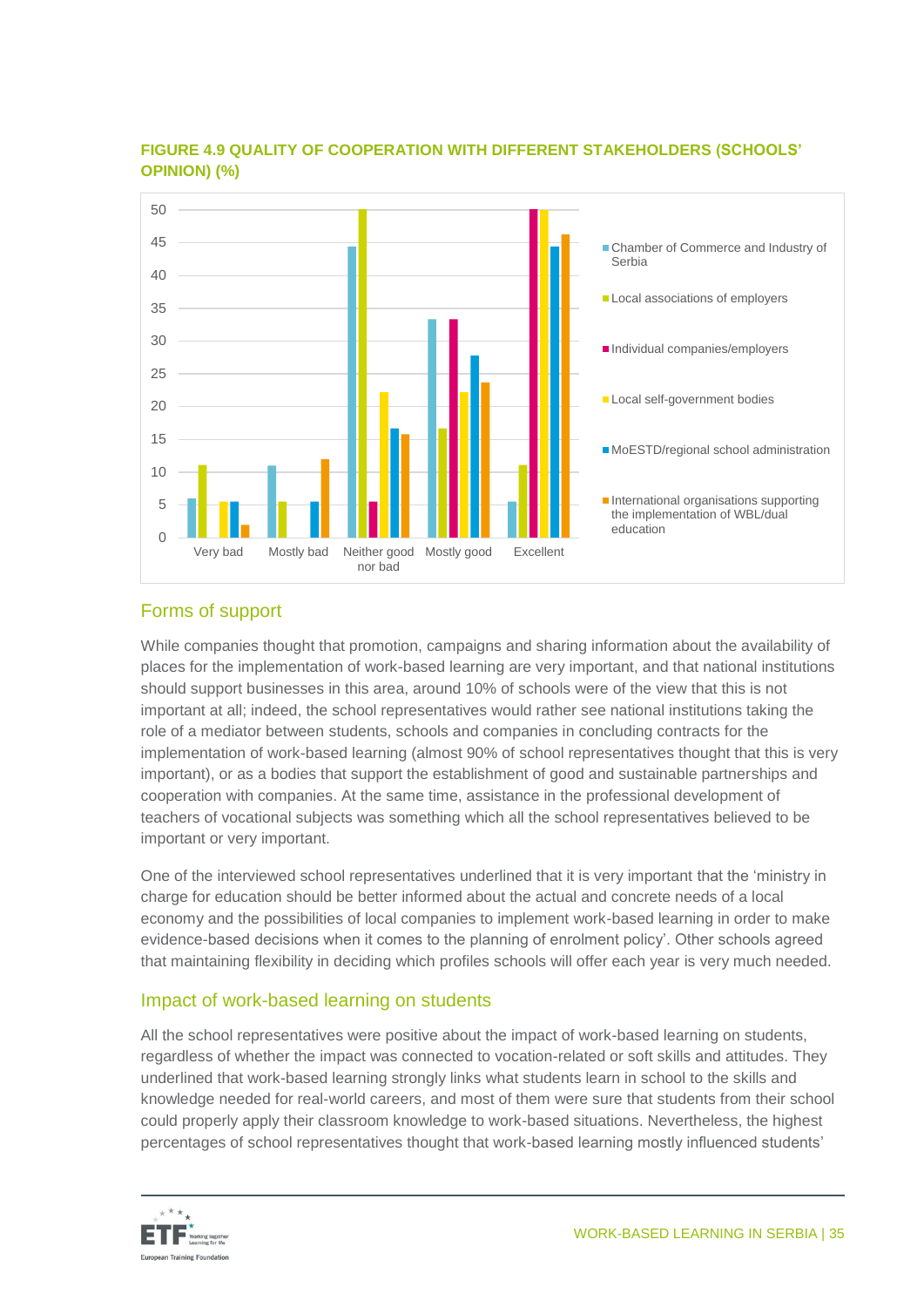abilities in relation to vocation/profession (e.g. knowledge and skills related to vocation, skills related to working with modern equipment) and that work-based learning increased students' employability chances. At the same time, in contradiction with the findings related to employers' opinion, a number of teachers and school principals (albeit a small number) did not believe that work-based learning had an influence on students' motivation to learn, sense of responsibility and development of soft skills, even though a rather a large percentage of survey participants were of the opinion that work-based learning very much influenced the development of soft skills and a sense of responsibility (Figure 4.10).



#### **FIGURE 4.10 EXTENT TO WHICH STUDENTS' PROFESSIONAL PRACTICE IN COMPANIES HAD AN IMPACT ON THEIR ACQUISITION OF DIFFERENT ABILITIES (SCHOOLS' OPINION) (%)**

During the interviews, school representatives highlighted that where students' professional practice is organised as work-based learning, young people have the chance to explore potential career options since they have the opportunity to question professionals working in companies and obtain 'first hand' experience about their choice of vocation. Also, all the interviewees agreed that, as members of the workforce in the 21st century, everyone needs to develop 'soft skills' and, as one respondent stated :

*[Employers are] going to hire only individuals who display such skills and positive social skills as reliability, thus work-based learning will provide students with the opportunity to develop them. All these skills will be highly valued in future careers, and even students who do not find a job in the company will have professional experience.*

A particularly strong statement by one of the school representatives articulated the view of most of the teachers and schools' directors in the survey: 'High-quality work-based learning does not place school-based and work-based learning into separate "boxes", but rather connects classroom learning with work-based learning and supports the creation of the full picture of what a particular occupation looks like.'

It is important to mention that the school representatives interviewed were very positive about the adoption of the Law on Dual Education, although they underlined that the law is not completely clear

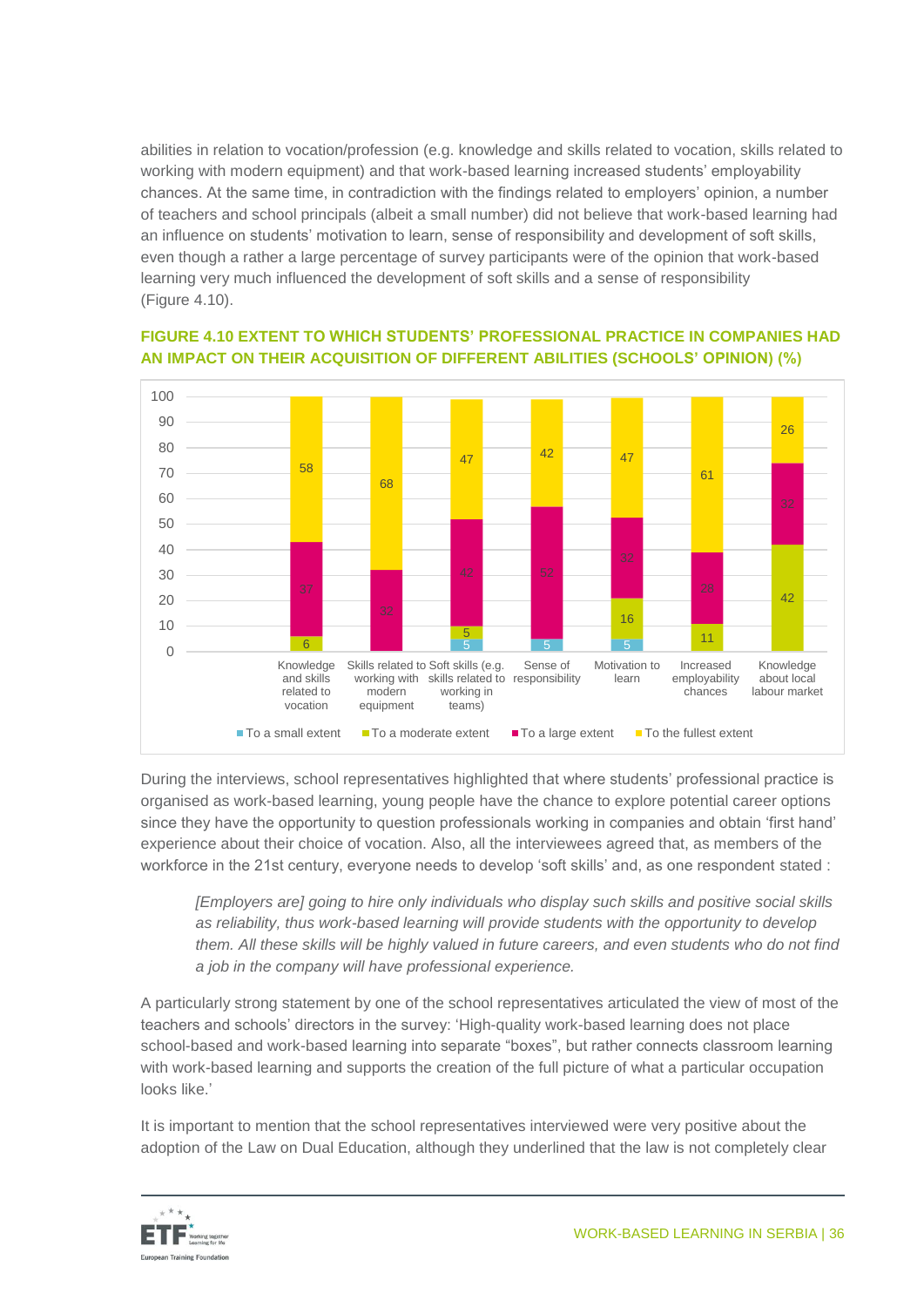about all the areas intended to be regulated. Nevertheless, the new law represents a huge step forward in a situation where students' professional practice has been variously regulated through different regulations and schools are left to interpret the regulations for themselves when it comes to establishing cooperation with companies and implementing work-based learning.

#### Students' employment after graduation

Even though Serbia has not developed a system for tracing students after graduation, it was expected that schools would have some information about the employment of their graduates, at least in relation to the work-based learning that took place in companies. The answers provided were as follows: among participating schools, 32% had cooperated with companies for less than five years, but the majority of the rest thought that between 75% and 89% of students find a job six months after graduation (Figure 4.11).

#### **FIGURE 4.11 EMPLOYMENT OF STUDENTS WHO HAD PARTICIPATED IN PROFESSIONAL PRACTICE IN COMPANIES SIX MONTHS AFTER GRADUATION (SCHOOLS' OPINION) (%)**



#### Student employment prospects in relation to the type of profile engaged in

Similarly to employers, 90% of school representatives stated that graduates from the profiles where students' professional practice is organised in the form of work-based learning (profiles with strong work-based learning/dual education elements) have a 'significantly higher' or 'higher' chance of finding a job than students from 'traditional' profiles. Only 5% of school representatives thought that both groups of students had the same employment prospects (Figure 4.12).

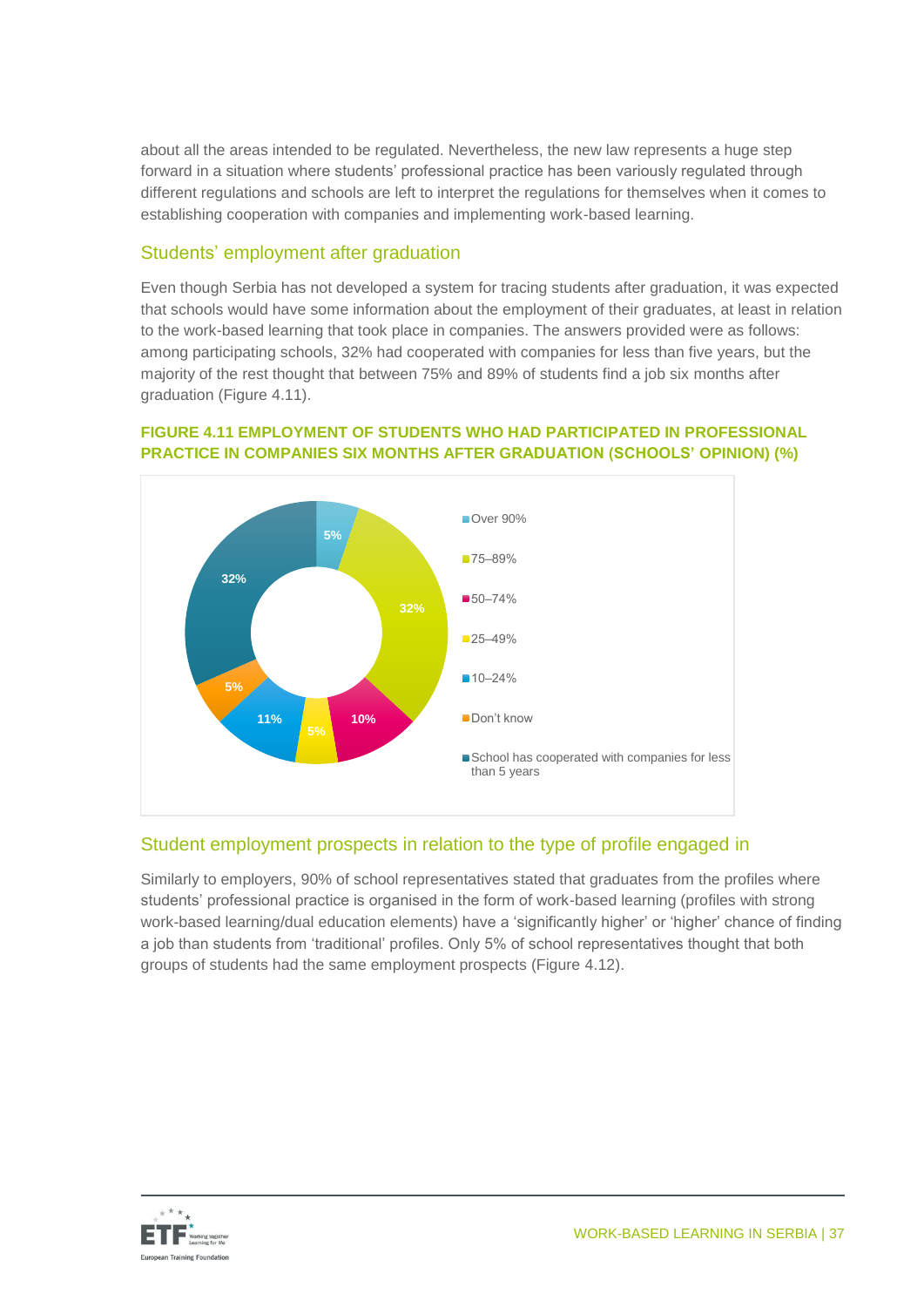#### **FIGURE 4.12 CHANCES OF FINDING A JOB – A COMPARISON OF GRADUATES FROM THE PROFILES WITH STRONG WORK-BASED LEARNING/DUAL EDUCATION ELEMENTS AND GRADUATES FROM 'TRADITIONAL' PROFILES (SCHOOLS' OPINION) (%)**



### <span id="page-37-0"></span>4.3 Students

#### Basic information about participating students

In the questionnaire-based part of the survey, a total of 120 students from all of the planned profiles participated. As with the school representatives, the lack of participation of three schools meant that the number of students was smaller than planned, therefore students from additional schools were invited to participate in completing the questionnaire.

Participating students engaged in professional practice in a total of 39 companies. Out of 120 students, 47 were experiencing professional practice in more than one company (around 40%). The majority of students had a signed contract with the companies during their professional practice (76% answered in the affirmative, while 24% stated that they had not signed a contract with the company), and the majority of students had enrolled in their respective profiles mainly because students' professional practice was implemented in real working environments (i.e. as work-based learning) (68%).

It should be noted that the students who participated in this study were those who were attending the schools at that time, so that any dropouts out were not included in the survey sample. All the students' responses need to be interpreted bearing that in mind.

#### Overall quality of students' professional practice

As with other groups of respondents, students were set the task of rating the overall quality of the professional practice they had experienced in companies. The criteria for such assessment were the professionalism and attitudes of companies' instructors; the clarity of the students' expectations and the defined outcomes for work-based learning; the working conditions; the equipment available for students; the existence of financial compensation; the companies' facilities and infrastructure, etc. For the purposes of assessment, on a scale of 1 to 5, 1 was the lowest mark and 5 the highest.

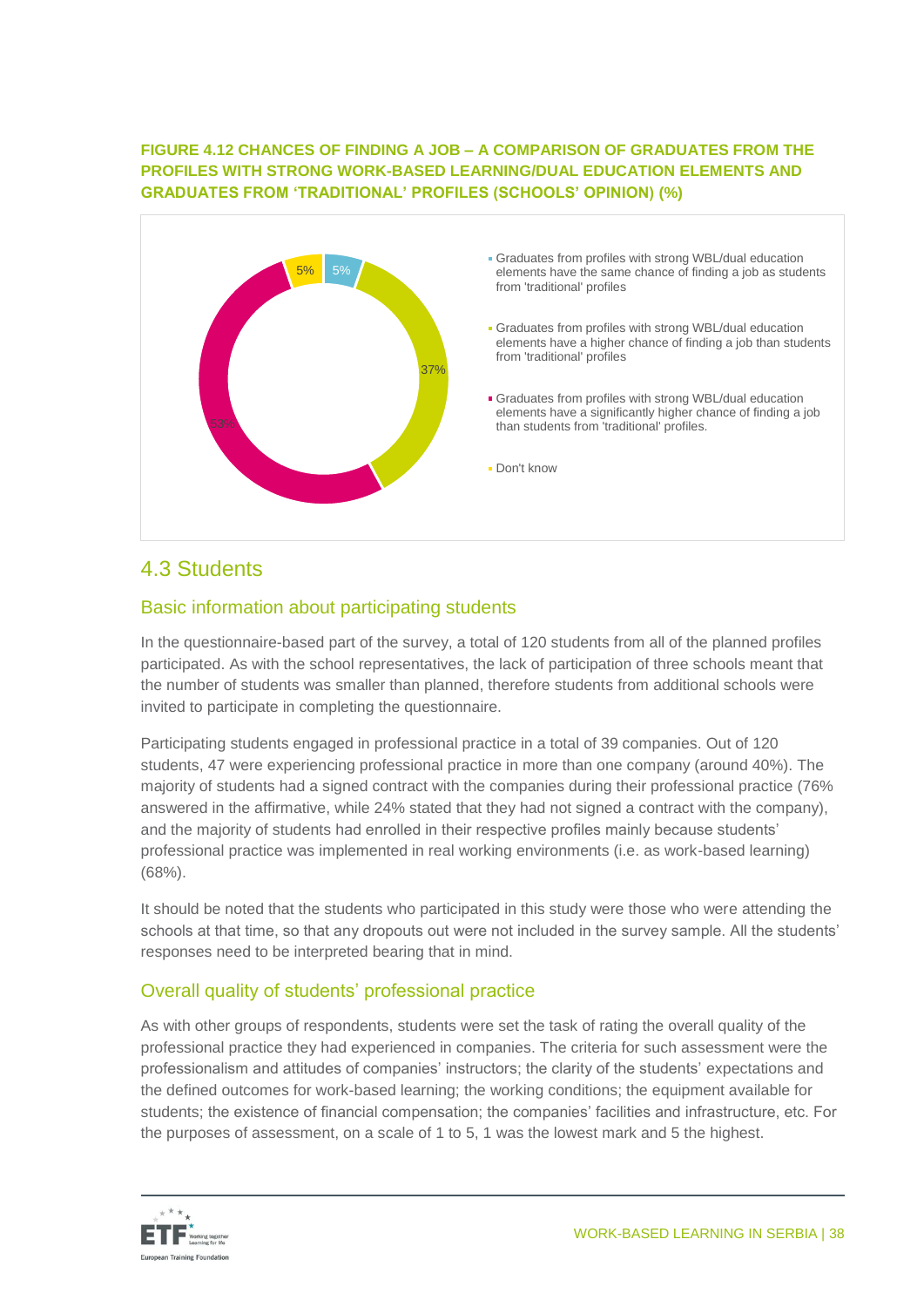According to the above-mentioned criteria, a large majority of the students (62%) gave their professional practice the highest mark (Figure 4.13). Taking into account that the second biggest group comprised those who rated their practice with a score of 4, it can be concluded that students are generally satisfied with the professional practice in the companies or work-based learning they are involved in. It should be noted, however, that 1% of students assessed their practice with a score of 2.



#### **FIGURE 4.13 OVERALL QUALITY OF STUDENTS' PROFESSIONAL PRACTICE IN COMPANIES (STUDENTS' OPINION) (%)**

#### Assessment of school-based learning as a preparation for work-based learning

Regarding school-based learning (both theoretical and practical) as a preparation for professional practice in companies, students were, generally, satisfied with how it was organised and thought that school-based learning prepared them well for work-based learning.

As expected<sup>4</sup> the dimension assessed with the lowest score was that related to schools' equipment with regard to the implementation of theoretical and practical teaching, while one encouraging result shows that students believed that school-based classes prepared them well for professional practice in a company. Nevertheless, dimensions regarding the work of teachers (e.g. teaching methods) were assessed less favourably.

The majority of students expressed satisfaction regarding their decision to enrol in a particular educational profile (Table 4.3).

<sup>4</sup> Many recent studies have noted that a minority of the schools in Serbia have good conditions in terms of equipment and infrastructure, and that funds for the improvement of conditions are rarely available in practice (e.g. Institute for Evaluation of the Quality of Education, 2017; Government of the Republic of Serbia, 2018).



 $\overline{a}$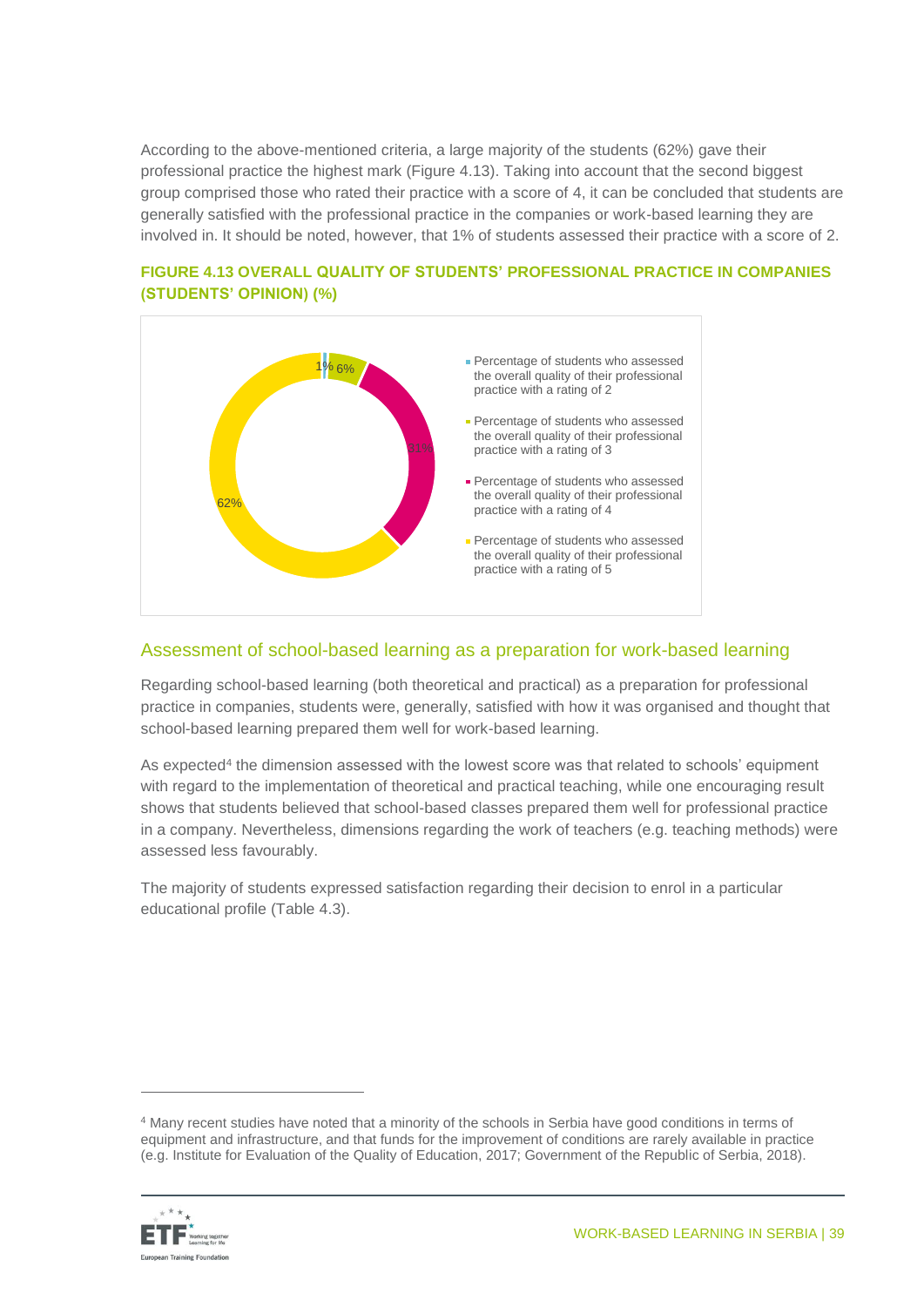|                                                                                                                                                            | <b>Strongly</b><br>disagree | <b>Mostly</b><br>disagree | <b>Neither</b><br>agree or<br>disagree | <b>Mostly</b><br>agree | <b>Strongly</b><br>agree |
|------------------------------------------------------------------------------------------------------------------------------------------------------------|-----------------------------|---------------------------|----------------------------------------|------------------------|--------------------------|
| During the theoretical and practical teaching<br>at the school, I always knew exactly what I<br>was expected to do or learn                                | 5                           | 9                         | 11                                     | 43                     | 32                       |
| During the theoretical and practical teaching<br>at the school, I had the opportunity to be<br>active and creative                                         | 10 <sup>1</sup>             | 11                        | 5                                      | 35                     | 39                       |
| My school has all the necessary equipment<br>for the implementation of the theoretical and<br>practical teaching for my educational profile                | 21                          | 19                        | 5                                      | 36                     | 19                       |
| Teaching methods used by teachers in my<br>school have always enabled active student<br>participation                                                      | 15                          | 15                        | 5                                      | 42                     | 23                       |
| During the theoretical teaching at the<br>school, I was well prepared for professional<br>practice in the company                                          | 5                           | 5                         | 5                                      | 39                     | 46                       |
| During the theoretical teaching at the<br>school, I have always received information<br>about where and how I can use theoretical<br>knowledge in practice | 15                          | 20                        | 10                                     | 25                     | 30                       |
| I think that my decision to enrol in this<br>educational profile was right                                                                                 | 5                           | 5                         | 5                                      | 15                     | 70                       |

#### **TABLE 4.3 SCHOOL-BASED LEARNING AS A PREPARATION FOR STUDENTS' PROFESSIONAL PRACTICE IN COMPANIES (%)**

#### Assessment of the implementation of work-based learning

In the part of the questionnaire dedicated to assessing the implementation of students' professional practice in companies in general, as well as focusing on particular aspects of that practice, the majority of students (around 85%) stated that they learnt new skills and new knowledge during their company placement and that they were able to achieve all the required learning outcomes for workbased learning (around 80% of students). Students reported that the company instructors rarely asked them to do something that was not part of what they were taught in school; they seldom felt more like an observer than a someone who is really involved in the work processes; and most of the students always knew when to go to the company and how much time would be spent in work-based learning.

Also, the majority of students (around 60%) agreed that the combination of work-based learning and school-based learning was meaningful and coherent (with regard to content, duration and expected learning outcomes/results).

According to the students, the development (and later implementation) of individual training plans for work-based learning is not common practice in Serbia, and instructors instead implemented all the activities with all the students who were attending professional practice at that moment. A very small percentage of students (2%) reported that they did not have a dedicated person to initiate them into the job, explain what they were supposed to do, answer their additional questions and monitor their work.

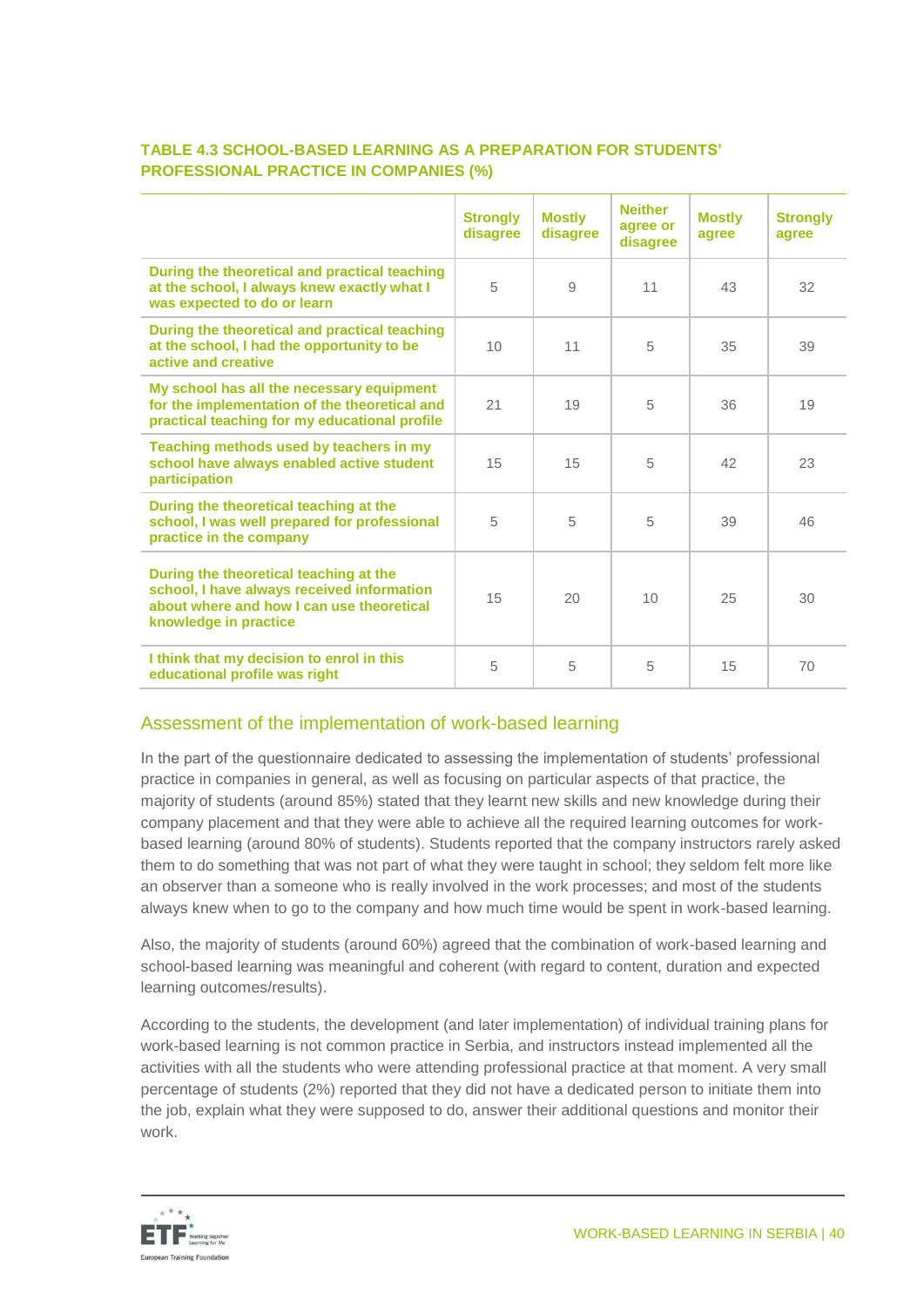Just over half of the responding students stated that they always received feedback from the instructors about the quality of their work and what could be improved, but more than 70% of students did not have the opportunity to express their opinion or propose any practical solutions during workbased learning. Just one student emphasised that during their professional practice in the company students did not have the necessary materials and equipment for the implementation of the planned activities.

At the same time, almost all the students were very much satisfied with the treatment they received in the companies, underlining that all the students who participated in the professional practice were treated equally, that they all had equal opportunities to learn and participate in the planned activities, and that they felt comfortable, accepted, respected and safe. Also, a significant majority of the students thought that health and safety rules related to work processes were clearly explained to them and they were obliged to follow them.

With regard to the financial incentives for the students during the implementation of work-based learning, according to an analysis of the qualitative data provided in the questionnaire, students who were not receiving financial compensation would very much appreciate being remunerated by the companies, and those who were receiving such benefit were very satisfied with this practice. In this part of the questionnaire, some 10 students stated that general conditions (not just those connected to work-based learning, for example toilets and hygiene in changing rooms) should be improved in some of the companies they had attended.

The majority of the students agreed that undertaking professional practice in a company would enable them to find a job quickly after graduation, which is very much correlated with a previously presented finding that students enrolled in educational profiles with strong elements of work-based learning specifically because of the possibility of experiencing professional practice in companies.

However, one of the results that will need more research and elaboration in the future, since it is highly relevant for policy makers (not just for those in the education sector, but for all those involved in developing policies in fields related to employment and youth), is the fact that almost all of the students interviewed saw their employment prospects as lying outside the country, and most of them enrolled in profiles that included work-based learning in the hope of working for foreign companies, either in Serbia or, preferably, abroad<sup>5</sup>.

#### Differences in the quality of work-based learning in different companies

As with the school representatives who concluded that the quality of students' professional practice could vary greatly between companies, students had the same view. In more concrete terms, 56% of students who had experienced professional practice in more than one company clearly emphasised that there were significant differences between companies in many aspects of the organisation and implementation of work-based learning.

When it comes to a classification of the most common differences, the relationship between company instructors and students was mentioned in the highest percentage of the answers, indicating that in some of the companies instructors were very much dedicated to students and treated them with patience and respect, while in other companies instructors showed little enthusiasm for working with students, which, consequently, led to a lack of constructive communication as well as the possible

<sup>5</sup> This was particularly emphasised by students who have already had work-based learning in foreign companies.



 $\overline{a}$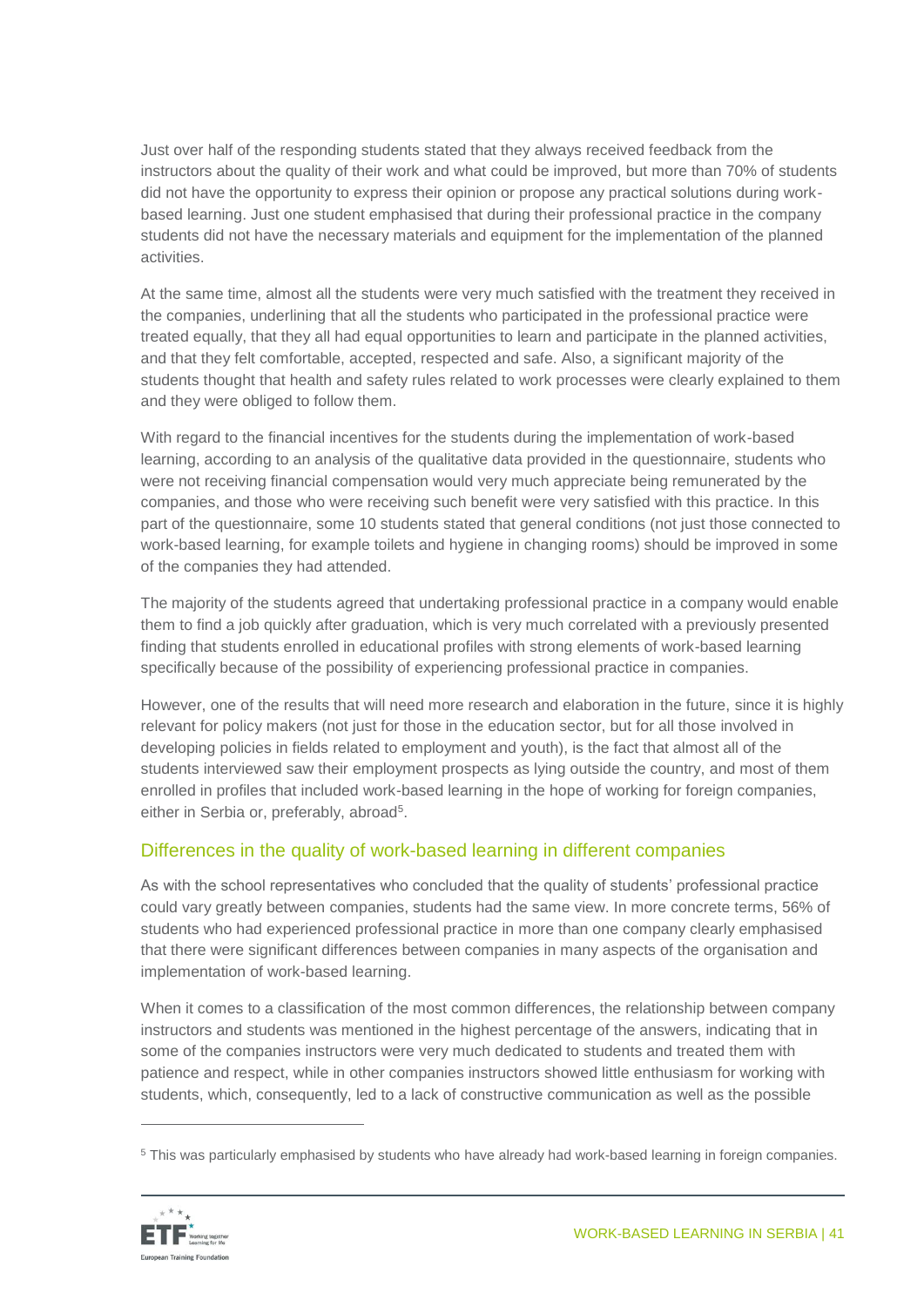maltreatment of students. In addition, a significant number of students underlined the perception that the organisational aspects of work-based learning varied from company to company – ranging from very good (precise schedules, days of practice agreed in advance (not ad hoc), enough time for all planned activities, clear expectations of what students are supposed to do, etc.) to very bad (no clear schedules, students waiting for hours for the instructor to provide them with directions, repetition of the same tasks, etc.). Furthermore, 16% of students highlighted differences between companies in terms of equipment available for work-based learning, and 19% said that there were situations in which the company's instructors were very clear about their expectations of students during work-based learning, while this was not the case in other companies (Figure 4.14).

#### **FIGURE 4.14 MOST COMMON DIFFERENCES IN THE QUALITY OF STUDENTS' PROFESSIONAL PRACTICE (%)**



In accordance with the previous findings, students' recommendations for enhancing the quality of work-based learning were mostly connected to improving the attitudes and behaviour of companies' instructors, with, in some cases, increasing the number of days dedicated to work-based learning and decreasing the theoretical school-based learning. The provision of scholarships/payments for students who are involved in work-based learning and the introduction of individualised work plans for the benefit of students and instructors was also mentioned.

#### Impact of professional practice on the development of students' soft skills and work attitudes

Students were also very positive about the impact professional practice has had on the development of their soft skills and various attitudes.

The majority of them stated that professional practice in companies had supported them in developing self-confidence (65%), the ability to work in a team (72%) and a sense of responsibility (58%), as well as encouraging their motivation to learn (52%) (Figure 4.15).

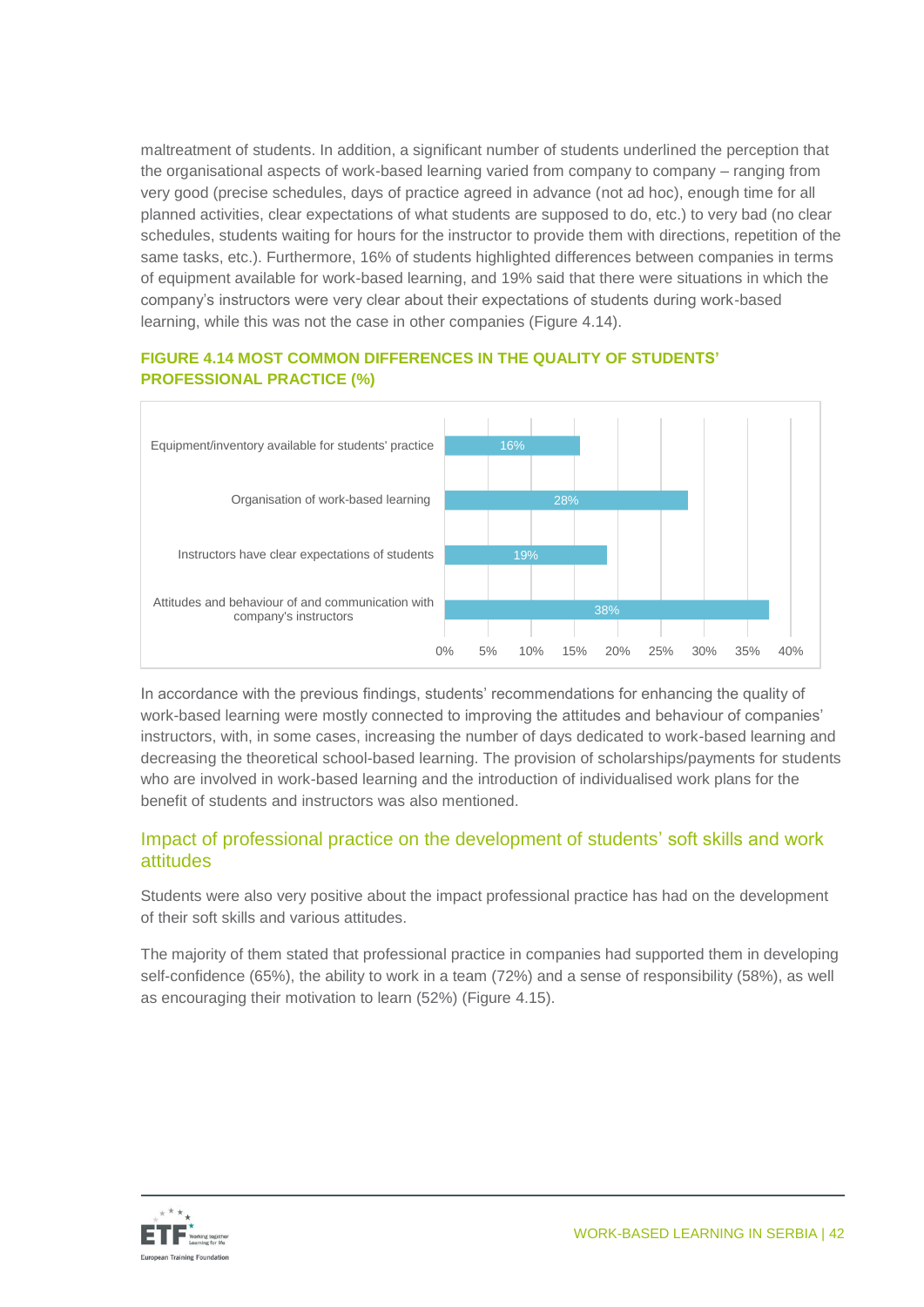#### **FIGURE 4.15 EXTENT TO WHICH STUDENTS' PROFESSIONAL PRACTICE IN COMPANIES HAD AN IMPACT ON THEIR ACQUISITION OF DIFFERENT ABILITIES (STUDENTS' OPINION) (%)**



Students who filled out the questionnaire shared similar attitudes to those of the interviewed students, regarding the way that professional practice in companies was conducted as generally positive. For example, most students reported that work-based learning helped them clarify their career goals. Students were most satisfied with work-based activities that were customised to their individual needs and those based on one-on-one contact, compared to situations in which they acted as observers while company instructors gave explanations and where they were working in groups. Also, students placed a high value on the skills they acquired in the areas of decision making, problem solving, teamwork, interpersonal and communication skills, the performance of complex tasks, and appropriate job behaviours.

Students drew a sharp distinction between paid and unpaid internships, stressing that payment significantly increased their motivation, self-respect and performance in general. They reported that work-based learning experiences facilitated the acquisition and production of new knowledge, the ability to apply knowledge to real-work situations, and the motivation to take personal responsibility for their own learning and career development. One student stated that he had additionally experienced a huge change in his own attitudes toward life, parents and adults in general, in that now he understands how the real world functions and has a greater appreciation of his parents' jobs.

### <span id="page-42-0"></span>4.4 Representatives of the national institutions

All the representatives of different national institutions agreed that the implementation of vocational education, which includes mandatory work-based learning, implies that all the involved bodies (MoESTD, CCIS, schools, companies, and representatives of local self-government) must understand the need for this approach and its benefits, as well as being persistent in its implementation, even if this involves facing many different challenges. All agreed, also, that cooperation and coordination between all the relevant national institutions/bodies are essential for the successful implementation of high-quality work-based learning.

With regard to assessing the implementation of work-based learning, some of the interviewed employers frankly admitted that students were not always completely involved in the working practices

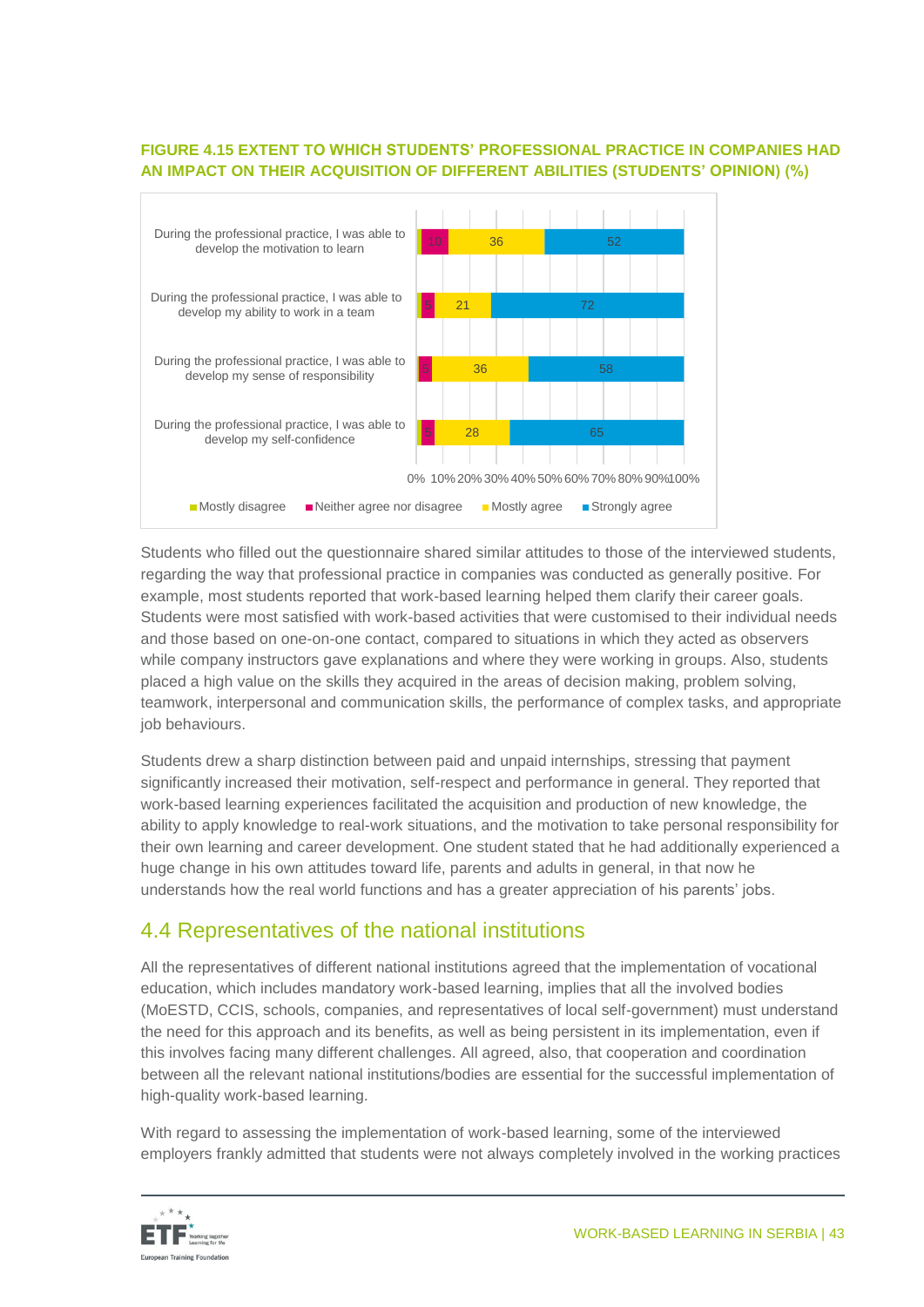of the companies, and it was agreed that work-based learning would produce the expected good results only if students were allowed to be active participants in the companies' work processes. Thus, this area of work-based learning needs to be improved, while the conclusion of the respondents was that high quality and well-organised work-based learning is still to be achieved.

In talking about the main obstacles to achieving a high quality of work-based learning, it was mentioned that, until now, there has been no accredited training for company instructors, and that they have been working with students without any pedagogical-didactic knowledge, which has often led to an uneven quality in student professional practice across different companies, or within the same company but relating to different instructors. By defining the qualifications that the instructor must possess, it is expected that this area will be regulated and consequently improved. In the light of such statements, representatives of the MoESTD underlined that with the introduction of the new legislation related to dual education, among other things, employers should have clearly defined roles in the implementation of work-based learning, and consequently it is expected that the quality of students' professional practice will improve. They also stressed that in the transition period of the entry into force of the Law on Dual Education, clear steps and strategies for assessing the quality of student practices will be defined, as well as the introduction of a number of important bylaws which will support further regulation of the area of work-based learning and the establishment of clear requirements to achieve the desired quality in this area of schooling and learning. A monitoring and evaluation framework for work-based learning will also be developed, which will be very much welcomed by all the stakeholders, since most of the respondents mentioned the need for such a framework.

At the same time, some of the respondents pointed out that there is a significant difference between the implementation of students' professional practice regarding 'traditional' profiles (where such practice is conducted in companies) and the newly developed 'pure' dual profiles and those with strong elements of dual education. In more concrete terms, it was not rare to find that in the case of 'traditional' profiles, cooperation with schools and companies was purely a formality (e.g. students were visiting companies, but companies did not provide them with instructors, thus students were leaving companies immediately after the school coordinator finished their supervision, or companies signed cooperation agreements with schools 'as a favour to the school' but without any real interest in implementing students' professional practice), and that within most of the 'traditional' profiles the number of classes dedicated to work-based learning was not sufficient. The situation is different in the case of profiles which are developed as 'pure' dual profiles or which have strong elements of dual education, since employers are obliged to sign individual contracts with students, implement students' professional practice in accordance with a prescribed curriculum, nominate at least one employee to act as an instructor, and to keep records on all the activities which are related to work-based learning. Everyone agreed that such factors increased the quality of work-based learning in these type of profiles.

Regarding the cooperation between schools and companies, this was assessed as very good, with a significant amount of evidence pointing to situations in which, for example, teachers were actively involved in the monitoring of students during work-based learning, and regular communication and discussions took place in order to harmonise in-company practice with the schools' curricular requirements. School and company representatives agreed that in the implementation of work-based learning one of the important challenges is students' lack of motivation and interest in their professional practice, even when this takes place in companies. At the same time, it was often heard by employers that teachers need to be constantly involved in professional development activities in order to be apprised of new developments in their respective fields of production and technology, and,

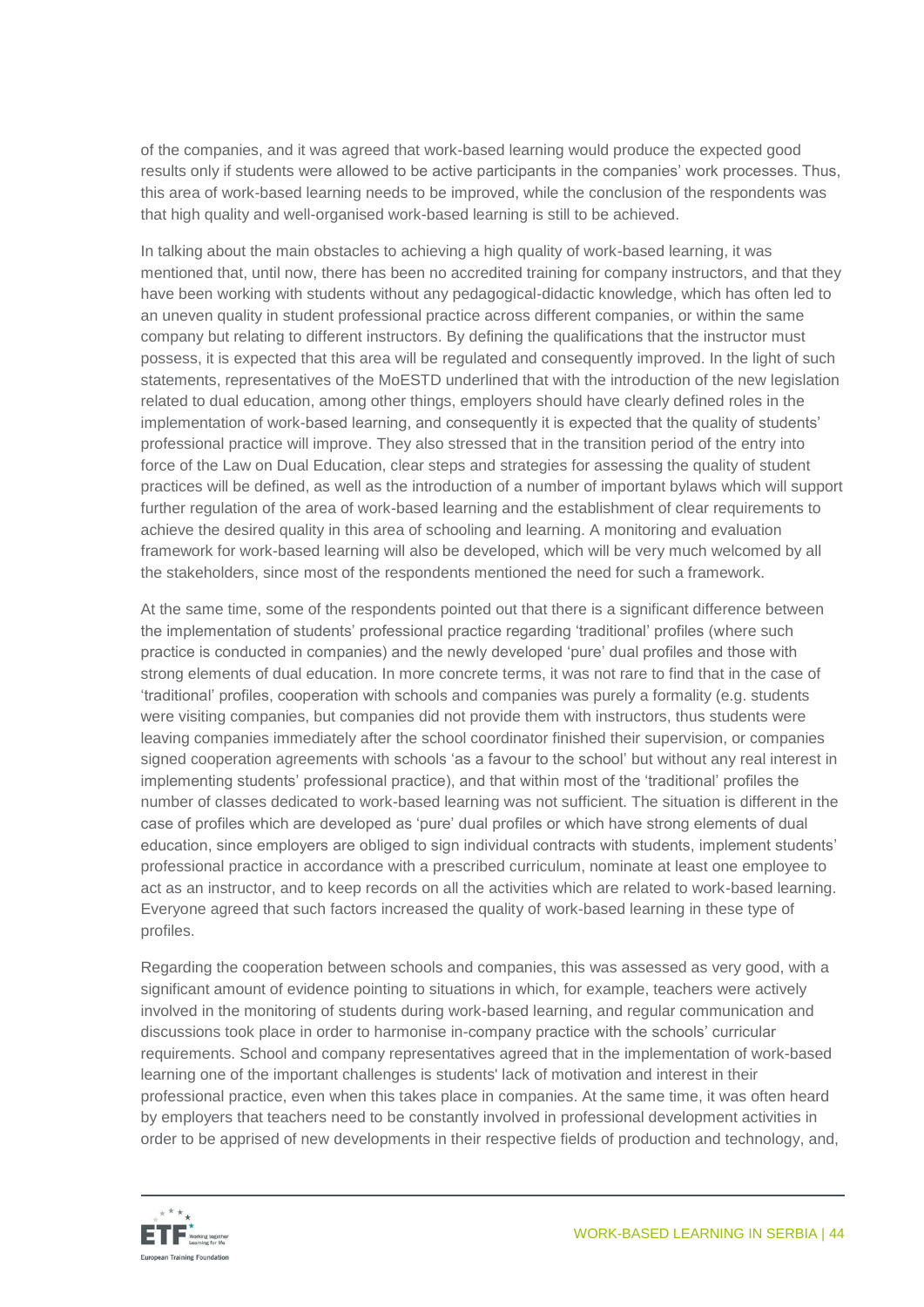consequently, enabled to support students in gaining the theoretical knowledge that will be applied during work-based learning. It should be noted that a representative of one of the interviewed companies underlined the importance of introducing incentive schemes for employers. Some models for implementing this approach could be considered.

The poor image of vocational education in society was mentioned as one of the general challenges for the reform of VET. The promotion of VET in general, and particularly profiles based on work-based learning, should be the responsibility of all the actors involved. However, there also needs to be a tight control over which profiles will receive permission to become 'pure' dual profiles, and in which schools, since there have been cases where some schools have been granted permission to enrol students in such profiles (and attracted students by promoting cooperation with employers), but then the conditions for high-quality work-based learning were not fulfilled in reality since the cooperation agreements struck with companies were merely formal in nature.

It should also be mentioned that, during 2017, as part of an effort to obtain relevant data on the quality of work-based learning, the MoESTD collected some data related to first-generation students who had been educated within the cooperative model established through the GIZ VET project (profiles considered as 'pure' dual profiles). Various data were collected on students who completed the educational profiles of locksmith/welder, electrician and industrial mechanic. These students were enrolled in eight high schools in June 2014, and took their final exams in June 2017.

The collected data indicate that, if the number of enrolled students is compared with the planned number of students in these educational profiles, the enrolment quota was fulfilled to around the 65% level. Upon the completion of their studies, relative success was identical. Namely, 65% of those who enrolled in these profiles succeeded in completing them within the stipulated deadline. Cumulatively, it turns out that only 42% of students who were potentially able to train for these professions graduated within the set timeframe. Bearing in mind that the relevant financial resources were continuously transferred to the schools as all the students who enrolled in such profiles stayed in school until graduation, it can be concluded that investment here fell below the acceptable limit of efficiency, and that the educational system should continue to address both the efficiency as well as the quality of work-based learning in these profiles.

In the case of the first generation of students educated by this model, interesting insights regarding efficiency are also provided by data on students' dropout rates during the final year of education, including whether students passed the final exam in the first term. In more concrete terms, in the profile of the locksmith/welder the final grade dropout rate was 3%, and if we consider the number of failures in the final exam in the first term, in June 2017, the total dropout figure was 10%. Within the electrician profile, the dropout rate in the final grade was even more visible and amounted to over 25%, and if we consider the number of failures of the final exam in the first term, in June 2017, the total dropout rate rose to a huge 55%. As for the industrial mechanic profile (the first two generations of students were enrolled in just one school), there were no dropouts in the final year (over the length of the course two students dropped out, while one student repeated a class), so 13 students successfully completed the final grade and then passed the final exam in the first term. It is also worth noting that 10 first-generation students are already employed by Bosch, where they had been attending work-based learning for two years.

With reference to the profile of the locksmith/welder, over the three years of the duration of the course a total of 18 students dropped out, and 14 new students were enrolled, while 21 students repeated a class. Two schools had a high number of dropouts, while another two schools had very few.

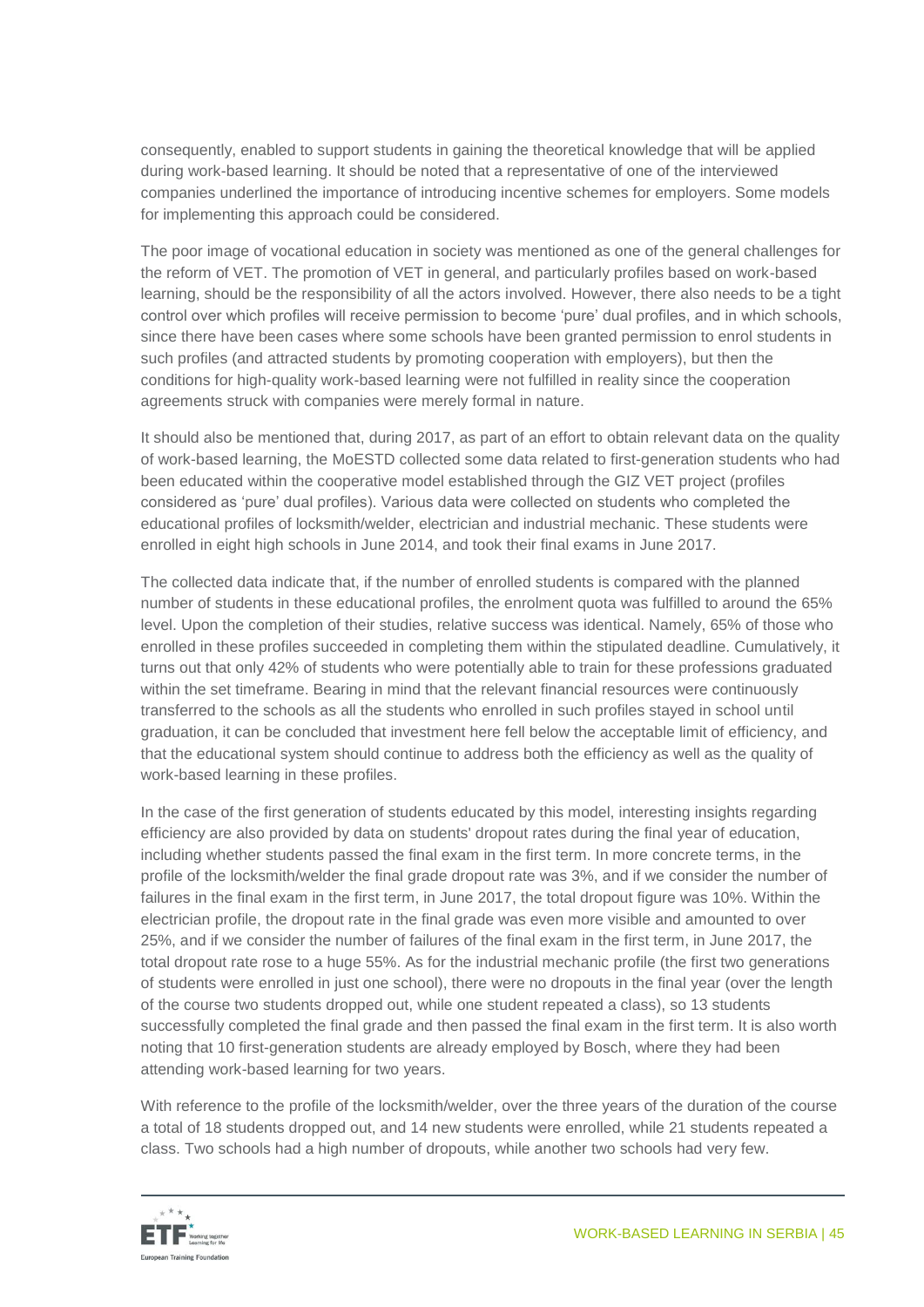Concerning the electrician profile, the dropout and repeating grades rates were equally present in the two schools that were implementing this profile – six students dropped out during the three years of training, while eight students repeated a grade.

The data also indicate a large fluctuation of pupils in these particular profiles (dropouts and subsequent enrolments of pupils during schooling), as well as the practice of students repeating classes due to a large number of insufficient grades at the end of each school year. This finding is a clear indication of the necessity for further research, since such a situation is closely connected with the quality as well as the integrity of the system.

The above-mentioned findings point to there being room for systematic improvement in reducing the dropout rates of students enrolled in profiles that involve mandatory work-based learning, and thereby enhancing the overall quality of this type of vocational education. In addition, better preparing students for passing final exams (used to assess the motivation and readiness of graduates to become directly involved in the world of work) could help to improve the overall evaluation of the efficiency and quality of work-based learning, to the benefit of the next generation, which will graduate in June 2018.

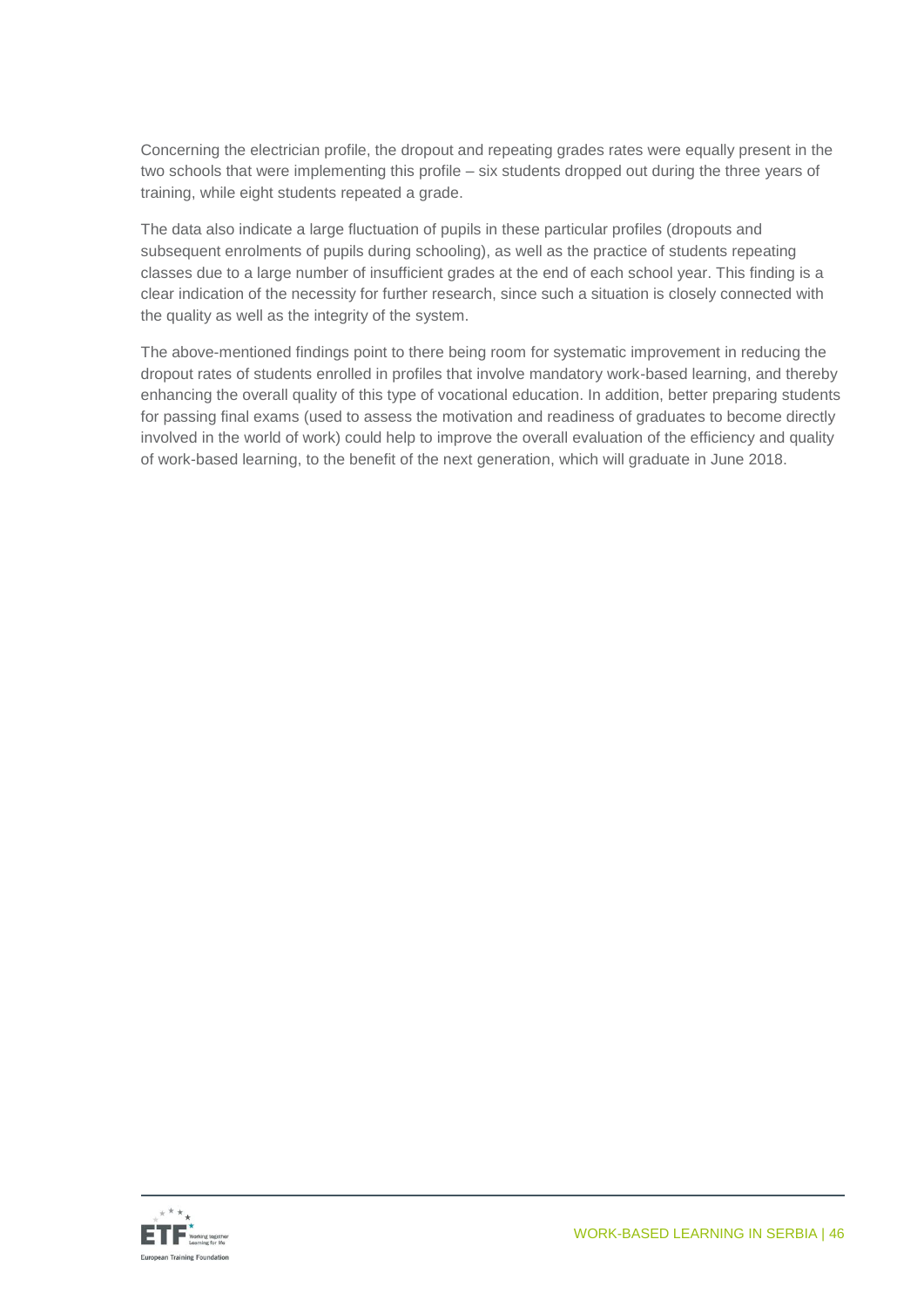# <span id="page-46-0"></span>**CONCLUSIONS**

After analysing of all the data, it can be concluded that companies are relatively satisfied with all aspects of the organisation and implementation of work-based learning. This finding is supported by the fact that in the case of all the stated obstacles, their importance was scored more highly than their occurrence. This suggests that currently all the challenges are highly important but manageable, and therefore preventing them from becoming more of an issue should be considered a priority. In other words, if not resolved in a timely manner these obstacles could become demotivating factors for new companies, or when work-based learning scales up it will become impossible to solve such problems on a case-by-case basis.

In addition, as the smallest obstacles in the implementation of work-based learning appear to be a lack of interest on the part of the partner schools' leadership and poor communication between companies and schools, this could be interpreted as a very encouraging sign, indicating that strong links have already been established and that in the future they will need to be further maintained and strengthened.

The lack of trained company instructors, mentioned as the most significant of the current challenges, could quickly become a major problem if the process of identifying and training new companies' instructors does not take place as planned, especially bearing in mind that one objective is to increase the number of students enrolled in 'pure' dual profiles and profiles with strong elements of work-based learning. However, the development of legislation and an increased number of different activities related to the introduction of dual education at the strategic level are relatively promising factors.

Taking into consideration that employers would very much like the power to select the best students to receive work-based learning in their companies, but that this would run counter to the basic principles of the Serbian education system (equal access, equity and equality), it will be interesting to follow the process of developing the bylaw that will focus on students' placements<sup>6</sup>, and to see how these, somewhat different, interests of the education system and companies will find common ground.

Although school representatives' evaluations of work-based learning quality currently show positive results, it could be concluded that it is of the highest priority (i) to improve human resources for the implementation of work-based learning (i.e. in terms of having a sufficient number of trained instructors to work with students), and (ii) to ensure that health and safety conditions are met and financial compensation secured for students during work-based learning. Bearing in mind that the Law on Dual Education prescribes that all students in dual profiles should receive financial compensation from the school year 2019/20 (currently recommended but not obligatory), financial compensation for students could be perceived as an important precondition for the successful implementation of the Law and for the quality of work-based learning in general.

At the same time, as we know that some employers stated that work-based learning influenced students' employability chances to a small extent, but that none of the school representatives was of the same opinion, it is worth questioning which group has a more realistic insight into the situation. This finding in itself does not mean much, but it would be valuable to further explore whether schools are promoting the profiles with work-based learning as guaranteeing employment after graduation,

<sup>&</sup>lt;sup>6</sup> Planned to be developed in accordance with the Law on Dual Education.



 $\overline{a}$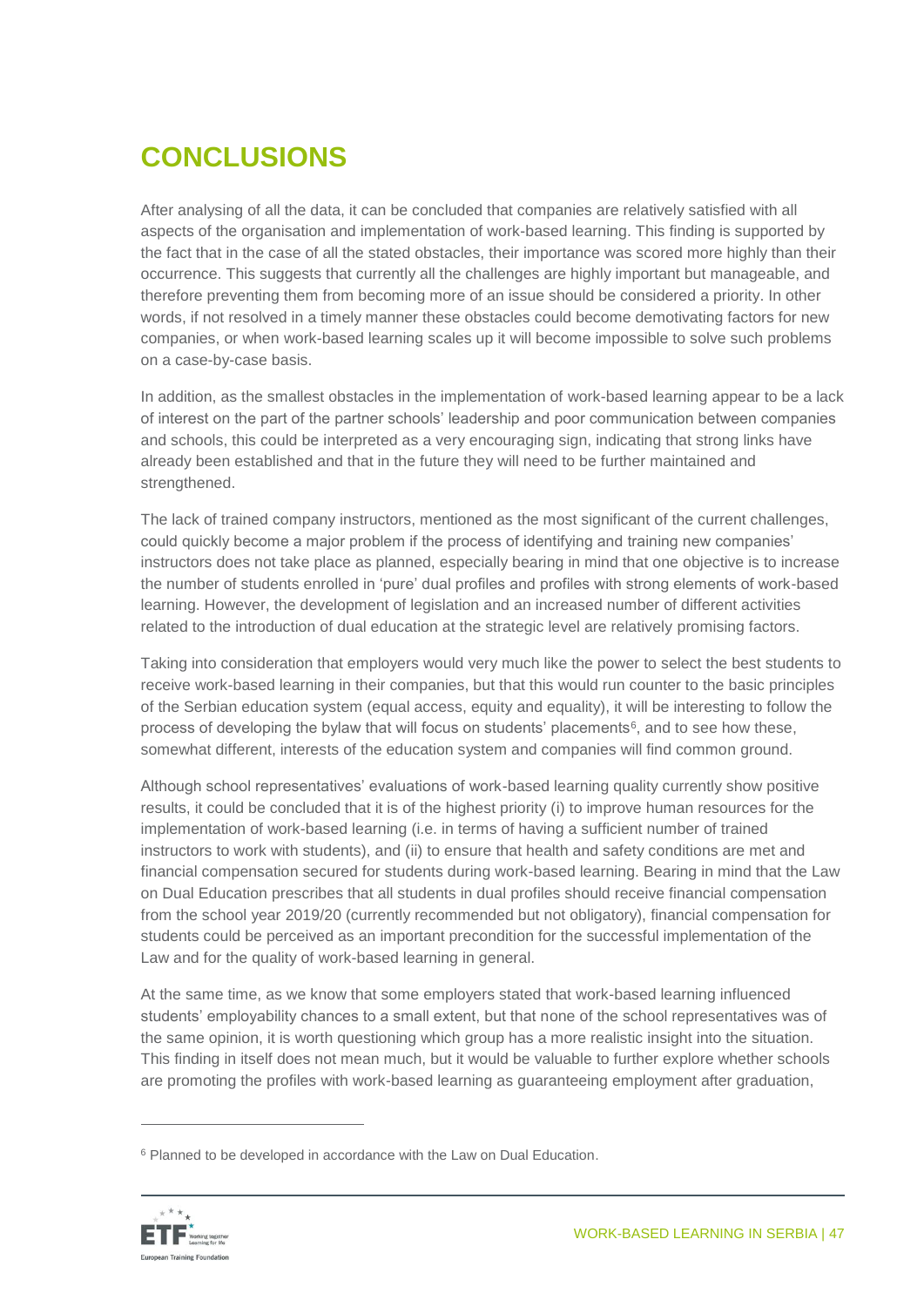since, if so, then students could have the wrong impression when deciding to enrol in such profiles, leading to potentially broken promises and supporting a negative image of the profiles in question.

Students are generally satisfied with the theoretical and practical learning in schools, which is perceived as a preparation for their professional practice in companies, as well as with most of the aspects of work-based learning, even though the organisation and implementation of work-based learning vary from company to company. This is something that should be taken into serious consideration since many of the different factors that affect the quality of work-based learning are still not defined or classified by the system. Hence, it is crucial to further develop a relevant legal framework, guidelines, quality assurance mechanisms and a monitoring and evaluation system.

At the same time, since a number of students found the competences of vocational subject teachers unsatisfactory, this should be given serious consideration. However, this problem could be relatively easy to 'fix' if one of the priorities for ensuring the high quality of work-based learning becomes the professional development of teachers in the area of implementing active teaching methods. This kind of training could be designed in collaboration with the international organisations that are supporting the development of work-based learning in Serbia, and could be accredited as a national priority by the Ministry. When prioritised in this way, such training would become obligatory for all teachers in schools that wish to implement profiles that contain work-based learning.

Bearing in mind all of the above analysis, it seems that, so far, on a case-study level, the worlds of labour and education are finding their common ground and creating communication channels. Nevertheless, with an increase in the profiles, schools and companies involved in work-based learning, the need for an effective systemic framework in which it will take place is growing. Therefore, the immediate future of work-based learning implementation must be devoted to improving human capacities, developing quality assurance instruments and procedures, and promoting these quality standards for work-based learning.

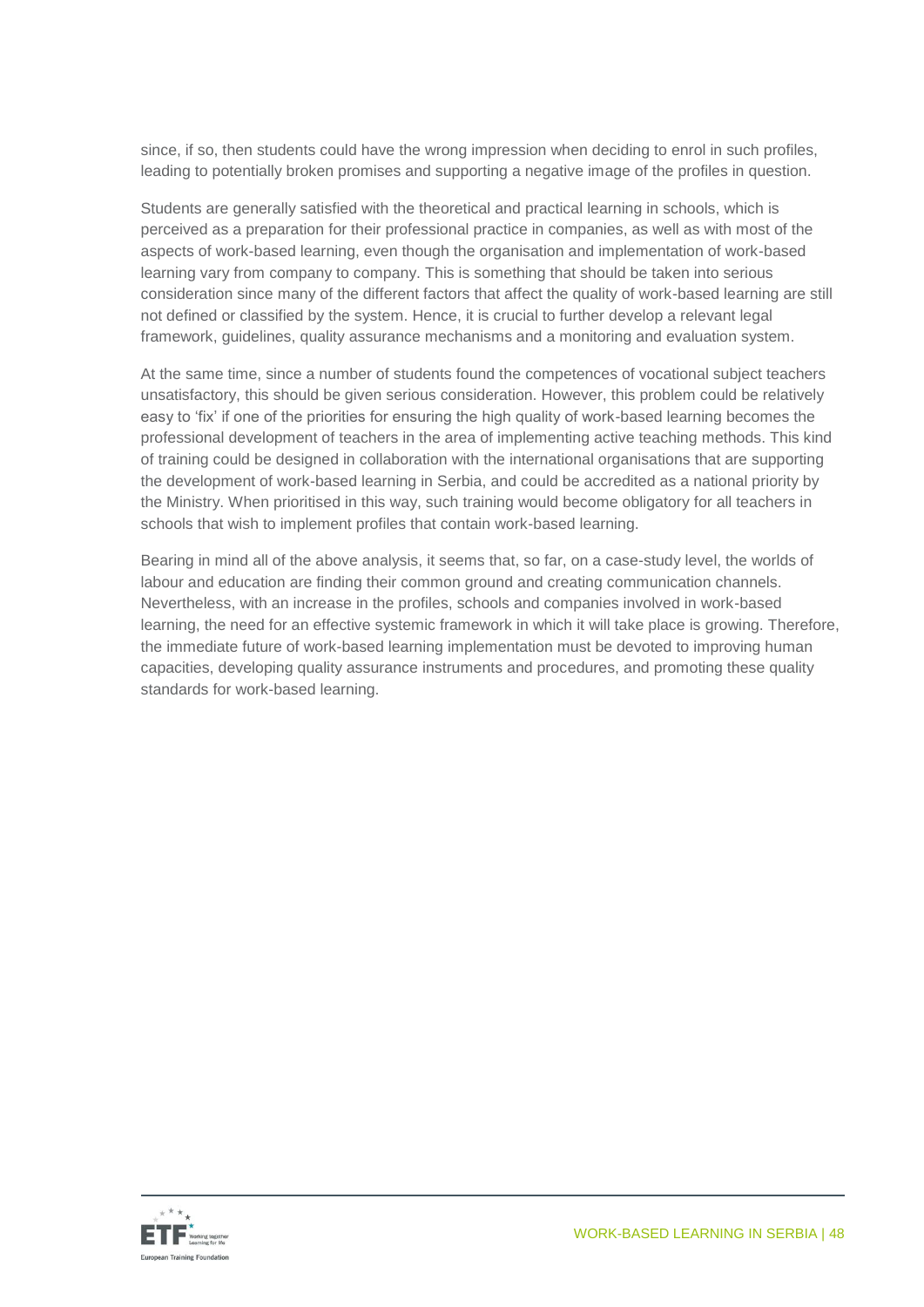# <span id="page-48-0"></span>**ANNEXES**

# <span id="page-48-1"></span>Annex 1: Questionnaire for schools

| <b>Basic information</b>                                                                                                                                                                                                                                                                 |
|------------------------------------------------------------------------------------------------------------------------------------------------------------------------------------------------------------------------------------------------------------------------------------------|
|                                                                                                                                                                                                                                                                                          |
|                                                                                                                                                                                                                                                                                          |
| Educational profile/profiles for which your students conduct professional practice in companies                                                                                                                                                                                          |
| Number of companies the school cooperates with _____________________                                                                                                                                                                                                                     |
| Size of the companies the school cooperates with:                                                                                                                                                                                                                                        |
| Micro (number) _______ Small (number) ______ Medium (number) ______ Large (number) _____                                                                                                                                                                                                 |
| Please rate the importance of the following elements for successful completion of students'<br>1.<br>professional practice in the company.<br>$(1 - Not important at all, 2 - Mostly not important, 3 - Neither important nor unimportant,$<br>4 – Mostly important, 5 – Very important) |
| $1 -$<br>$2 \quad 3 \quad 4$<br>5                                                                                                                                                                                                                                                        |
| Commitment of the company's management                                                                                                                                                                                                                                                   |
| Cooperation between school and company in the planning of all aspects of<br>work-based learning                                                                                                                                                                                          |
| Existence of materials and technical conditions in the company for the implementation<br>of all elements of professional practice envisaged by the curriculum                                                                                                                            |
| Existence of a sufficient number of professionally and pedagogically trained instructors<br>in the company                                                                                                                                                                               |
| Constant communication between school representatives and instructors in the company                                                                                                                                                                                                     |
| Approval by the company that the school can have an insight into the implementation<br>of professional practice in the company                                                                                                                                                           |
| Cooperation between the school and the company in organising/distributing the content,<br>duration and expected outcomes of the company- and school-based learning (so that<br>they form a coherent sequence)                                                                            |
| Compliance of the curriculum with the company's expectations                                                                                                                                                                                                                             |
| Motivation of students for active participation in the professional practice in the company                                                                                                                                                                                              |
|                                                                                                                                                                                                                                                                                          |
| Compliance with legal and health and safety conditions for students                                                                                                                                                                                                                      |
| Secured financial compensation for students during professional practice                                                                                                                                                                                                                 |
| Existence of clear learning objectives/outcomes for work-based learning and<br>assessment based on agreed objectives/outcomes                                                                                                                                                            |
| Existence of a training plan for each student participating in work-based learning                                                                                                                                                                                                       |
| Cooperation of schools and companies in providing students with feedback on their<br>professional practice                                                                                                                                                                               |

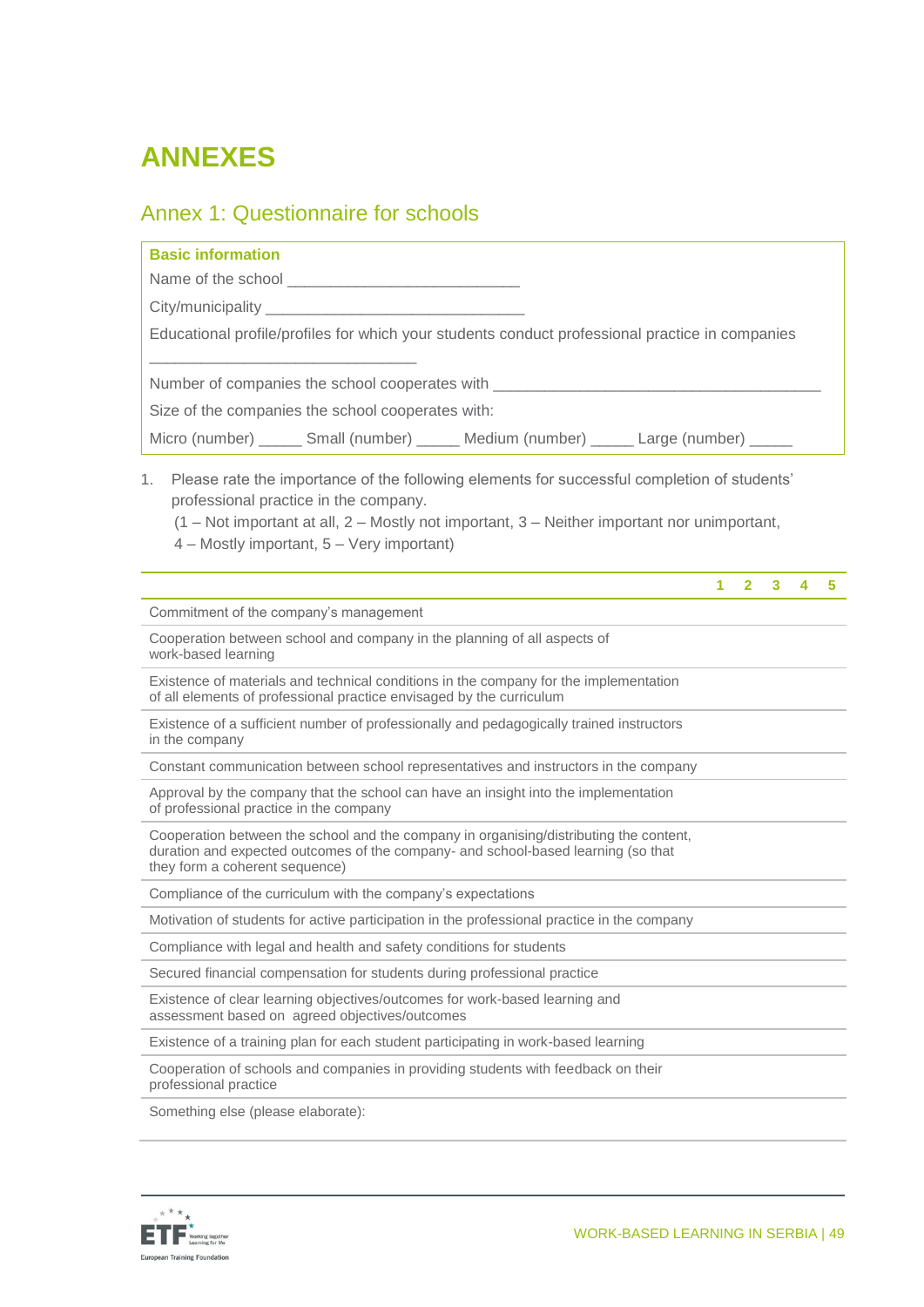2. Please rate the overall quality of professional practice students from your school had in the company/employer (bearing in mind the professional and pedagogical skills of company instructors, the working conditions, the possibility of realising all the training contents envisaged by the curriculum, the equipment available for students' practice, facilities, infrastructure, cooperation with your school, etc.)

(1 – Lowest score, 5 – Highest score)

If you have any suggestions for improving professional practice in companies/employers, please elaborate here:

- 3. Bearing in mind your general experience with all the companies the school cooperates with, please rate to what degree the following conditions are met in terms of the successful implementation of professional practice in the company.
	- $(1 Not at all, 2 Mostly not, 3 Neither yes nor no, 4 Mostly yes, 5 Completely)$

|                                                                                                                                                                                                                | 1 | $\mathbf{2}$ | 3 | 4 | 5 |
|----------------------------------------------------------------------------------------------------------------------------------------------------------------------------------------------------------------|---|--------------|---|---|---|
| Commitment of the company's management                                                                                                                                                                         |   |              |   |   |   |
| Cooperation between school and company in the planning of all the aspects of<br>work-based learning                                                                                                            |   |              |   |   |   |
| Existence of materials and technical conditions in the company for the<br>implementation of all elements of professional practice envisaged by the<br>curriculum                                               |   |              |   |   |   |
| Existence of a sufficient number of professionally and pedagogically trained<br>instructors in the company                                                                                                     |   |              |   |   |   |
| Constant communication between school representatives and instructors in<br>the company                                                                                                                        |   |              |   |   |   |
| Approval by the company that the school can have an insight into the<br>implementation of professional practice in the company                                                                                 |   |              |   |   |   |
| Cooperation between the school and the company in organising/distributing<br>the content, duration and expected outcomes of the company- and school-<br>based learning (so that they form a coherent sequence) |   |              |   |   |   |
| Compliance of the curriculum with the company's expectations                                                                                                                                                   |   |              |   |   |   |
| Motivation of students for active participation in the professional practice in the<br>company                                                                                                                 |   |              |   |   |   |
| Compliance with legal and health & safety conditions for students                                                                                                                                              |   |              |   |   |   |
| Secured financial compensation for students during professional practice                                                                                                                                       |   |              |   |   |   |
| Existence of clear learning objectives/outcomes for work-based learning and<br>assessment based on agreed objectives/outcomes                                                                                  |   |              |   |   |   |
| Existence of a training plan for each student participating in work-based<br>learning                                                                                                                          |   |              |   |   |   |
| Cooperation between schools and companies in providing students with<br>feedback on their professional practice                                                                                                |   |              |   |   |   |
| Something else (please elaborate):                                                                                                                                                                             |   |              |   |   |   |

If the school cooperates with more than one company, please elaborate if huge differences in the quality of implementing students' professional practice exist among companies.

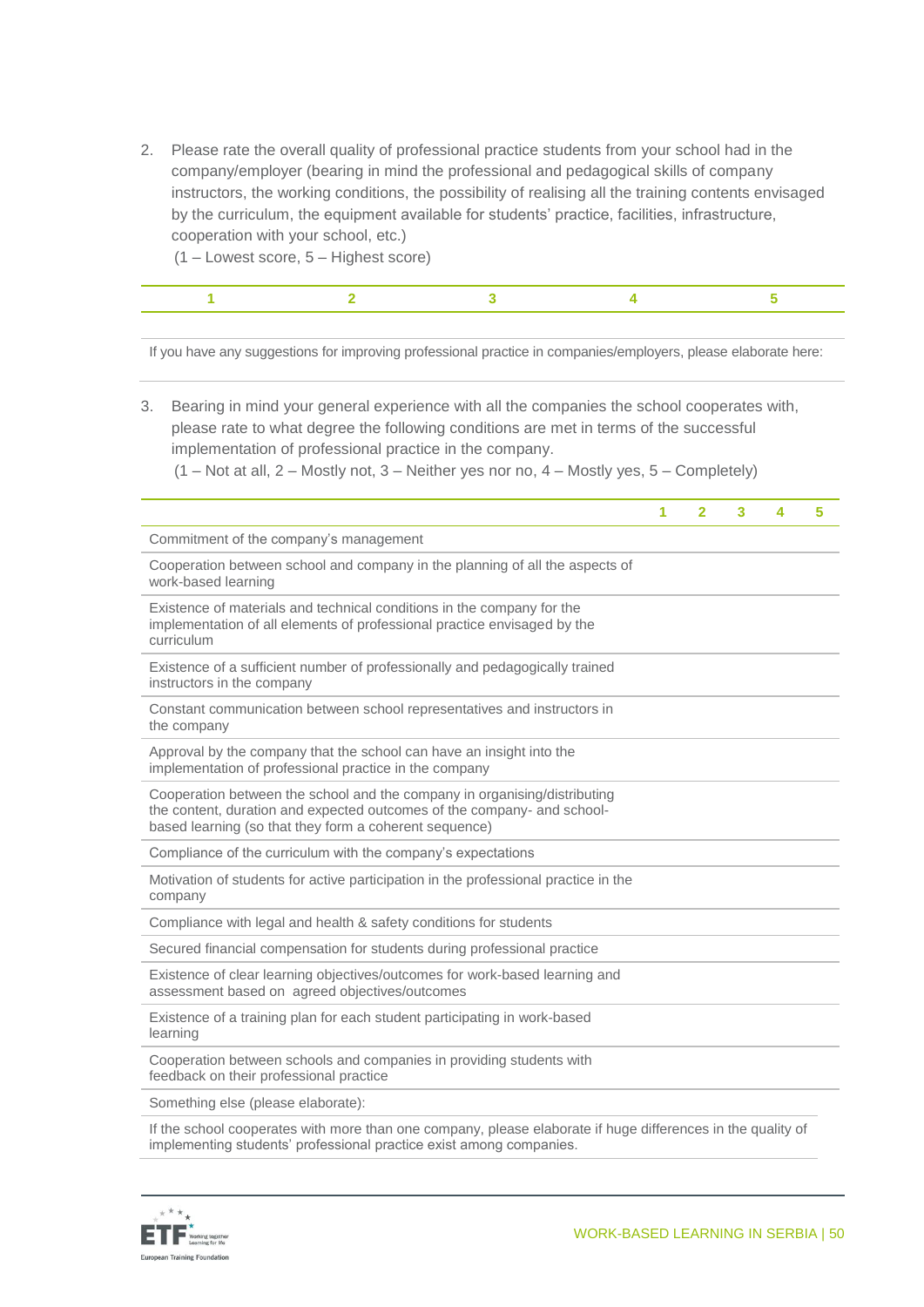4. Please rate the overall quality of cooperation between your school and the following partners in relation to the implementation of professional practice in the company (e.g. transparency, supportiveness and responsiveness in planning cooperation between schools and companies, supportiveness and responsiveness in the implementation of work-based learning, financial contributions, timely implementation of activities regarding work-based learning, availability of staff to support the monitoring and evaluation of work-based learning, participation in final exams).  $(1 - \text{Very bad}, 2 - \text{Mostly bad}, 3 - \text{Neither good nor bad}, 4 - \text{Mostly good}, 5 - \text{Excellent})$ 

|                                                                                                                          |  |  | 5 |
|--------------------------------------------------------------------------------------------------------------------------|--|--|---|
| Chamber of Commerce and Industry of Serbia                                                                               |  |  |   |
| Local associations of employers                                                                                          |  |  |   |
| Individual companies/employers                                                                                           |  |  |   |
| Local self-government bodies                                                                                             |  |  |   |
| Ministry of Education, Science and Technological Development of the Republic<br>of Serbia/regional school administration |  |  |   |
| International organisations that support the implementation of work-based<br>learning/dual education                     |  |  |   |
| Please rate the importance of the following models of support which can be offered to schools by                         |  |  |   |

- Please rate the importance of the following models of support which can be offered to schools by the national institutions in order to improve students' professional practice in companies.
	- $(1 Not at all important, 2 Mostly not important, 3 Neither important nor unimportant,$
	- 4 Mostly important, 5 Very important)

|                                                                                                                                                                       |  | з |  |
|-----------------------------------------------------------------------------------------------------------------------------------------------------------------------|--|---|--|
| Promotion, campaigns and sharing information about available places in<br>companies for the implementation of work-based learning                                     |  |   |  |
| Mediation between students, schools and companies when concluding a<br>contract on the implementation of students' professional practice                              |  |   |  |
| Informing students and parents about jobs and employment prospects if<br>students are enrolled in profiles that offer students' professional practice in<br>companies |  |   |  |
| Assistance in the professional development of teachers of vocational subjects                                                                                         |  |   |  |
| Support in establishing a good and sustainable partnership and cooperation<br>with companies                                                                          |  |   |  |
| Something else (please elaborate):                                                                                                                                    |  |   |  |

6. Please rate to what extent students' professional practice in the companies has/had an impact concerning the following:

 $(1 - Not at all, 2 - To a small extent, 3 - To a moderate extent, 4 - To a large extent, 5 - To the$ fullest extent)

|                                                                                | $1 \quad 2 \quad 3 \quad 4$ |  |  |
|--------------------------------------------------------------------------------|-----------------------------|--|--|
| Students' acquisition of knowledge and skills related to vocation              |                             |  |  |
| Students' acquisition of skills related to working with modern equipment       |                             |  |  |
| Students' acquisition of soft skills (e.g. skills related to working in teams) |                             |  |  |
| Development of students' sense of responsibility                               |                             |  |  |
|                                                                                |                             |  |  |

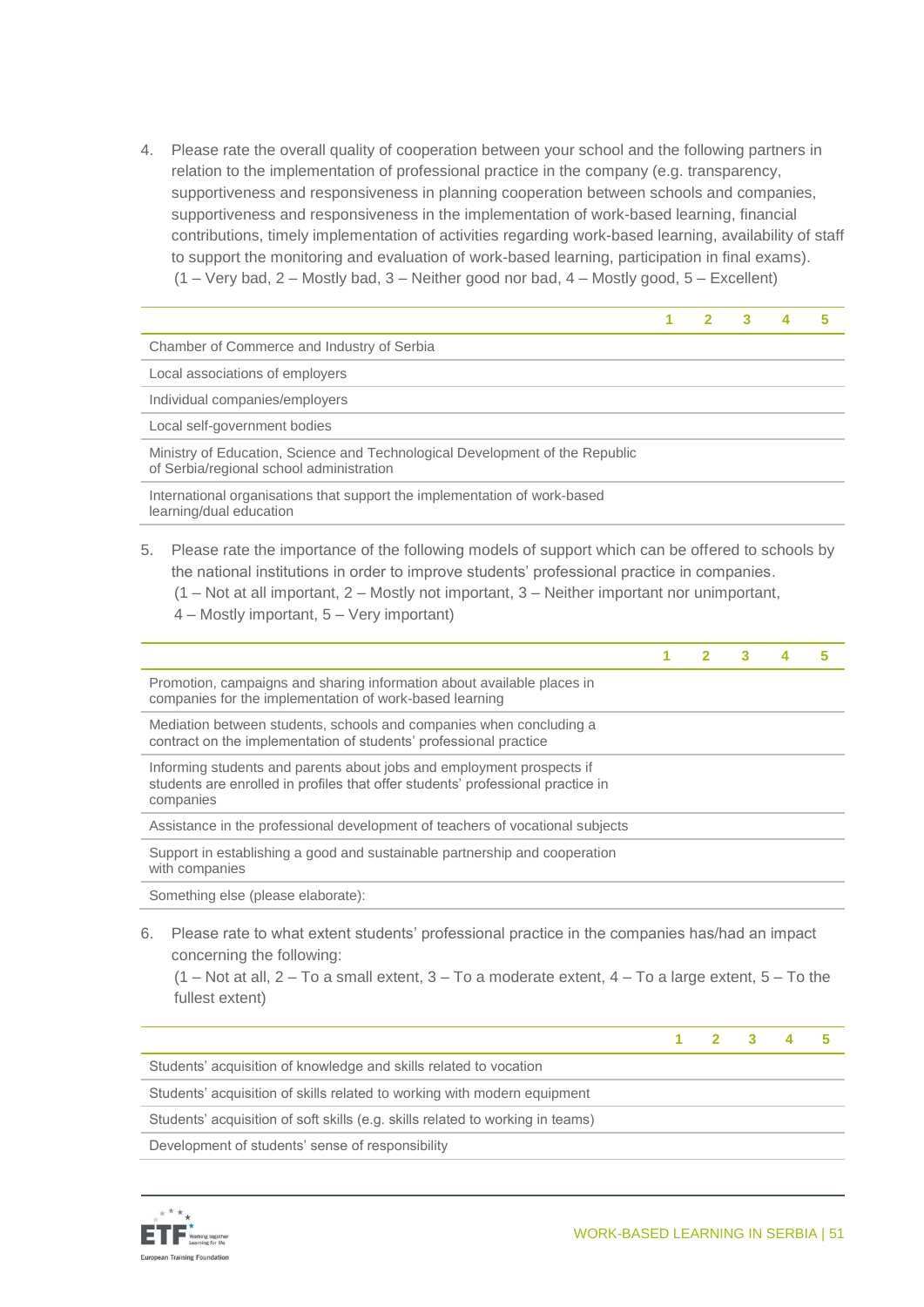Development of students' motivation to learn

Increased employability chances for students who had practical training in the company

Students' acquisition of knowledge about the local labour market

Changing the school culture towards more intensive cooperation with companies

Something else (please elaborate):

7. If your school has cooperated with companies with regard to the implementation of work-based learning for more than five years, how many students who had professional practice in companies found a job within six months after graduation (approximately)?

Over 90%

Between 75% and 89%

Between 50% and 74%

Between 25% and 49%

Between 10% and 24%

Less than 10%

Don't know

#### 8. Please mark the statement you most agree with.

Graduates from the profiles with strong work-based learning/dual education elements have **significantly higher chances** of finding a job than students from 'traditional' profiles.

Graduates from the profiles with strong work-based learning/dual education elements have **higher chances** of finding a job than students from 'traditional' profiles.

Graduates from the profiles with strong work-based learning/dual education elements have the **same chances** of finding a job as students from 'traditional' profiles.

Graduates from the profiles with strong work-based learning/dual education elements have **lower chances** of finding a job than students from 'traditional' profiles.

Graduates from the profiles with strong work-based learning/dual education elements have **significantly lower chances** of finding a job than students from 'traditional' profiles.

Don't know

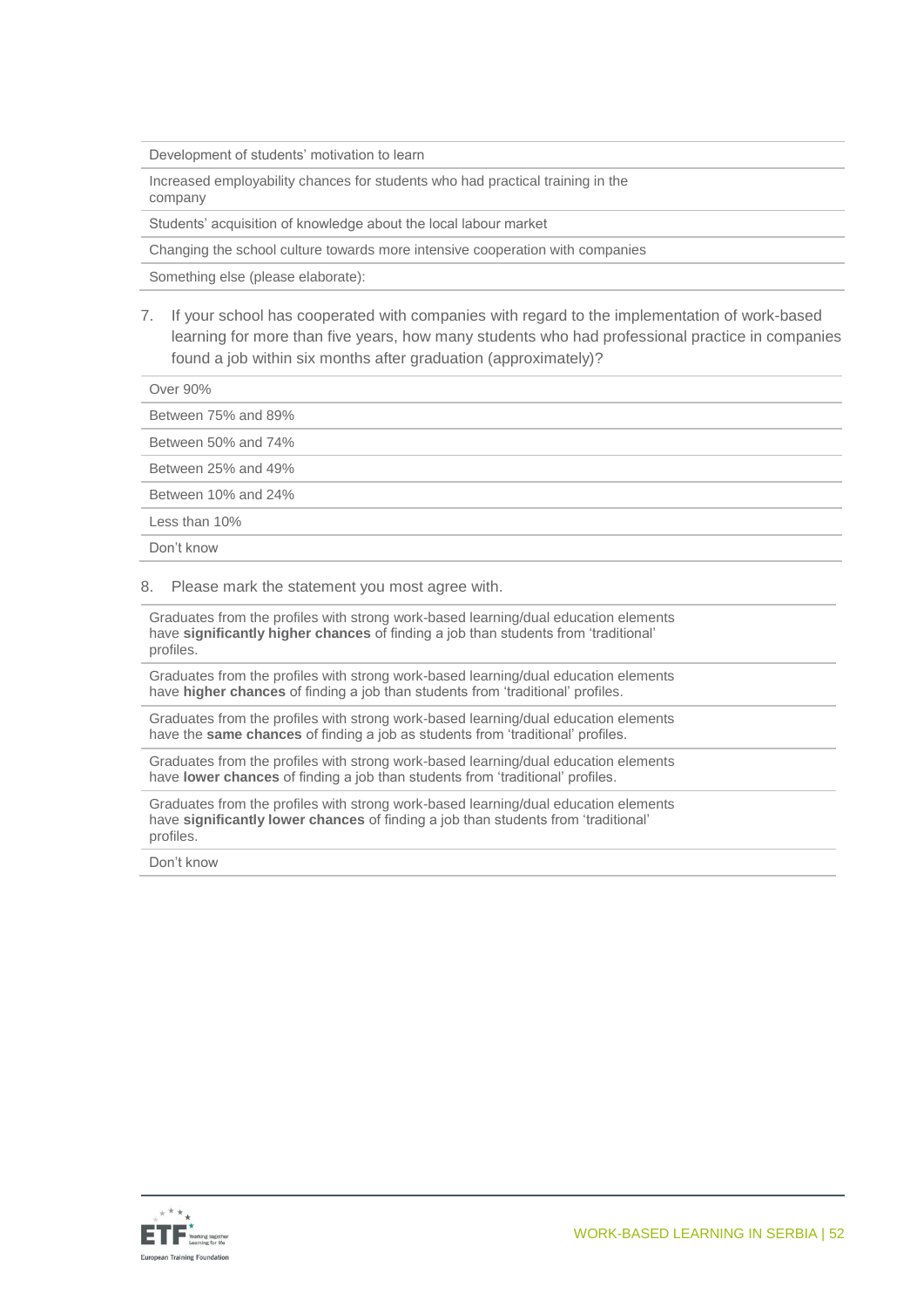### <span id="page-52-0"></span>Annex 2: Questionnaire for companies

| <b>Basic information</b>                                                                       |  |                                                                                                  |
|------------------------------------------------------------------------------------------------|--|--------------------------------------------------------------------------------------------------|
|                                                                                                |  |                                                                                                  |
| Size of the company: Micro ___________ Small __________ Medium _________ Large ________        |  |                                                                                                  |
| Company ownership: Private ______________ Public ___________                                   |  |                                                                                                  |
|                                                                                                |  |                                                                                                  |
| Name of the school you cooperate with in the implementation of students' professional practice |  |                                                                                                  |
| Educational profile(s) of students who receive professional practice in your company           |  |                                                                                                  |
|                                                                                                |  | Number of students who participated in work-based learning in your company in the last 12 months |
|                                                                                                |  |                                                                                                  |
|                                                                                                |  |                                                                                                  |

1. Please rate the degree to which you agree or disagree with each of the following statements. (1– Strongly disagree, 2 – Mostly disagree, 3 – Neither agree nor disagree, 4 – Mostly agree, 5 – Strongly agree)

| Professional practice in the company allows students to become involved in the work<br>processes of the company immediately upon completion of their studies                 |  |  |  |
|------------------------------------------------------------------------------------------------------------------------------------------------------------------------------|--|--|--|
| There is a possibility of hiring the best students after graduation                                                                                                          |  |  |  |
| The duration and organisation of students' professional practice are such that they<br>allow companies to recover their investment (e.g. through apprentices' work/savings). |  |  |  |
| The company is willing to continue cooperation with schools in the implementation of<br>the professional practice                                                            |  |  |  |

2. Please rate the overall quality of cooperation your company has had with the following partners in relation to the implementation of professional practice in the company (e.g. transparency, supportiveness and responsiveness in planning cooperation between schools and companies, supportiveness and responsiveness in the implementation of work-based learning, financial contributions, timely implementation of activities regarding work-based learning, availability of staff to support the monitoring and evaluation of work-based learning, participation in final exams).  $(1 - \text{Very bad}, 2 - \text{Mostly bad}, 3 - \text{Neither good nor bad}, 4 - \text{Mostly good}, 5 - \text{Excellent})$ 

| <b>Chamber of Commerce and Industry of Serbia</b>                                                                        |  |  | 5 |
|--------------------------------------------------------------------------------------------------------------------------|--|--|---|
| Local associations of employers                                                                                          |  |  |   |
| Individual schools                                                                                                       |  |  |   |
| Local self-government                                                                                                    |  |  |   |
| Ministry of Education, Science and Technological Development of the Republic of<br>Serbia/regional school administration |  |  |   |
| Parents/guardians of students                                                                                            |  |  |   |
| International organisations that support the implementation of work-based<br>learning/dual education                     |  |  |   |

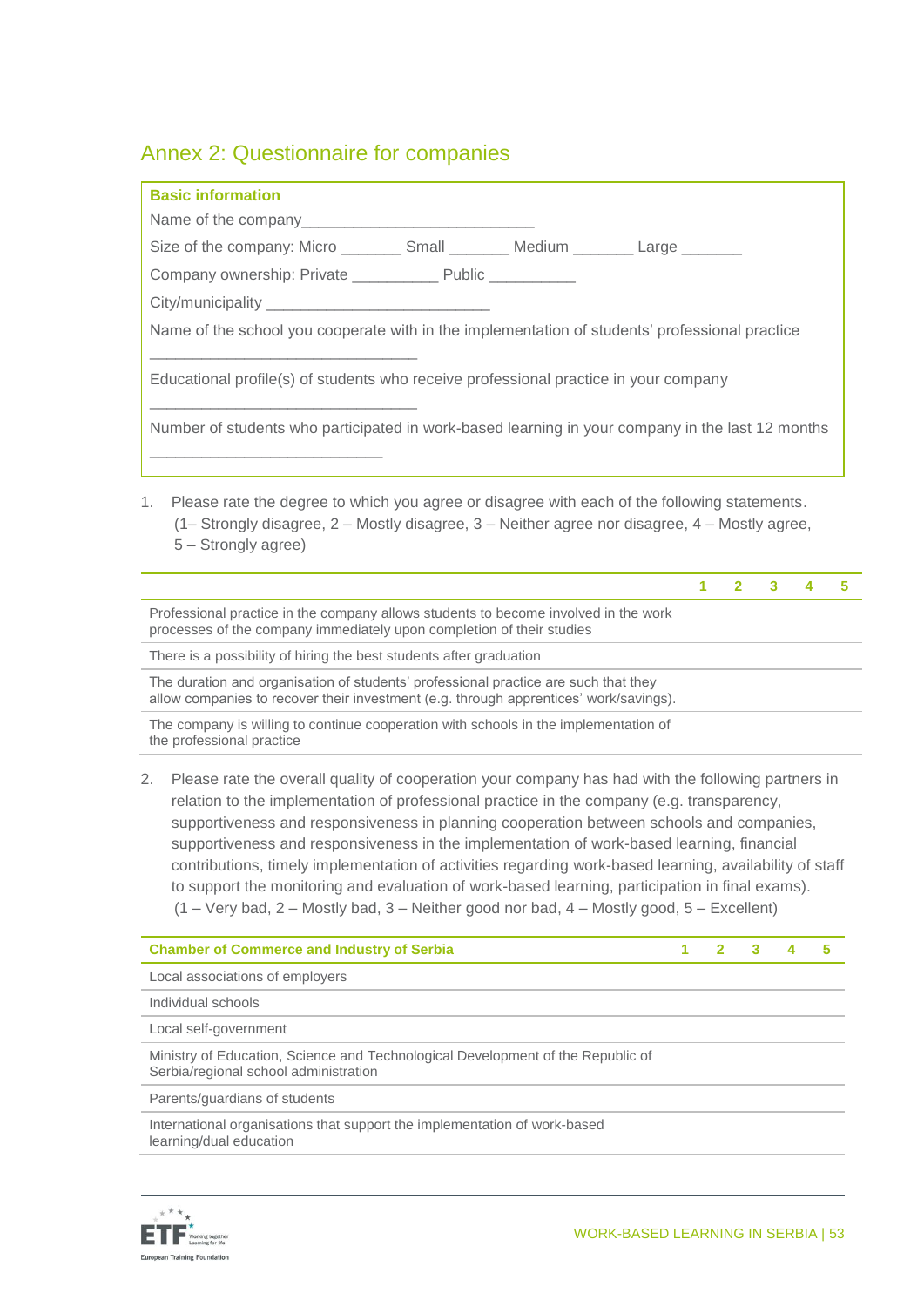- 3. Please rate the importance of possible obstacles to the implementation of students' professional practice in your company.
	- (1 Not at all important, 2 Mostly not important, 3 Neither important nor unimportant,
	- 4 Mostly important, 5 Very important)

|                                                                                                                                                               | 1 | 2 | 3 | 4 | 5 |
|---------------------------------------------------------------------------------------------------------------------------------------------------------------|---|---|---|---|---|
|                                                                                                                                                               |   |   |   |   |   |
| Lack of interest of the partner school leadership                                                                                                             |   |   |   |   |   |
| Lack of communication between representatives of your company and the<br>responsible persons in the school                                                    |   |   |   |   |   |
| Non-motivated students in terms of active participation in the implementation of<br>professional practice in your company                                     |   |   |   |   |   |
| Inconsistency of the educational profile curriculum with the needs of your company                                                                            |   |   |   |   |   |
| Inability of your company to provide anticipated financial compensation for students                                                                          |   |   |   |   |   |
| Lack of financial incentives for your company for the implementation of<br>professional practice                                                              |   |   |   |   |   |
| Insufficient number of anticipated hours for students' professional practice                                                                                  |   |   |   |   |   |
| Inability to align the school's schedule with the schedule of students' professional<br>practice in the company                                               |   |   |   |   |   |
| The content, duration and expected outcomes of the company- and school-based<br>learning are (not) clearly distributed and (do not) form a coherent sequence. |   |   |   |   |   |
| Demanding procedures for keeping pedagogical documentation on students                                                                                        |   |   |   |   |   |
| Lack of trained company instructors                                                                                                                           |   |   |   |   |   |
| Lack of resources (financial, time, qualified employees/instructors) to train students                                                                        |   |   |   |   |   |
| Something else (please elaborate):                                                                                                                            |   |   |   |   |   |

4. Please rate the importance of the following forms of support that can be provided to companies by the national institutions in order to improve professional practice in companies.

(1 – Not at all important, 2 – Mostly not important, 3 – Neither important nor unimportant,

4 – Mostly important, 5 – Very important)

|                                                                                                                                                                                                                                              | 1 | $2 \quad 3$ |  |
|----------------------------------------------------------------------------------------------------------------------------------------------------------------------------------------------------------------------------------------------|---|-------------|--|
| Promotion, campaigns and sharing information about available places in companies<br>for the implementation of work-based learning                                                                                                            |   |             |  |
| Possibilities for training and licensing company instructors                                                                                                                                                                                 |   |             |  |
| Support for administrative tasks related to work-based learning (selection and<br>registration of learners, checking the suitability of the training environment<br>(technically and personnel-wise), logging of internship contracts, etc.) |   |             |  |
| Promoting and informing students and parents about jobs and employment<br>prospects if students are enrolled in profiles that offer students' professional practice<br>in companies                                                          |   |             |  |
| Assistance in the professional development of teachers of vocational subjects                                                                                                                                                                |   |             |  |
| Support in establishing good and sustainable partnerships and cooperation with the<br>school                                                                                                                                                 |   |             |  |
| Something else (please elaborate):                                                                                                                                                                                                           |   |             |  |
|                                                                                                                                                                                                                                              |   |             |  |

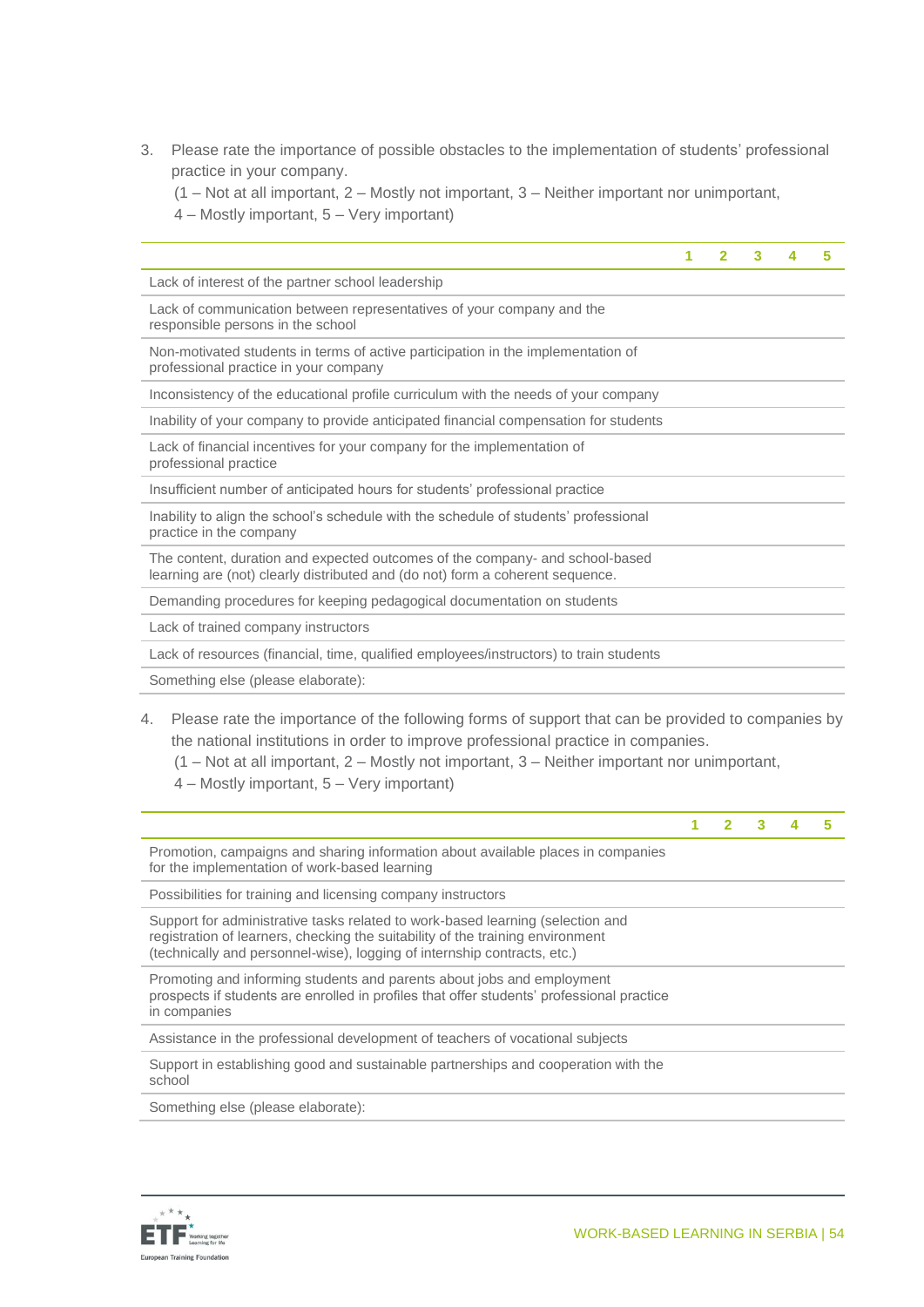5. Please rate how often the following obstacles are present in the implementation of students' professional practice in your company.

(1 – Not at all, 2 – Mostly not, 3 – Neither yes nor no, 4 – Mostly yes, 5 – Completely)

|                                                                                                                                                                                                                                                              | 1 | $\overline{2}$ | 3 | 4 | 5 |
|--------------------------------------------------------------------------------------------------------------------------------------------------------------------------------------------------------------------------------------------------------------|---|----------------|---|---|---|
| Lack of interest of the partner school leadership                                                                                                                                                                                                            |   |                |   |   |   |
| Lack of communication between representatives of your company and the<br>responsible persons in the school                                                                                                                                                   |   |                |   |   |   |
| Non-motivated students in terms of active participation in the implementation of<br>professional practice in your company                                                                                                                                    |   |                |   |   |   |
| Inconsistency of the educational profile curriculum with the needs of your company                                                                                                                                                                           |   |                |   |   |   |
| Inability of your company to provide anticipated financial compensation for students                                                                                                                                                                         |   |                |   |   |   |
| Lack of financial incentives for your company for the implementation of professional<br>practice                                                                                                                                                             |   |                |   |   |   |
| Insufficient number of anticipated hours for students' professional practice                                                                                                                                                                                 |   |                |   |   |   |
| Inability to align the school schedule with the schedule of students' professional<br>practice in the company                                                                                                                                                |   |                |   |   |   |
| Demanding procedures for keeping pedagogical documentation on students                                                                                                                                                                                       |   |                |   |   |   |
| Lack of trained company instructors                                                                                                                                                                                                                          |   |                |   |   |   |
| Lack of time which instructors should dedicate to students on practical training                                                                                                                                                                             |   |                |   |   |   |
| Lack of time which instructors should spend on training as part of their professional<br>development                                                                                                                                                         |   |                |   |   |   |
| Something else (please elaborate):                                                                                                                                                                                                                           |   |                |   |   |   |
| Please rate to what extent students' professional practice in the companies has/had an impact<br>6.<br>concerning the following:<br>$(1 - Not at all, 2 - To a small extent, 3 - To a moderate extent, 4 - To a large extent, 5 - To the$<br>fullest extent) |   |                |   |   |   |
|                                                                                                                                                                                                                                                              | 1 | $\overline{2}$ | 3 | 4 | 5 |

Students' acquisition of knowledge and skills related to vocation

Students' acquisition of skills related to working with modern equipment

Students' acquisition of soft skills (e.g. skills related to working in teams)

Development of students' sense of responsibility

Development of students' motivation to learn

Increased employability chances for students who had practical training in the company

Students' acquisition of knowledge about the local labour market

Changing the school culture towards more intensive cooperation with companies

Something else (please elaborate):

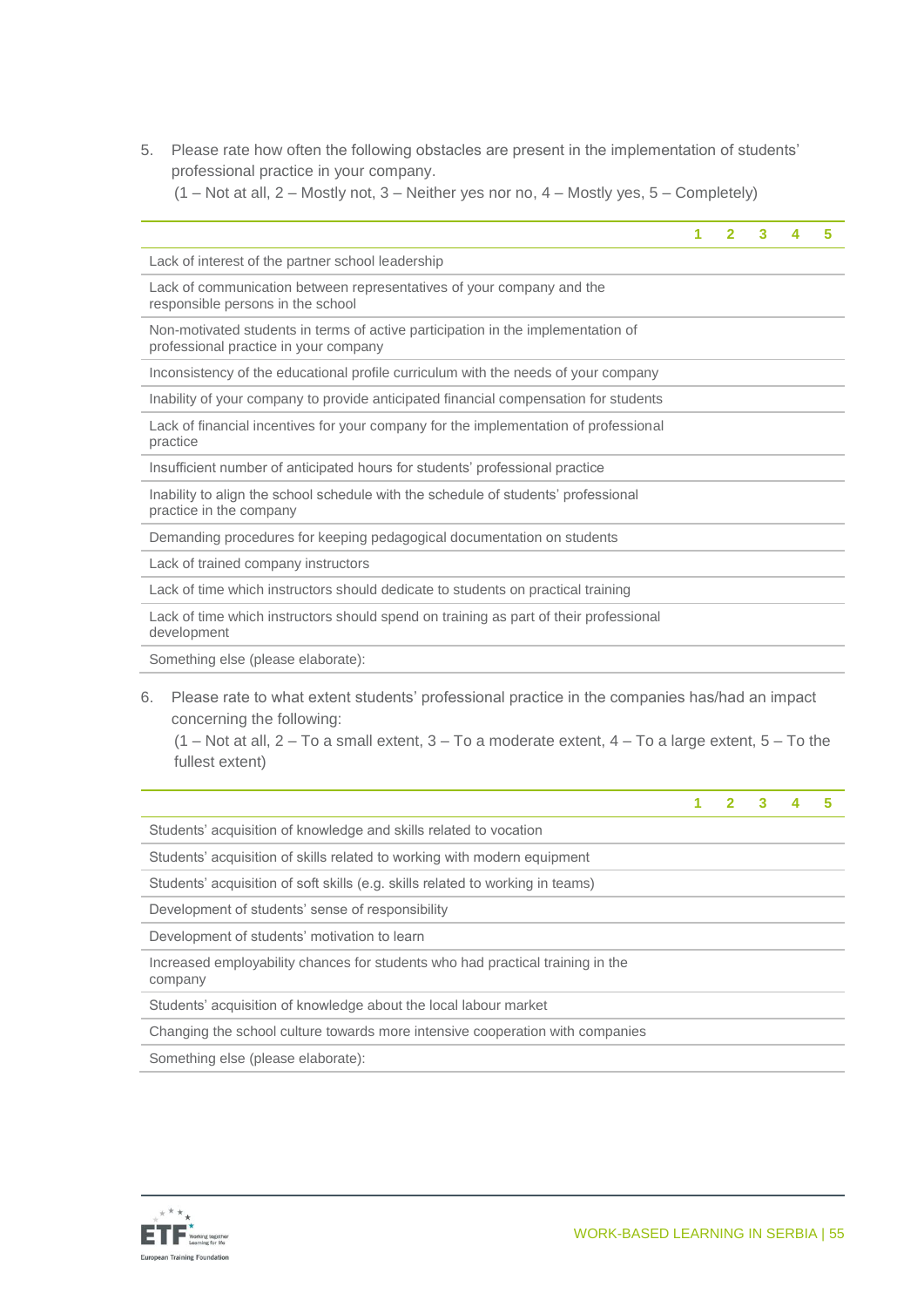7. If your company has cooperated with schools with regard to the implementation of work-based learning for more than five years, how many students who had professional practice in your company found a job within six months after graduation (approximately)?

| Over 90%                                                                                                                                                                                |
|-----------------------------------------------------------------------------------------------------------------------------------------------------------------------------------------|
| Between 75% and 89%                                                                                                                                                                     |
| Between 50% and 74%                                                                                                                                                                     |
| Between 25% and 49%                                                                                                                                                                     |
| Between 10% and 24%                                                                                                                                                                     |
| Less than 10%                                                                                                                                                                           |
| Don't know                                                                                                                                                                              |
| 8.<br>Please mark the statement you most agree with.                                                                                                                                    |
| Graduates from the profiles with strong work-based learning/dual education<br>elements have significantly higher chances of finding a job than students from<br>'traditional' profiles. |
| Graduates from the profiles with strong work-based learning/dual education<br>elements have higher chances of finding a job than students from 'traditional'<br>profiles.               |
| Graduates from the profiles with strong work-based learning/dual education<br>elements have the same chances of finding a job as students from 'traditional'<br>profiles.               |
| Graduates from the profiles with strong work-based learning/dual education<br>elements have lower chances of finding a job than students from 'traditional'<br>profiles.                |
| Graduates from the profiles with strong work-based learning/dual education<br>elements have significantly lower chances of finding a job than students from<br>'traditional' profiles.  |
| Don't know                                                                                                                                                                              |

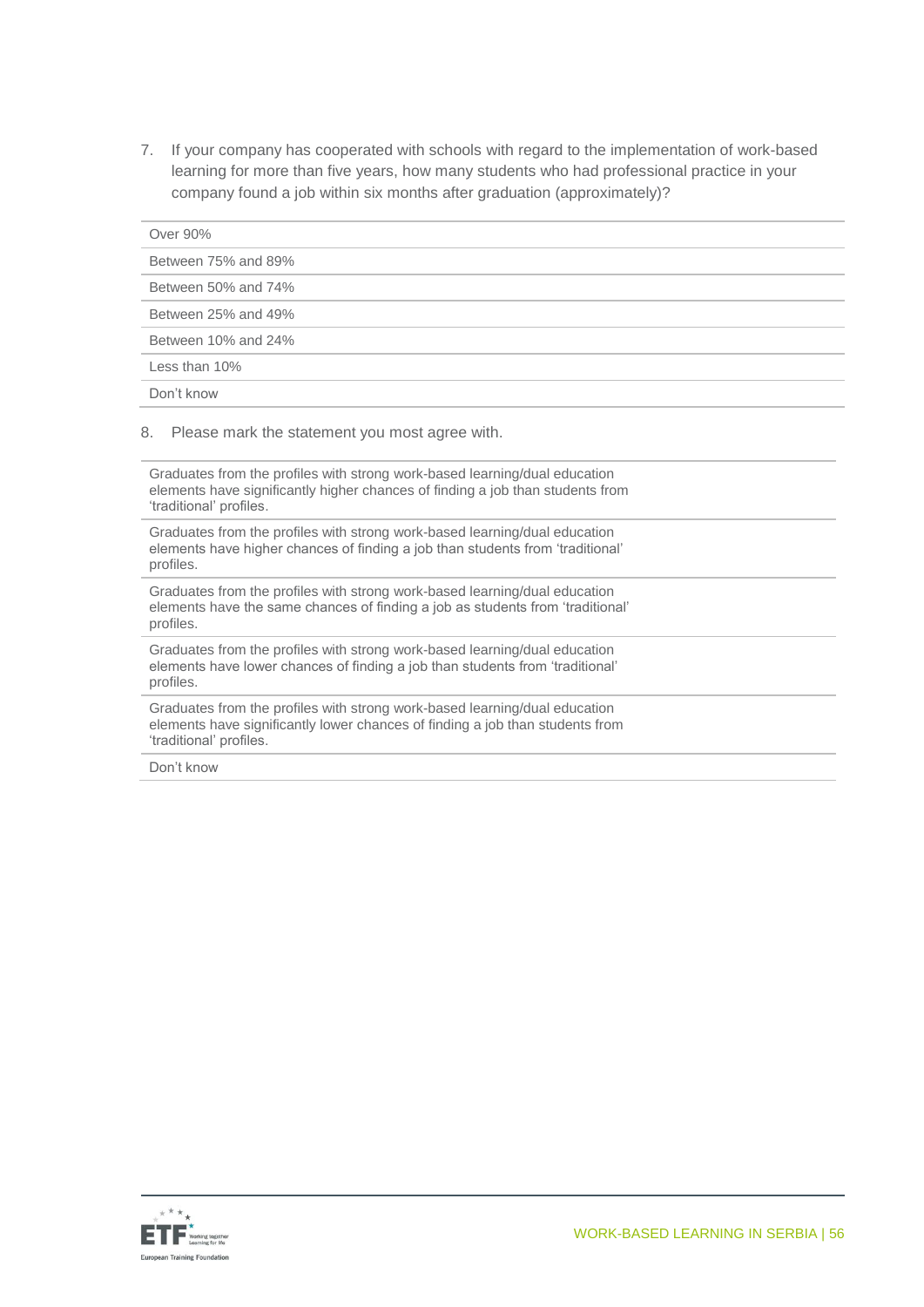### <span id="page-56-0"></span>Annex 3: Questionnaire for students

| <b>Basic information</b>                                                           |
|------------------------------------------------------------------------------------|
|                                                                                    |
|                                                                                    |
| Name of the company in which your professional practice has been implemented       |
| Educational profile within which you have had professional practice in the company |
|                                                                                    |

- 1. Please rate the overall quality of professional practice you had in the company (bearing in mind the professional attitude of company instructors, clearly set expectations for students and clearly defined outcomes of work-based learning, working conditions, equipment available for students' practice, financial compensation, facilities, infrastructure, etc.).
	- (1 Lowest score, 5 Highest score)

2. Please rate to what extent you agree with the following statements related to theoretical and practical teaching in school as preparation for your professional practice in the company. (1 – Strongly disagree, 2 – Mostly disagree, 3 – Neither agree nor disagree, 4 – Mostly agree, 5 – Strongly agree)

|                                                                                                                                             |  | 3 |  |
|---------------------------------------------------------------------------------------------------------------------------------------------|--|---|--|
| During the theoretical and practical teaching at school, I always knew exactly<br>what I was expected to do or learn                        |  |   |  |
| During the theoretical and practical teaching at school, I had the opportunity<br>to be active and creative                                 |  |   |  |
| My school has all the necessary equipment for the implementation of the<br>theoretical and practical teaching for my educational profile    |  |   |  |
| Teaching methods used by teachers in my school have always enabled<br>active student participation                                          |  |   |  |
| During the theoretical teaching at school, I was well prepared for professional<br>practice in the company                                  |  |   |  |
| During the theoretical teaching at school, I always received information about<br>where and how I can use theoretical knowledge in practice |  |   |  |
| I think that my decision to enrol in this educational profile was right                                                                     |  |   |  |

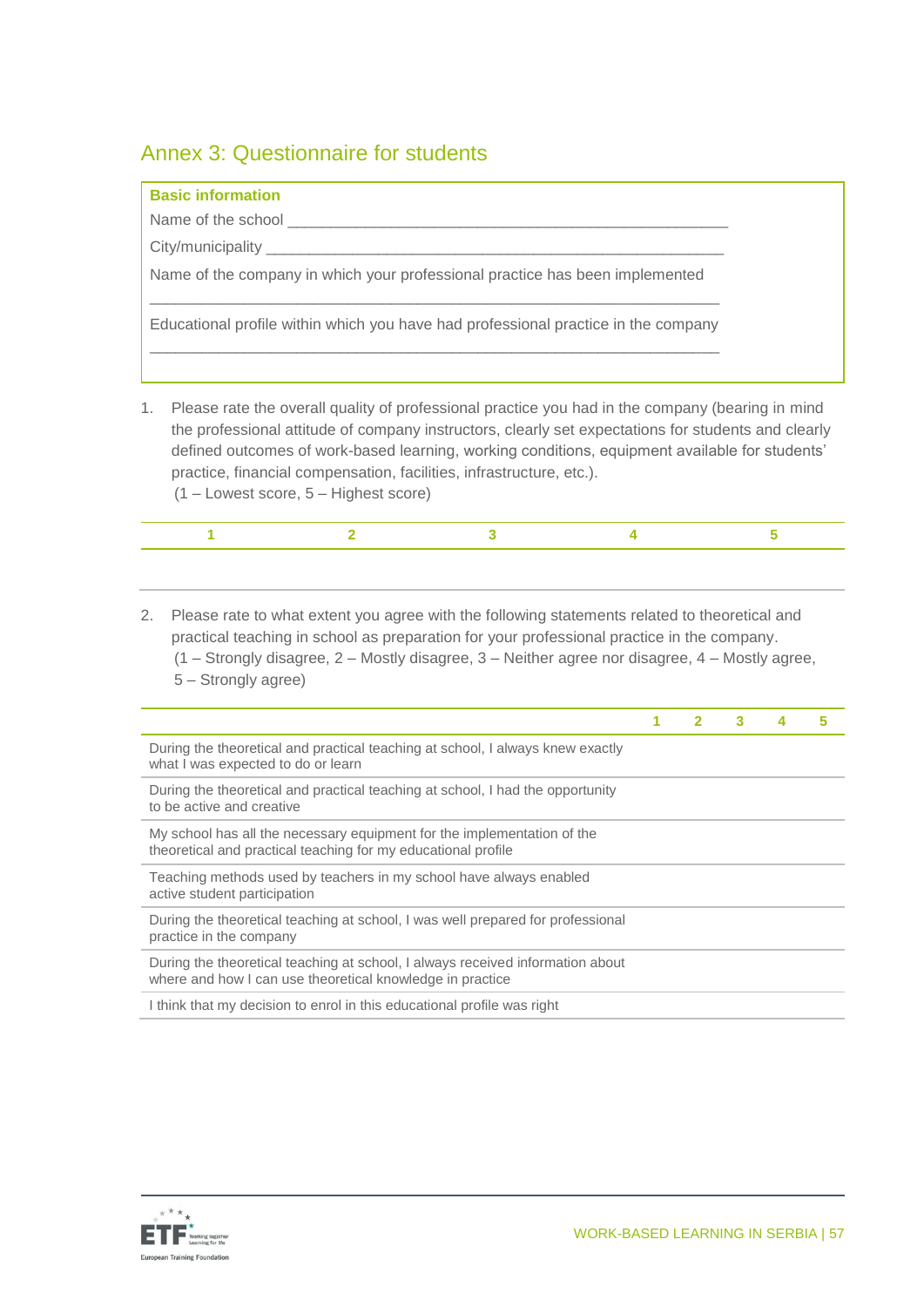3. Please rate to what extent you agree with the following statements related to your professional practice in the company had.

(1 – Strongly disagree, 2 – Mostly disagree, 3 – Neither agree nor disagree, 4 – Mostly agree, 5 – Strongly agree)

|                                                                                                                                                                                                                        | 1 | $\overline{2}$ | 3 | 4 | 5 |
|------------------------------------------------------------------------------------------------------------------------------------------------------------------------------------------------------------------------|---|----------------|---|---|---|
| I learnt new skills and/or new knowledge on my placement                                                                                                                                                               |   |                |   |   |   |
| The alternating of work-based learning and school-based learning is/was meaningful<br>and coherent (with regard to content, duration, expected learning outcomes/results)                                              |   |                |   |   |   |
| The company has never asked me to do something that is not part of the curriculum                                                                                                                                      |   |                |   |   |   |
| Before the professional practice, I developed/received an (individual) training plan<br>with my instructor                                                                                                             |   |                |   |   |   |
| During professional practice in the company, I always knew when I should come to<br>the company and how much time I would spend there                                                                                  |   |                |   |   |   |
| During the professional practice in the company, I always had a person in charge of<br>helping me to start the job, who explained what I was supposed to do, answered my<br>additional questions and monitored my work |   |                |   |   |   |
| During the professional practice in the company, I always had the necessary<br>materials and equipment for the implementation of the planned activities                                                                |   |                |   |   |   |
| During my professional practice in the company, I always received feedback from<br>the instructors about the quality of my work and where I should improve                                                             |   |                |   |   |   |
| During my professional practice in the company, I had the opportunity to express my<br>opinion and propose some practical solutions                                                                                    |   |                |   |   |   |
| During the professional practice in the company, all students who participated in the<br>professional practice were treated equally                                                                                    |   |                |   |   |   |
| During the professional practice in the company, all students who participated in the<br>professional practice had equal opportunities to learn and participate in the planned<br>activities                           |   |                |   |   |   |
| During the professional practice in the company, I felt more like an observer than<br>someone who is really involved in the work processes                                                                             |   |                |   |   |   |
| I was able to acquire all the required learning outcomes (for company-based<br>learning/professional practice), as defined by the curriculum                                                                           |   |                |   |   |   |
| During the professional practice, company instructors demonstrated a high level of<br>professionalism and expertise                                                                                                    |   |                |   |   |   |
| During the professional practice in the company, I felt comfortable, accepted by<br>employees, respected and safe                                                                                                      |   |                |   |   |   |
| Health and safety rules related to work processes were clearly explained to me and<br>I was obliged to follow them                                                                                                     |   |                |   |   |   |
| The professional practice in the company will enable me to quickly find a job after<br>leaving school                                                                                                                  |   |                |   |   |   |

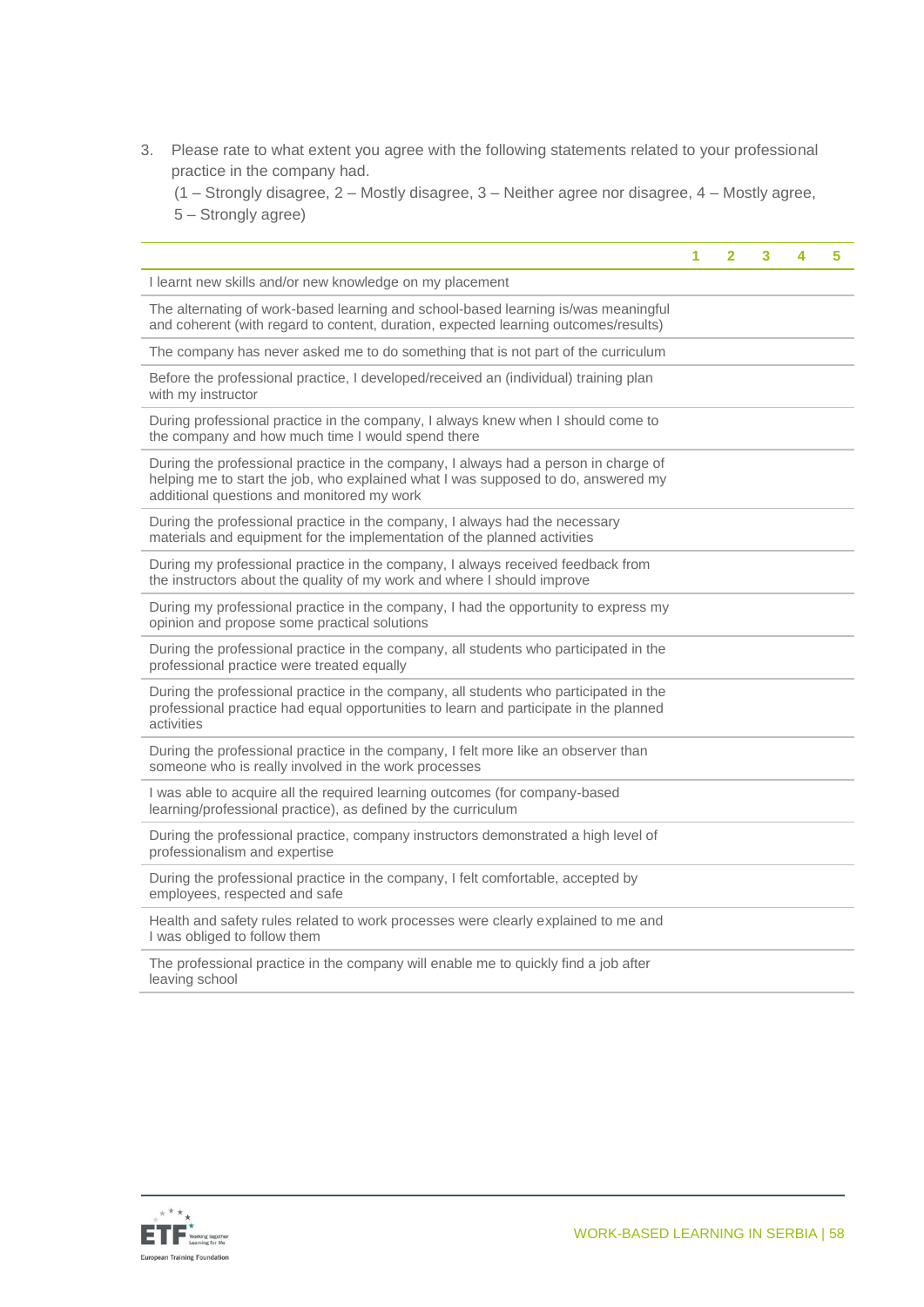4. Please rate to what extent you agree with the following statements related to the impact that professional practice in the company had.

(1 – Strongly disagree, 2 – Mostly disagree, 3 – Neither agree nor disagree, 4 – Mostly agree, 5 – Strongly agree)

| During the professional practice                    |  |  |  |
|-----------------------------------------------------|--|--|--|
| I was able to develop self-confidence               |  |  |  |
| I was able to develop my sense of responsibility    |  |  |  |
| I was able to develop the ability to work in a team |  |  |  |
| I was able to develop the motivation to learn       |  |  |  |

- 5. During the professional practice in the company, I had a signed contract with the company? Yes No
- 6. My main reason for enrolling in this educational profile was the fact that I will have professional practice in a company. Yes No
- 7. If you have undertaken professional practice in different companies, was there any difference in the quality of professional practice in the different companies? Yes No

If yes, please name the most common differences (for example, the company's equipment, the relationship between the company instructor and the students, the expertise of the company instructor, the time dedicated to you).

8. If you have a suggestion on how to improve students' professional practice in companies, please elaborate here.

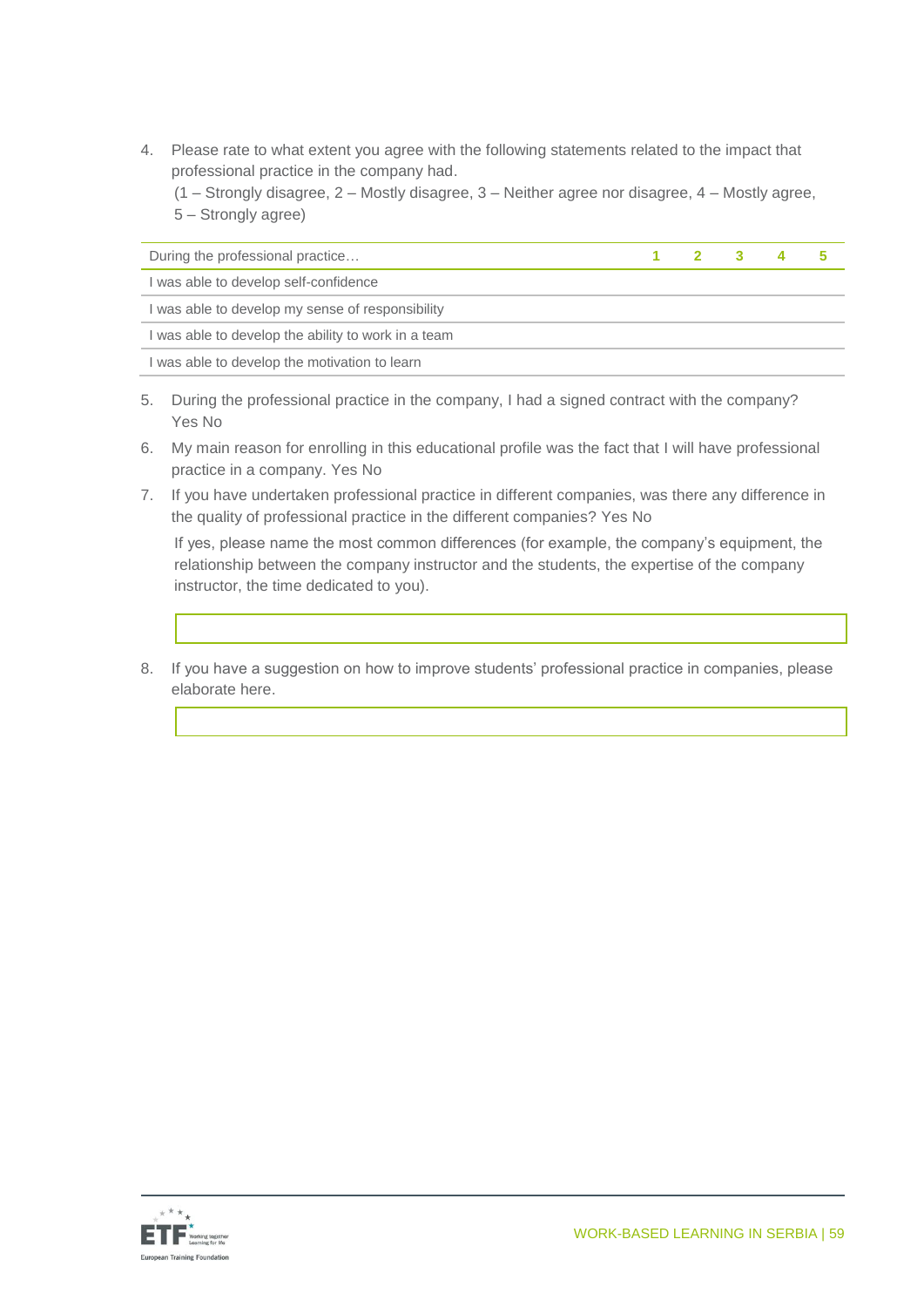# <span id="page-59-0"></span>**LIST OF ACRONYMS**

| <b>CCIS</b>   | Chamber of Commerce and Industry of Serbia                   |
|---------------|--------------------------------------------------------------|
| <b>ETF</b>    | European Training Foundation                                 |
| GIZ           | Deutsche Gesellschaft für Internationale Zusammenarbeit      |
| <b>IVET</b>   | Initial vocational education and training                    |
| <b>MoESTD</b> | Ministry of Education, Science and Technological Development |
| <b>VET</b>    | Vocational education and training                            |
| <b>WBL</b>    | Work-based learning                                          |

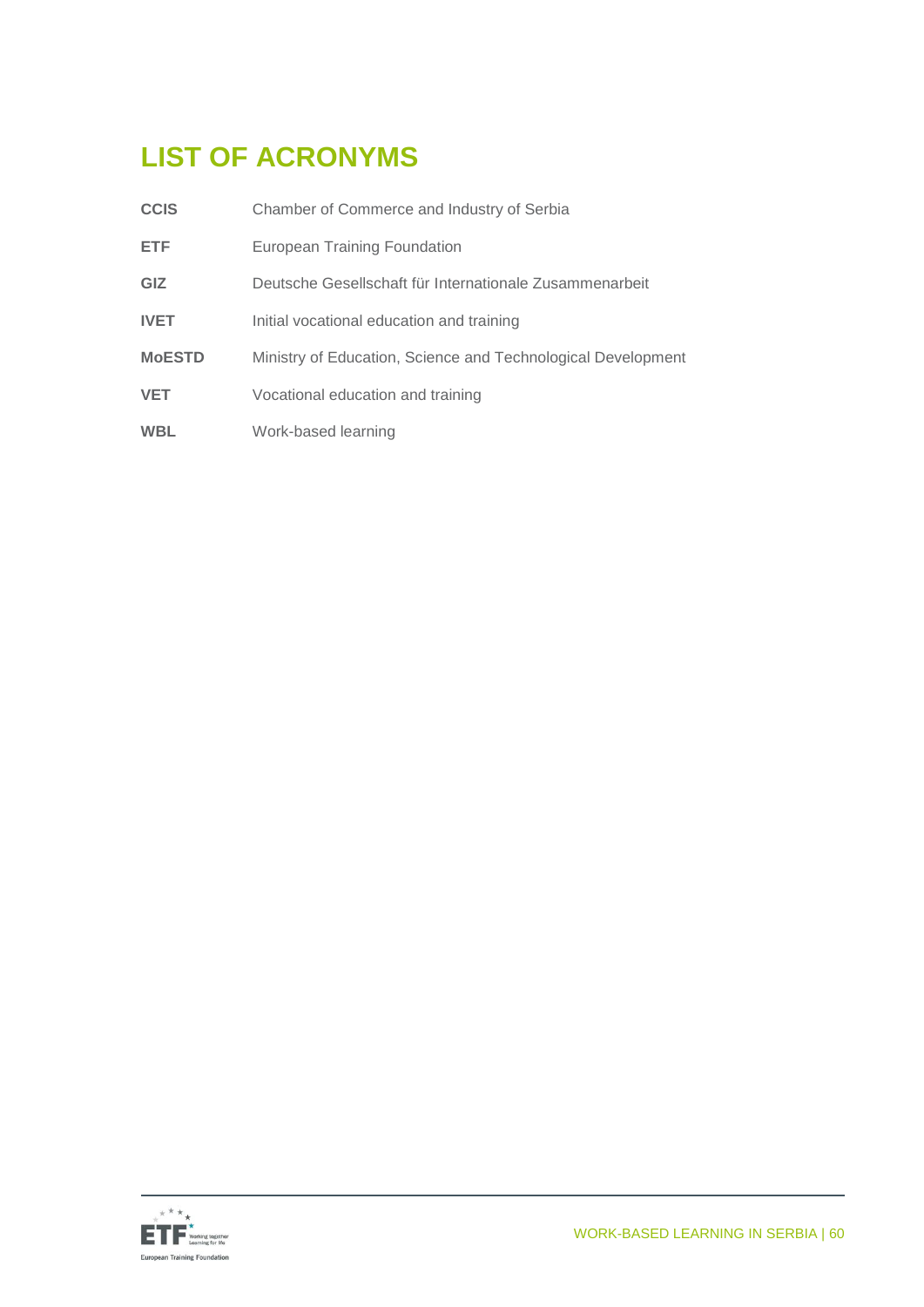# <span id="page-60-0"></span>**BIBLIOGRAPHY**

BOS (Belgrade Open School), *Predlog javnih politika – 'Mustra – unapređenje saradnje poslodavaca i srednjih stručnih škola u Beogradu'*, BOS, Belgrade, 2013.

BOS (Belgrade Open School), *Upisna politika, stručne prakse i završni/maturski ispiti*, BOS, Belgrade, 2015a.

BOS (Belgrade Open School), *Izаzovi i perspektive zа sprovođenje kvаlitetnih progrаmа prаksi u Republici Srbiji – аnаlizа zаkonodаvnog okvirа*, BOS, Belgrade, 2015b.

CCIS (Chamber of Commerce and Industry of Serbia), *Analyses of the survey results on companies' needs for skills and knowledge*, CCIS, Belgrade, 2012.

EP4A (European Partnerships for Apprenticeships), *Country report: Serbia*, 2017. Last accessed 15 March 2019 at: [https://supportapprenticeships.eu/wp](https://supportapprenticeships.eu/wp-content/uploads/2016/12/EP4A_Country_Report_Serbia_EN.pdf)[content/uploads/2016/12/EP4A\\_Country\\_Report\\_Serbia\\_EN.pdf](https://supportapprenticeships.eu/wp-content/uploads/2016/12/EP4A_Country_Report_Serbia_EN.pdf)

ETF (European Training Foundation), *Good multilevel governance for vocational education and training*, ETF, Turin, 2013.

ETF (European Training Foundation), *Skills 2020: Serbia*, ETF, Turin, 2014. Last accessed 15 March 2019 at:

[www.etf.europa.eu/webatt.nsf/0/98D99C80A3828FA3C1257D95003CF5F9/\\$file/FRAME%20Skills%2](http://www.etf.europa.eu/webatt.nsf/0/98D99C80A3828FA3C1257D95003CF5F9/$file/FRAME%20Skills%202020%20Serbia.pdf) [02020%20Serbia.pdf](http://www.etf.europa.eu/webatt.nsf/0/98D99C80A3828FA3C1257D95003CF5F9/$file/FRAME%20Skills%202020%20Serbia.pdf)

ETF (European Training Foundation), 'ETF support to the follow-up of Riga Conclusions 2015: Medium-term deliverable on work-based learning – ex ante impact assessment – Serbia', ETF, Turin, 2016 (unpublished).

ETF/Cedefop (European Training Foundation/European Centre for the Development of Vocational Training), 'Riga policy reporting questionnaire: Serbia', ETF, Turin, 2017 (unpublished).

ETF/Cedefop (European Training Foundation/European Centre for Development of Vocational Training), 'Riga policy reporting questionnaire: Serbia', ETF, Turin, 2018 (unpublished).

Forum of Secondary VET Schools, *Teško bez prakse i srednjih stručnih škola*, 2012. Last accessed 15 March 2019 at: [www.forumsssb.org.rs/index.php?option=com\\_content&view=article&id=475:2012-](http://www.forumsssb.org.rs/index.php?option=com_content&view=article&id=475:2012-11-10-13-46-56&catid=37:2008-11-08-14-22-3) [11-10-13-46-56&catid=37:2008-11-08-14-22-3](http://www.forumsssb.org.rs/index.php?option=com_content&view=article&id=475:2012-11-10-13-46-56&catid=37:2008-11-08-14-22-3)

GIZ (Deutsche Gesellschaft für Internationale Zusammenarbeit), *Dual vocational education and training in Serbia – feasibility study*, GIZ, Belgrade, 2015.

GIZ (Deutsche Gesellschaft für Internationale Zusammenarbeit), *Lessons learned – Implementation experience: Reform of vocational education and training in Serbia*, GIZ, Belgrade, 2016. Last accessed 15 March 2019 at: [www.kooperativnoobrazovanje.org/wp-content/uploads/2015/07/GIZ-](http://www.kooperativnoobrazovanje.org/wp-content/uploads/2015/07/GIZ-VET-Lessons-Learned-Implementation-Experience-ENG.pdf)[VET-Lessons-Learned-Implementation-Experience-ENG.pdf](http://www.kooperativnoobrazovanje.org/wp-content/uploads/2015/07/GIZ-VET-Lessons-Learned-Implementation-Experience-ENG.pdf)

Government of the Republic of Serbia, 'Strategy for Education Development in Serbia 2020', *Official Gazette of the Republic of Serbia*, No 107/2012, 2012.

Government of the Republic of Serbia, *Second national report on social inclusion and poverty reduction in the Republic of Serbia: The status of social exclusion and poverty trends in the period 2011–2014 and future priorities*, 2014*.* Last accessed 15 March 2019 at:

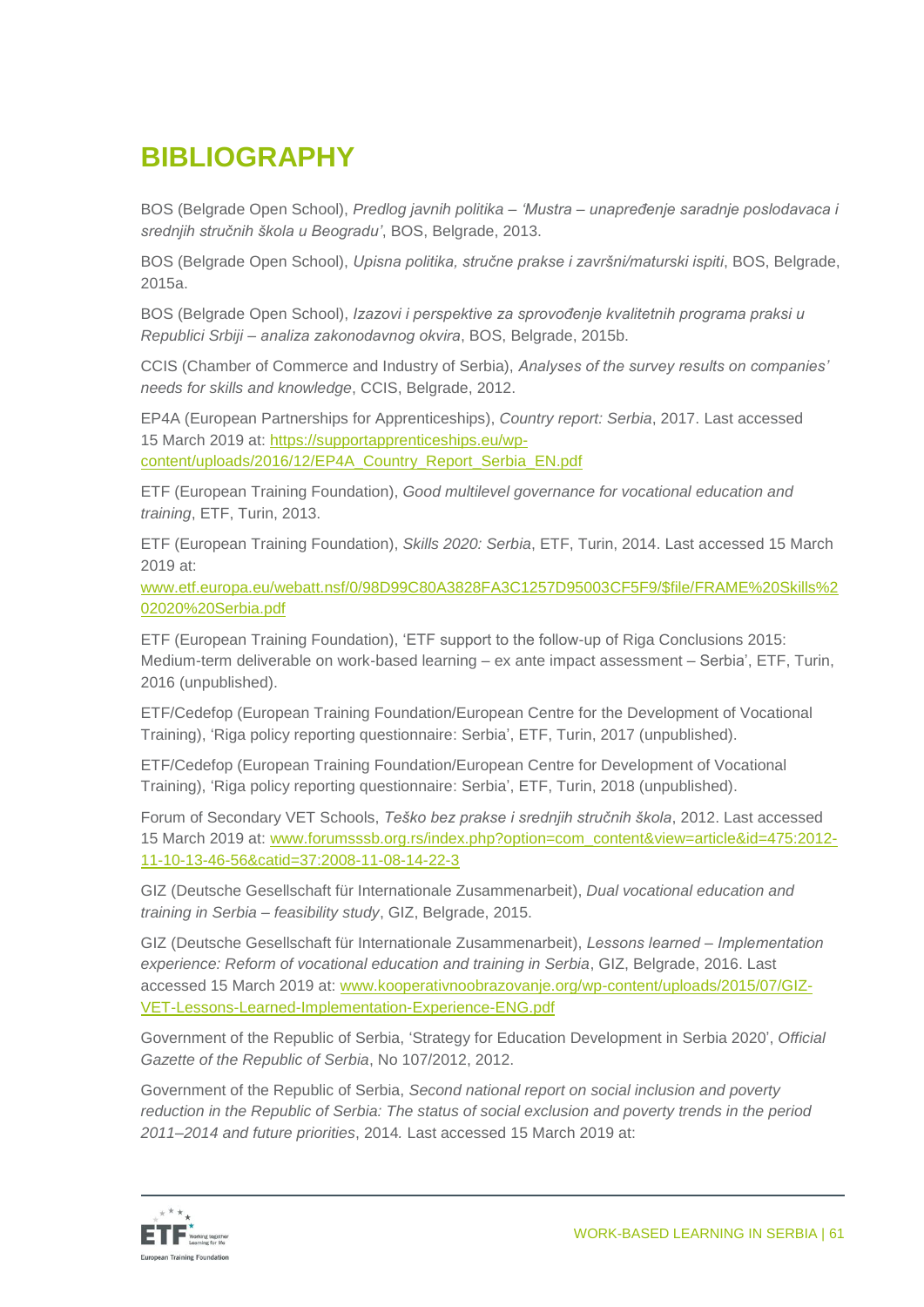[http://socijalnoukljucivanje.gov.rs/wp-content/uploads/2014/11/Second-National-Report-on-Social-](http://socijalnoukljucivanje.gov.rs/wp-content/uploads/2014/11/Second-National-Report-on-Social-Inclusion-and-Poverty-Reduction-final.pdf)[Inclusion-and-Poverty-Reduction-final.pdf](http://socijalnoukljucivanje.gov.rs/wp-content/uploads/2014/11/Second-National-Report-on-Social-Inclusion-and-Poverty-Reduction-final.pdf)

Government of the Republic of Serbia, *Action plan of the government for 2017*, 2017. Last accessed 15 March 2019 at: [www.gs.gov.rs/doc/PLAN\\_RADA\\_VLADE\\_2017.pdf](http://www.gs.gov.rs/doc/PLAN_RADA_VLADE_2017.pdf)

Government of the Republic of Serbia, *Third national report on social inclusion and poverty reduction in the Republic of Serbia for the period 2015–2017 (part related to education)*, 2018.

Institute for Evaluation of the Quality of Education, *Report on the results of the schools' external evaluation in the school year 2016/2017,* 2017. Last accessed 15 March 2019 at: [http://vrednovanje.ceo.edu.rs/sites/default/files/izvestajiEE/Izvestaj\\_skolska\\_2016-2017.pdf](http://vrednovanje.ceo.edu.rs/sites/default/files/izvestajiEE/Izvestaj_skolska_2016-2017.pdf)

Law on Budget of Republic of Serbia for 2017, *Official Gazette of the Republic of Serbia*, No 99/16.

Law on Dual Education, *Official Gazette of the Republic of Serbia*, No 101/17.

Law on the Foundations of the Education System of the Republic of Serbia, *Official Gazette of the Republic of Serbia*, No 88/17.

MoESTD (Ministry of Education, Science and Technological Development), Report prepared in the EU accession process, internal material, 2014*.*

MoESTD (Ministry of Education, Science and Technological Development), Izveštaj o radu Ministarstva prosvete, nauke i tehnološkog razvojaza 2016. godinu, internal material, 2017a*.*

MoESTD (Ministry of Education, Science and Technological Development), Report prepared for negotiations with MMF mission, internal material, 2017b.

Business Development Centre Kragujevac, *Izveštaj o nalazima istraživanja: Efektivnost praktične nastave i učeničke prakse u srednjim stručnim školama* [Report on research findings: Effectiveness of practical teaching and student practice in secondary vocational schools], 2015. Last accessed 15 March 2019 at: [http://rbcentar.org/wp-content/uploads/2014/05/Izve%C5%A1taj-o](http://rbcentar.org/wp-content/uploads/2014/05/Izve%C5%A1taj-o-istra%C5%BEivanju-efektivnosti-praki%C4%8Dne-nastave-i-u%C4%8Deni%C4%8Dke-prakse-u-srednjim-stru%C4%8Dnim-%C5%A1kolama.pdf)[istra%C5%BEivanju-efektivnosti-praki%C4%8Dne-nastave-i-u%C4%8Deni%C4%8Dke-prakse-u](http://rbcentar.org/wp-content/uploads/2014/05/Izve%C5%A1taj-o-istra%C5%BEivanju-efektivnosti-praki%C4%8Dne-nastave-i-u%C4%8Deni%C4%8Dke-prakse-u-srednjim-stru%C4%8Dnim-%C5%A1kolama.pdf)[srednjim-stru%C4%8Dnim-%C5%A1kolama.pdf](http://rbcentar.org/wp-content/uploads/2014/05/Izve%C5%A1taj-o-istra%C5%BEivanju-efektivnosti-praki%C4%8Dne-nastave-i-u%C4%8Deni%C4%8Dke-prakse-u-srednjim-stru%C4%8Dnim-%C5%A1kolama.pdf)